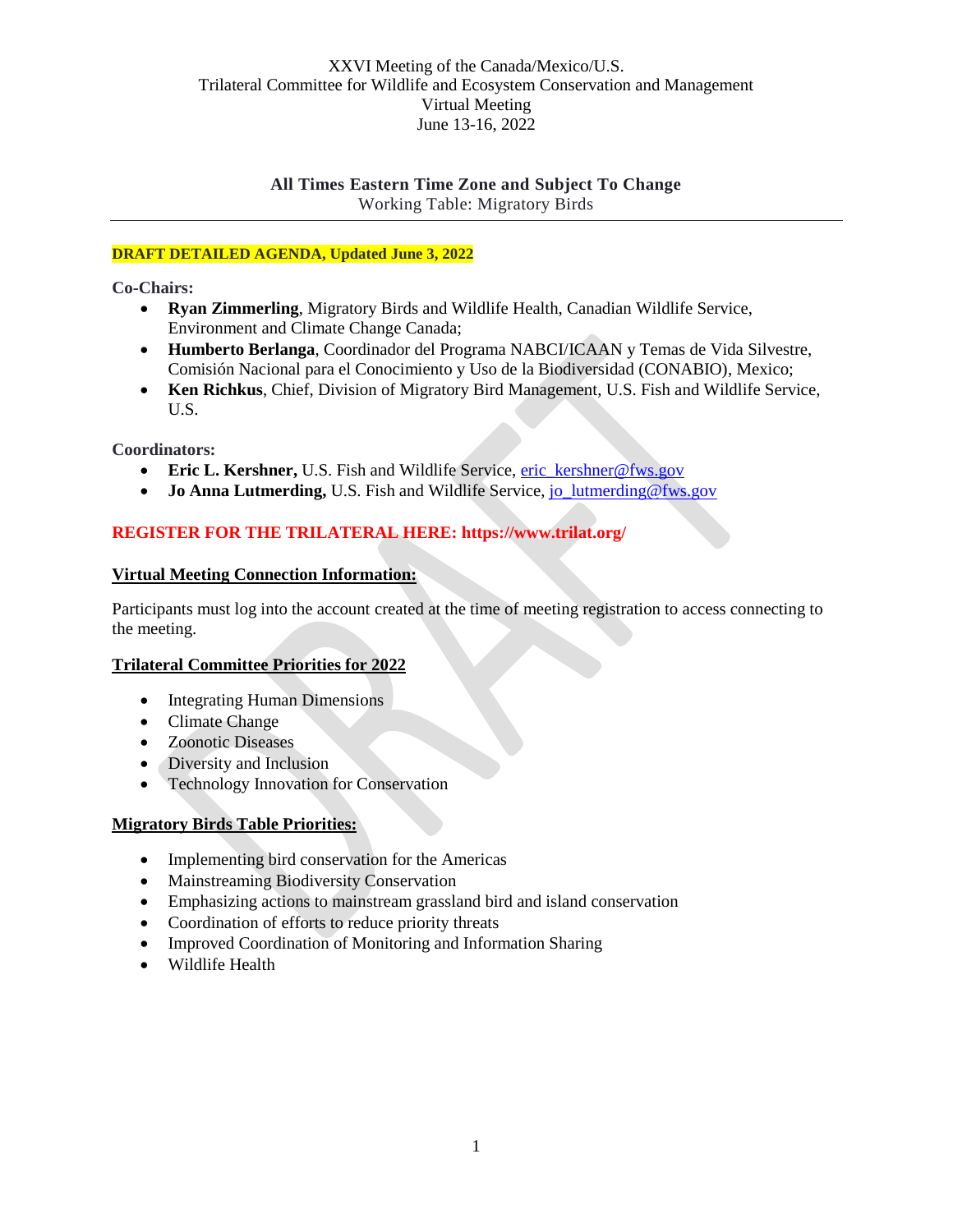# **MONDAY, June 13, 2022**

#### **All Times Eastern Time Zone**

| 12:30-12:40    | <b>Plenary Session</b> – Opening Country Remarks                                                                                 |
|----------------|----------------------------------------------------------------------------------------------------------------------------------|
| 12:40-1:40     | <b>Plenary Session - Plenary Session</b>                                                                                         |
| $1:40-2:00$    | Panel of Speakers - followed by discussion and Q&A                                                                               |
| $2:00-2:15$    | <b>Break</b>                                                                                                                     |
| $2:15-2:30$    | <b>AGENDA ITEM 1: Welcome, Introductions, Adoption of the Agenda</b>                                                             |
|                |                                                                                                                                  |
|                | <b>COLLABORATORS &amp; CONTACTS:</b> Co-chairs - Humberto Berlanga                                                               |
|                | (CONABIO), Ken Richkus (FWS), J. Ryan Zimmerling (CWS)                                                                           |
|                | <b>DESCRIPTION:</b> Welcome and introductions of new and returning participants to                                               |
|                | the working table. Approval and adoption of the agenda.                                                                          |
|                |                                                                                                                                  |
|                | BACKGROUND: Standard item to build consensus and ensure full participation.                                                      |
|                |                                                                                                                                  |
|                | <b>REQUESTED SPECIFIC OUTCOMES:</b>                                                                                              |
|                | Approval of any changes to the agenda.                                                                                           |
|                | Adoption of the agenda                                                                                                           |
| $2:30-2:45$    | <b>AGENDA ITEM 2: 2021-22 Action Item Report (AIR)</b>                                                                           |
|                |                                                                                                                                  |
|                | <b>COLLABORATORS &amp; CONTACTS:</b> Co-chairs -Humberto Berlanga                                                                |
|                | (CONABIO), Ken Richkus (FWS), J. Ryan Zimmerling (CWS)                                                                           |
|                | <b>DESCRIPTION:</b> Report on major accomplishments or challenges from the Action                                                |
|                | Item Report (AIR) (particularly those that are not on this year's agenda) and any                                                |
|                | outstanding actions from the previous meeting.                                                                                   |
|                |                                                                                                                                  |
|                | <b>BACKGROUND:</b> The Table uses the AIR to record decisions and monitor                                                        |
|                | progress on work. Working tables review the previous year's AIR at the beginning of                                              |
|                | each annual meeting.                                                                                                             |
|                |                                                                                                                                  |
|                | <b>REQUESTED SPECIFIC OUTCOMES:</b> Monitor progress on action items and                                                         |
| $2:45-4:30$    | agreements. Identify issues and challenges in accomplishing action items.<br><b>AGENDA ITEM 3: Country Updates (30 min each)</b> |
| ( <b>Break</b> |                                                                                                                                  |
| $3:15 - 3:30$  | <b>COLLABORATORS &amp; CONTACTS:</b> Co-chairs - Humberto Berlanga                                                               |
|                | (CONABIO), Ken Richkus (FWS), J. Ryan Zimmerling (CWS)                                                                           |
|                |                                                                                                                                  |
|                | <b>DESCRIPTION:</b> Each country co-chair presents a short country report with                                                   |
|                | relevant information to the MBT.                                                                                                 |
|                |                                                                                                                                  |
|                | <b>BACKGROUND:</b> Standard agenda item to present and underline relevant events                                                 |
|                | that have occurred in each of the three countries.                                                                               |
|                |                                                                                                                                  |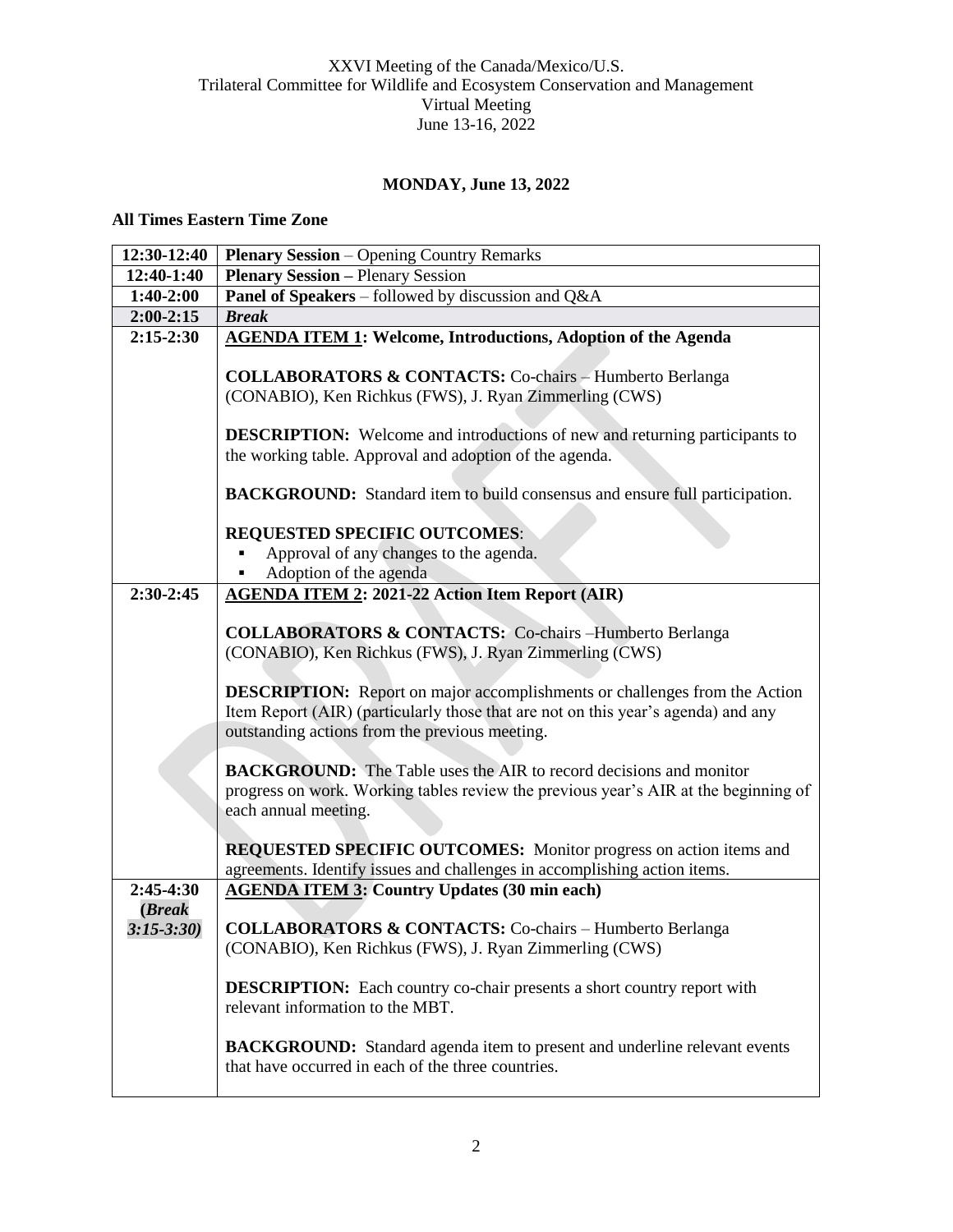|               | REQUESTED SPECIFIC OUTCOMES: Information and identification of priority                                                                                                                                                                                                                                                                                                                                                                                                                                                                                                                                                                                                                                                                                                                        |
|---------------|------------------------------------------------------------------------------------------------------------------------------------------------------------------------------------------------------------------------------------------------------------------------------------------------------------------------------------------------------------------------------------------------------------------------------------------------------------------------------------------------------------------------------------------------------------------------------------------------------------------------------------------------------------------------------------------------------------------------------------------------------------------------------------------------|
|               | topics for further discussion.                                                                                                                                                                                                                                                                                                                                                                                                                                                                                                                                                                                                                                                                                                                                                                 |
| $4:30 - 5:30$ | <b>AGENDA ITEM 4: Centering Justice, Equity, Diversity, Inclusion, and</b><br><b>Accessibility Principles in Trilateral Bird Conservation</b>                                                                                                                                                                                                                                                                                                                                                                                                                                                                                                                                                                                                                                                  |
|               | <b>COLLABORATORS &amp; CONTACTS:</b> Susana Mateos, U.S. NABCI Coordinator<br>and Co-chairs - Humberto Berlanga (CONABIO), Ken Richkus (FWS), J. Ryan<br>Zimmerling (CWS)                                                                                                                                                                                                                                                                                                                                                                                                                                                                                                                                                                                                                      |
|               | <b>DESCRIPTION:</b> Join Trilateral Co-chairs while we share experiences and ideas on<br>centering bird conservation and cultivating inclusivity. What does it look like when<br>these align?                                                                                                                                                                                                                                                                                                                                                                                                                                                                                                                                                                                                  |
|               | <b>BACKGROUND:</b> Culture itself consists of layered, changing, and dynamic<br>combinations of values, beliefs, attitudes, and experiences shared by people. The<br>dynamic aspects of culture and people mean that cultural competency—an ongoing<br>process of interacting "effectively and appropriately with people of differing cultures<br>and backgrounds within an organization for the benefit of all" - entails a constant<br>journey and process with no end-point. One essential aspect of that journey<br>is cultural humility, a practice involving a focus on and respect toward others'<br>cultural background and experience rather than the self, accountability to change at<br>the institutional level, and awareness and mitigation of power dynamics and<br>imbalances. |
|               | REQUESTED SPECIFIC OUTCOMES: Identify common themes among the<br>Trilateral countries where there is opportunity for growth around principles of<br>justice, equity, diversity, inclusion, and accessibility for improving bird conservation<br>outcomes.                                                                                                                                                                                                                                                                                                                                                                                                                                                                                                                                      |
|               |                                                                                                                                                                                                                                                                                                                                                                                                                                                                                                                                                                                                                                                                                                                                                                                                |

# **TUESDAY, June 14, 2022**

|             | <b>Grassland Bird Conservation Joint Session with other tables</b><br>(hosted by MBWT) |
|-------------|----------------------------------------------------------------------------------------|
| $1:00-1:15$ | <b>AGENDA ITEM 5: Commission for Environmental Cooperation (CEC)</b>                   |
|             | project: Addressing Central Grasslands and Migratory Birds Conservation in             |
|             | <b>North America</b>                                                                   |
|             |                                                                                        |
|             | <b>COLLABORATORS: Lucie Robidoux</b> and Antoine Asselin-Nguyen (CEC);                 |
|             | Christian Artuso and Nathalie Savoie (Environment and Climate Change Canada);          |
|             | Humberto Berlanga and Vicente Rodriguez (Conabio - National Commission for the         |
|             | Knowledge and Use of Biodiversity), Jose Eduardo Ponce (Conanp - National              |
|             | Commission of Natural Protected Areas), Jose Manuel Galindo (Profepa - Federal         |
|             | Attorney for Environmental Protection), Omar Rocha (Semarnat - Secretariat of          |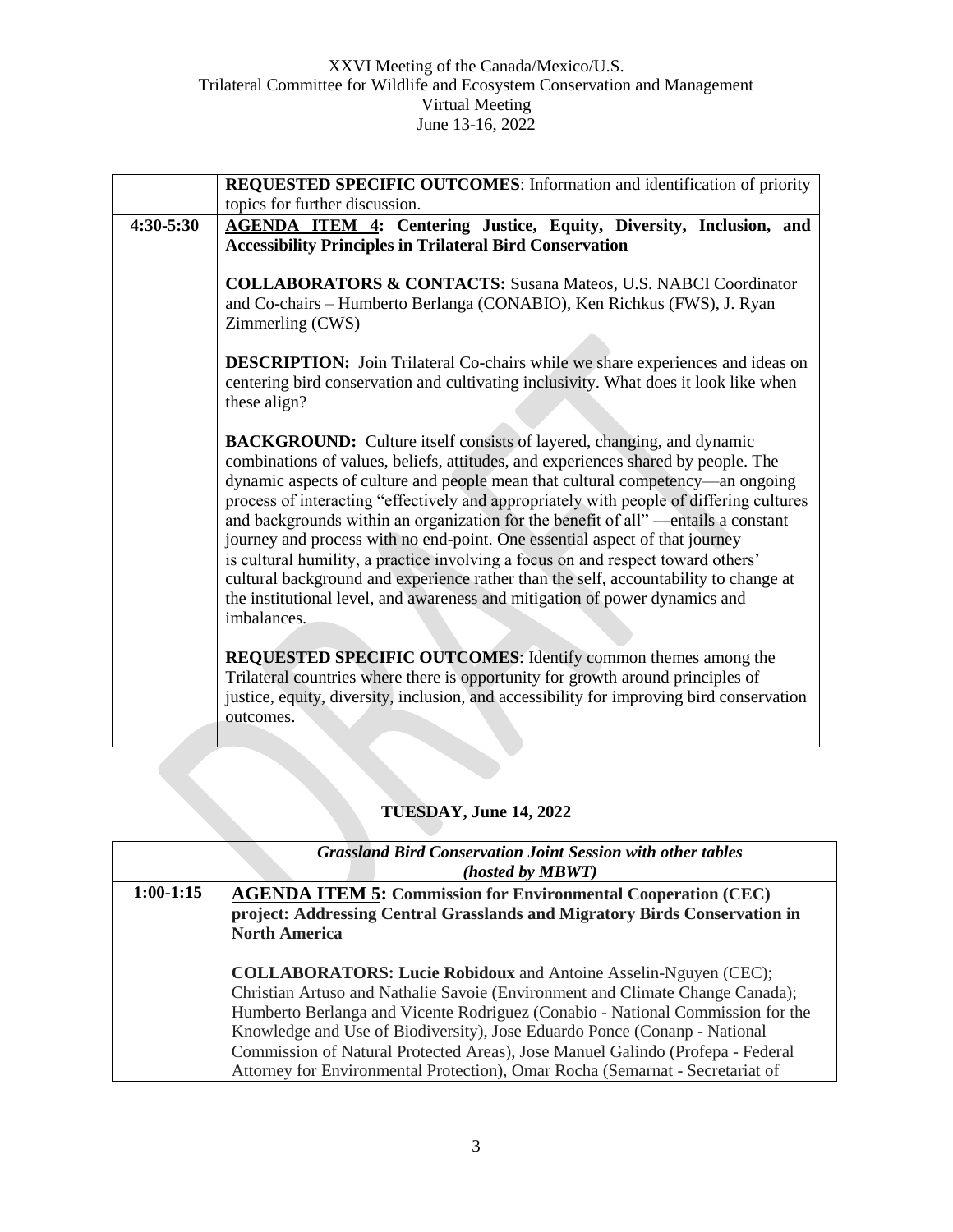|             | Environment and Natural Resources); and Samantha Brooke, John Carlson and Brian<br>Smith (U.S. Fish and Wildlife Service).                                                                                                                                                                                                                                                                                                   |
|-------------|------------------------------------------------------------------------------------------------------------------------------------------------------------------------------------------------------------------------------------------------------------------------------------------------------------------------------------------------------------------------------------------------------------------------------|
|             | <b>DESCRIPTION:</b> This session will provide an overview of the 2021-2024 CEC<br>project to support central grasslands cross-sector management, restoration and<br>conservation in Canada, Mexico, and the United States by raising awareness on the<br>importance of grasslands, providing new knowledge for decision-making and<br>strengthening collaboration through inclusive network-building and strategic planning. |
|             | <b>BACKGROUND:</b> The CEC seeds, builds and supports North American cooperation<br>for the conservation and management of ecosystems and wildlife by developing and<br>implementing trinational projects with government, local communities, non-<br>governmental organizations, and researchers.                                                                                                                           |
|             | Over the years, the CEC has focussed on migratory bird conservation, most recently<br>through projects on central grasslands (2011-15) and shorebirds (2015-2019).<br>Recognizing that the central grasslands are one of the most endangered ecosystems in<br>North America, and building on this past work, the CEC launched a new project on<br>grasslands bird conservation in November 2021.                             |
|             | <b>REQUESTED SPECIFIC OUTCOMES:</b> Exchange information to create<br>connections between grassland bird conservation work at the CEC and in the three<br>countries, and Trilateral objectives; discuss opportunities to develop and deliver the<br>project's work and disseminate products with partners.                                                                                                                   |
| $1:15-1:30$ | <b>AGENDA ITEM 6: JV8 Central Grasslands Conservation Initiative</b>                                                                                                                                                                                                                                                                                                                                                         |
|             | <b>COLLABORATORS &amp; CONTACTS:</b> Andy Bishop, Rainwater Basin Joint<br>Venture (andy bishop@fws.gov); Mike Carter, Playa Lakes Joint Venture                                                                                                                                                                                                                                                                             |
|             | (mike.carter@pljv.org); Jim Devries, Prairie Habitat Joint Venture                                                                                                                                                                                                                                                                                                                                                           |
|             | ( <i>j</i> devries @ducks.ca); Deanna Dixon, Prairie Habitat Joint Venture<br>(deanna.dixon@canada.ca); Jennie Duberstein, Sonoran Joint Venture                                                                                                                                                                                                                                                                             |
|             | (jennie_duberstein@fws.gov); Sean Fields, Prairie Pothole Joint Venture                                                                                                                                                                                                                                                                                                                                                      |
|             | (sean_fields@fws.gov); Jim Giocomo, Oaks and Prairies Joint Venture                                                                                                                                                                                                                                                                                                                                                          |
|             | (igiocomo@abcbirds.org); Graeme Patterson, JV8 Conservation Director<br>(graeme.patterson@jv8.org); Jeff Raasch, Texas Parks and Wildlife Department                                                                                                                                                                                                                                                                         |
|             | (jeff.raasch@tpwd.texas.gov); Aimee Roberson, Rio Grande Joint Venture<br>(aroberson@abcbirds.org); Catherine Wightman, Northern Great Plains Joint Venture<br>(cwightman@ducks.org)                                                                                                                                                                                                                                         |
|             | <b>DESCRIPTION:</b> As North American native grasslands are disappearing, we are                                                                                                                                                                                                                                                                                                                                             |
|             | losing not only birds but also pollinators, working lands, opportunities for hunting and<br>outdoor recreation, vast stores of organic carbon, and water security. These losses<br>adversely impact wildlife and rural communities and economies across the continent.                                                                                                                                                       |
|             |                                                                                                                                                                                                                                                                                                                                                                                                                              |
|             | To address this critical issue, Migratory Bird Joint Ventures are applying what they<br>have learned in turning things around for wetland birds to grassland birds. Migratory                                                                                                                                                                                                                                                |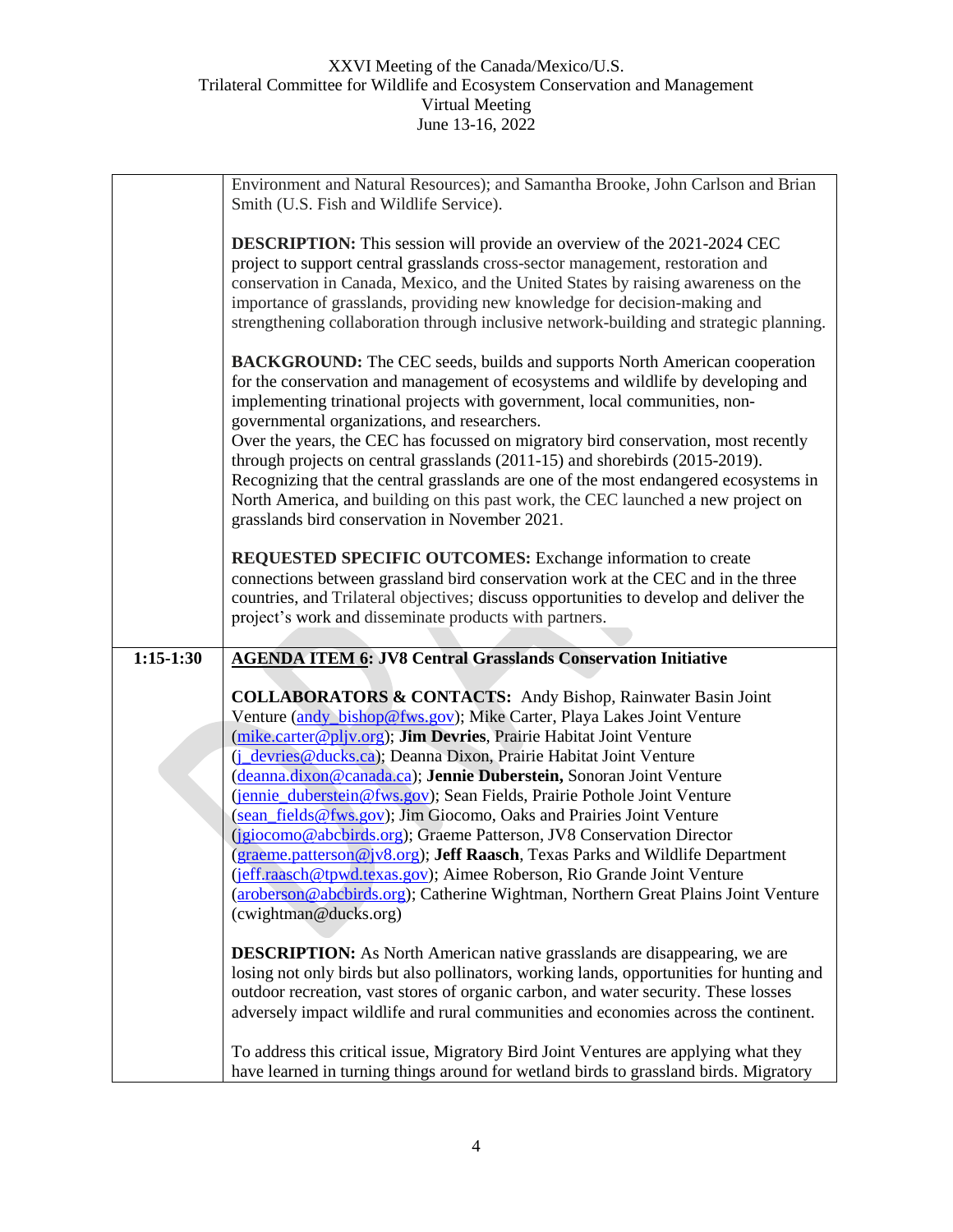|           | Bird Joint Ventures have some of the highest returns on investment in conservation.<br>The dramatic reversal of downward population trends for waterfowl over the last 30<br>years is in large part due to the efforts and investment of Joint Ventures and their<br>partners. Through the JV8 Central Grasslands Conservation Initiative, eight Joint<br>Ventures — representing over 63 federal, state, provincial, non-profit, and industry<br>conservation partners — are collaborating to stem grassland losses and the negative<br>impacts to migratory birds. The Joint Ventures are working together across the<br>breeding, migration, and wintering habitats used by migratory grassland birds during<br>their annual cycle in the U.S., Canada, and Mexico.<br>To date, the Joint Ventures have completed a North American Great Plains Grassland<br>Assessment to understand the extent of undisturbed native grasslands across the tri-<br>national geography. In August 2020, we hired a Conservation Director who is driving<br>the creation of the JV8 Central Grasslands Conservation Strategy (planned<br>completion: summer 2021). This document will identify priorities for conservation<br>investment and guide coordinated implementation of on-the-ground grassland |
|-----------|---------------------------------------------------------------------------------------------------------------------------------------------------------------------------------------------------------------------------------------------------------------------------------------------------------------------------------------------------------------------------------------------------------------------------------------------------------------------------------------------------------------------------------------------------------------------------------------------------------------------------------------------------------------------------------------------------------------------------------------------------------------------------------------------------------------------------------------------------------------------------------------------------------------------------------------------------------------------------------------------------------------------------------------------------------------------------------------------------------------------------------------------------------------------------------------------------------------------------------------------------------------------------------------------|
|           | conservation activities to address the causes of declining grassland bird populations<br>across the eight Joint Ventures.<br>The JV8 Central Grasslands Conservation Initiative builds on the power of<br>partnerships and the Migratory Bird Joint Ventures' 35-year record of success in<br>conserving wetland birds. Through this new initiative, the Joint Ventures are bringing<br>people and resources together to scale up successful models of grasslands<br>conservation.                                                                                                                                                                                                                                                                                                                                                                                                                                                                                                                                                                                                                                                                                                                                                                                                          |
|           | <b>BACKGROUND:</b> The North American central grasslands, from Canada to Mexico,<br>are among the most threatened ecosystems in the world. Agricultural land conversion<br>and unsustainable grazing practices have resulted in habitat loss and degradation and<br>populations of birds that depend on grasslands have declined significantly. If things<br>continue at the current rate, some species may become extinct in the next 50 years. To<br>address these declines, eight Joint Ventures from Canada to Mexico formed the JV8<br>Central Grasslands Initiative for trinational coordinated grassland conservation. These<br>eight Joint Ventures will work within their geographies and across boundaries to help<br>ensure healthy grasslands for birds, other wildlife, and people who depend on them.                                                                                                                                                                                                                                                                                                                                                                                                                                                                         |
|           | <b>REQUESTED SPECIFIC OUTCOMES:</b><br>Discuss important issues, information, resources, and partners to consider in<br>this effort.<br>Discuss potential sources of financial and institutional support for the<br>$\bullet$<br>development and implementation of the JV8 Central Grasslands Initiative and                                                                                                                                                                                                                                                                                                                                                                                                                                                                                                                                                                                                                                                                                                                                                                                                                                                                                                                                                                                |
| 1:30-1:45 | Strategy.<br>Continued support by the parties of the Trilateral Committee and Work<br>$\bullet$<br>Groups for collaborative conservation efforts for the central grasslands of<br>North America.<br><b>AGENDA ITEM 7: Central Grasslands Roadmap Summit</b>                                                                                                                                                                                                                                                                                                                                                                                                                                                                                                                                                                                                                                                                                                                                                                                                                                                                                                                                                                                                                                 |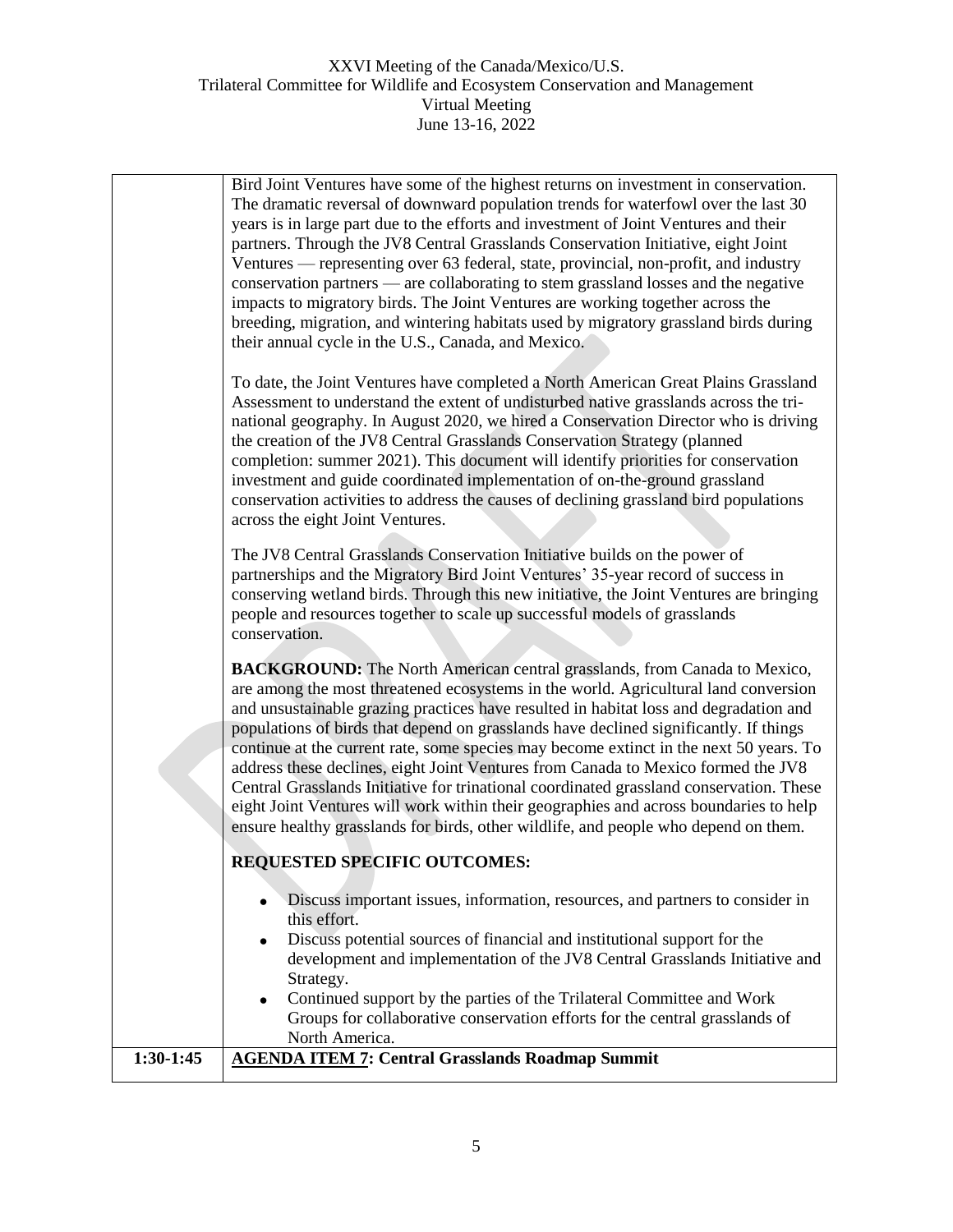**COLLABORATORS & CONTACTS: Christian Artuso** and Barry Robinson, *Canadian Wildlife Service*; Humberto Berlanga, *CONABIO*; Brian Smith and Bob Ford, *U.S. Fish and Wildlife Service*; Greg Butcher, *U.S. Forest Service*; Tate Lantz, *National Resources Conservation Service*; David Klute, *Colorado Parks and Wildlife*; Jeff Raasch, *Texas Parks and Wildlife*; Graeme Patterson, *JV8 Initiative*; Catherine Wightman, *Northern Great Plains Joint Venture*; Jim Giocomo, *Oaks and Prairies Joint Venture*; Seth Gallagher, *National Fish and Wildlife Foundation*; Irene Ruvalcaba, *Universidad Autónoma de Nuevo Leon*; Alice Boyle, *Kansas State University*; Josh Demorrett and Natalie Riley, *ConocoPhillips*; Drew Kramer and Diana Leiker, *Tristate Generation and Transmission*; Alison Holloran, *Audubon Rockies*; Aviva Glaser, *National Wildlife Federation*; Libby Khumalo, Monica Terkildsen and Martha Kauffman, *World Wildlife Fund;* Bill Milton, *Winnett ACES;*  and Steve Jester, *Partners for Fish and Wildlife;* **Brandt Ryder**, *Bird Conservancy of the Rockies*

**DESCRIPTION:** On 24 – 25 May 2022, the second Central Grasslands Roadmap [Summit](https://link.edgepilot.com/s/cafdde7a/8zWoAR7vsEufac_kelBDjA?u=https://grasslandsroadmap.org/) will be held in Fort Collins, Colorado as an in-person follow-up and verification to the virtual summit held in 2020. The virtual summit, subsequent workgroups, and metric-specific workshops as well as the in-person summit will synthesize input from over 600 participants from eight diverse sectors (Indigenous & First Nations; private land managers, owners, ranchers & producers; federal agencies; provincial & state agencies; industry & private sector; academia including scientists, researchers, and universities; non-governmental organizations; foundations & funders). The summit addresses the crosscutting Trilateral priorities of integrating human dimensions into biome-wide conservation planning while simultaneously addressing connectivity and adaptation to ecosystem change to ensure resilient grasslands. This collaborative effort is elevating all voices that are critical to the future of our grasslands and the diverse community of partners living and working in the Central Grasslands. The Roadmap provides a guiding framework for international cooperation and coordination on conservation that supports the Letter of Intent (LOI) on grasslands currently being prepared for the Trilateral. It is also supporting other examples of greater coordination on grasslands, including a memorandum of understanding (MOU) across several federal partners in the USA. The intent of the federal MOU is to elevate grasslands as a priority for federal agencies and ensure coordinated and collaborative conservation efforts. This is a 600+ million-acre landscape and we are striving for alignment on efforts to protect and enhance existing grasslands, while addressing the millions of acres that are threatened by invasion of woody species and cultivation.

The long-form of the roadmap, which contains detailed, consensus-based priorities and actions, is a guiding framework to implement next steps for grassland ecosystem conservation while supporting the diverse human communities that depend on healthy grasslands. The roadmap promotes biodiversity, grassland resiliency and improving grassland bird populations, while reducing key threats, and, perhaps above all, elevating grassland conservation through improved coordination, communication, and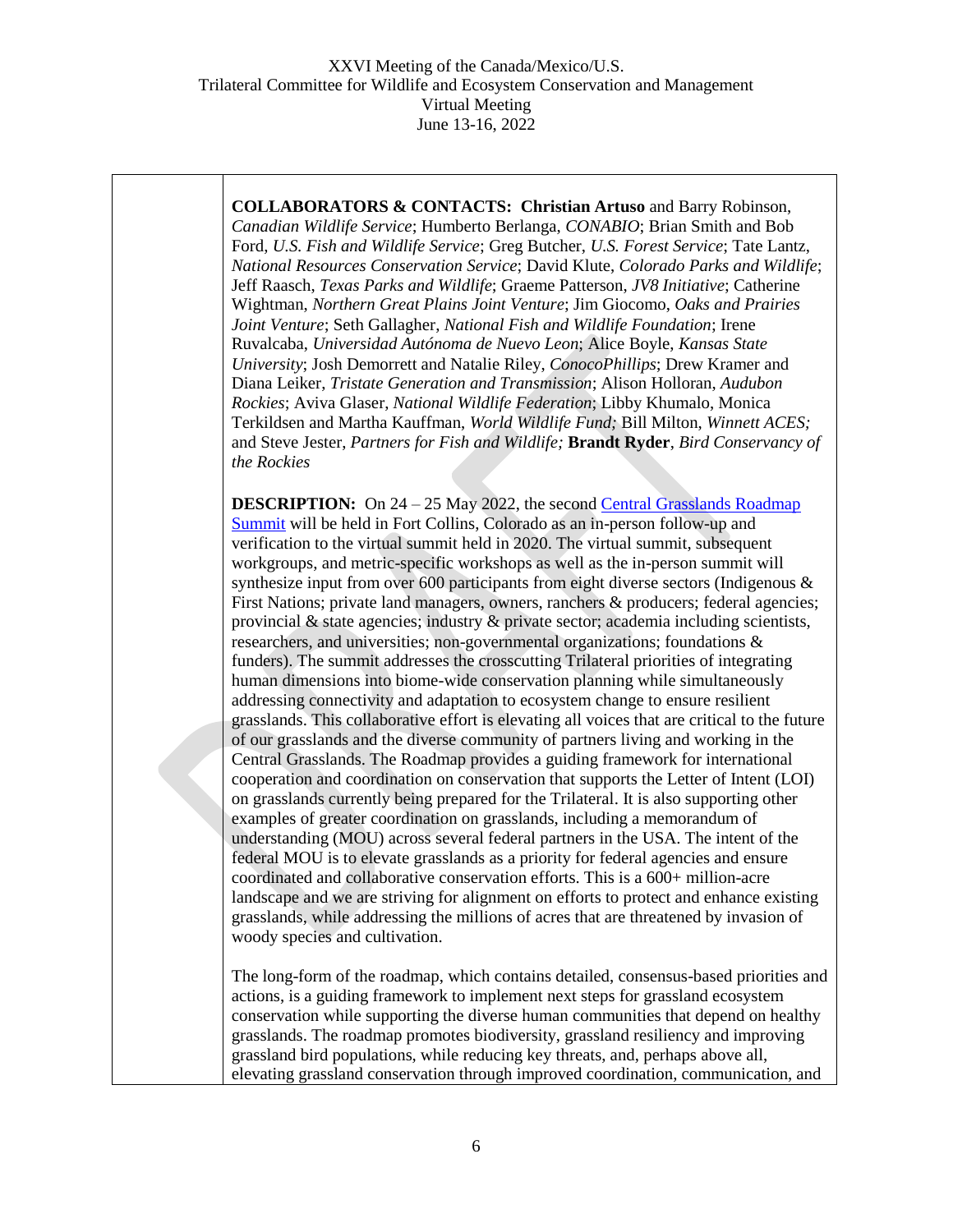|             | integration. To date, more than a dozen partners including the Buffalo Nations<br>Grassland Alliance have provided letters of support for the roadmap effort. During and<br>after the second summit, we will focus on building relationships and bridges across<br>sectors while also discussing ways to change, and measures to target, for addressing<br>bird, pollinator, and other wildlife population declines. We will also identify<br>quantitative metrics for human communities, soil and grassland health, water<br>conservation and carbon sequestration.                                                                                                                                                                                                                                                                                                                                                                                                     |
|-------------|--------------------------------------------------------------------------------------------------------------------------------------------------------------------------------------------------------------------------------------------------------------------------------------------------------------------------------------------------------------------------------------------------------------------------------------------------------------------------------------------------------------------------------------------------------------------------------------------------------------------------------------------------------------------------------------------------------------------------------------------------------------------------------------------------------------------------------------------------------------------------------------------------------------------------------------------------------------------------|
|             | <b>BACKGROUND:</b> The Central Grasslands are a shared ecosystem between Canada,<br>the U.S. and Mexico that has been a focus of the Trilateral Committee for more than a<br>decade. They are also an ecosystem in crisis and we are nearing the point of losing<br>much of the unique biodiversity associated with it. Collectively we have lost more<br>than 70% of the migratory birds dependent on the Central Grasslands. A recent study<br>published in Science found that we have lost three billion birds, or roughly 25% of all<br>birds in the U.S. and Canada, since 1970. The same study identified that 1 of every 4<br>birds lost was a grassland bird. Recovery strategies are being developed through<br>initiatives such as the "Road to Recovery", and four of the most vulnerable species are<br>birds of the Central Grasslands that depend on all three countries at some point in their<br>annual cycle.                                           |
|             | Despite ongoing efforts across multiple sectors and organizations to address grassland<br>loss and degradation, migratory grassland birds and other associated species have<br>continued to decline, indicating ongoing, disparate efforts are insufficient and not<br>adding up. The Central Grasslands Roadmap aims to bring together grassland<br>stakeholders from 8 different sectors and 3 countries to develop a common framework<br>that will increase collaboration and leverage our voices and resources to reach the<br>critical mass needed to effectively conserve the Great Plains-Chihuahuan Desert<br>grassland ecosystem. The Roadmap provides both guidance and context for the many<br>grassland-related initiatives underway across the three countries, and a means to<br>connect them. The Roadmap concept was first presented to the Trilateral Committee<br>during a joint session of the Migratory Birds and Ecosystems Working Tables in 2019. |
|             | REQUESTED SPECIFIC OUTCOMES: This presentation will summarise the<br>roadmap priorities and long-term plans and provide updates on the outcomes from the<br>second Summit.                                                                                                                                                                                                                                                                                                                                                                                                                                                                                                                                                                                                                                                                                                                                                                                               |
| $1:45-2:00$ | <b>AGENDA ITEM 8: Grassland Letter of Intent</b>                                                                                                                                                                                                                                                                                                                                                                                                                                                                                                                                                                                                                                                                                                                                                                                                                                                                                                                         |
|             | <b>COLLABORATORS &amp; CONTACTS:</b> Co-chairs -Humberto Berlanga<br>(CONABIO), Ken Richkus (FWS), J. Ryan Zimmerling (CWS)                                                                                                                                                                                                                                                                                                                                                                                                                                                                                                                                                                                                                                                                                                                                                                                                                                              |
|             | <b>DESCRIPTION:</b><br>During the previous virtual Trilateral $(17 – 20$ May, 2021), there was renewed<br>discussion of the grasslands collaboration Letter of Intent (LOI). The LOI has<br>subsequently been drafted as in currently in legal review. The purpose, as currently<br>drafted, is:                                                                                                                                                                                                                                                                                                                                                                                                                                                                                                                                                                                                                                                                         |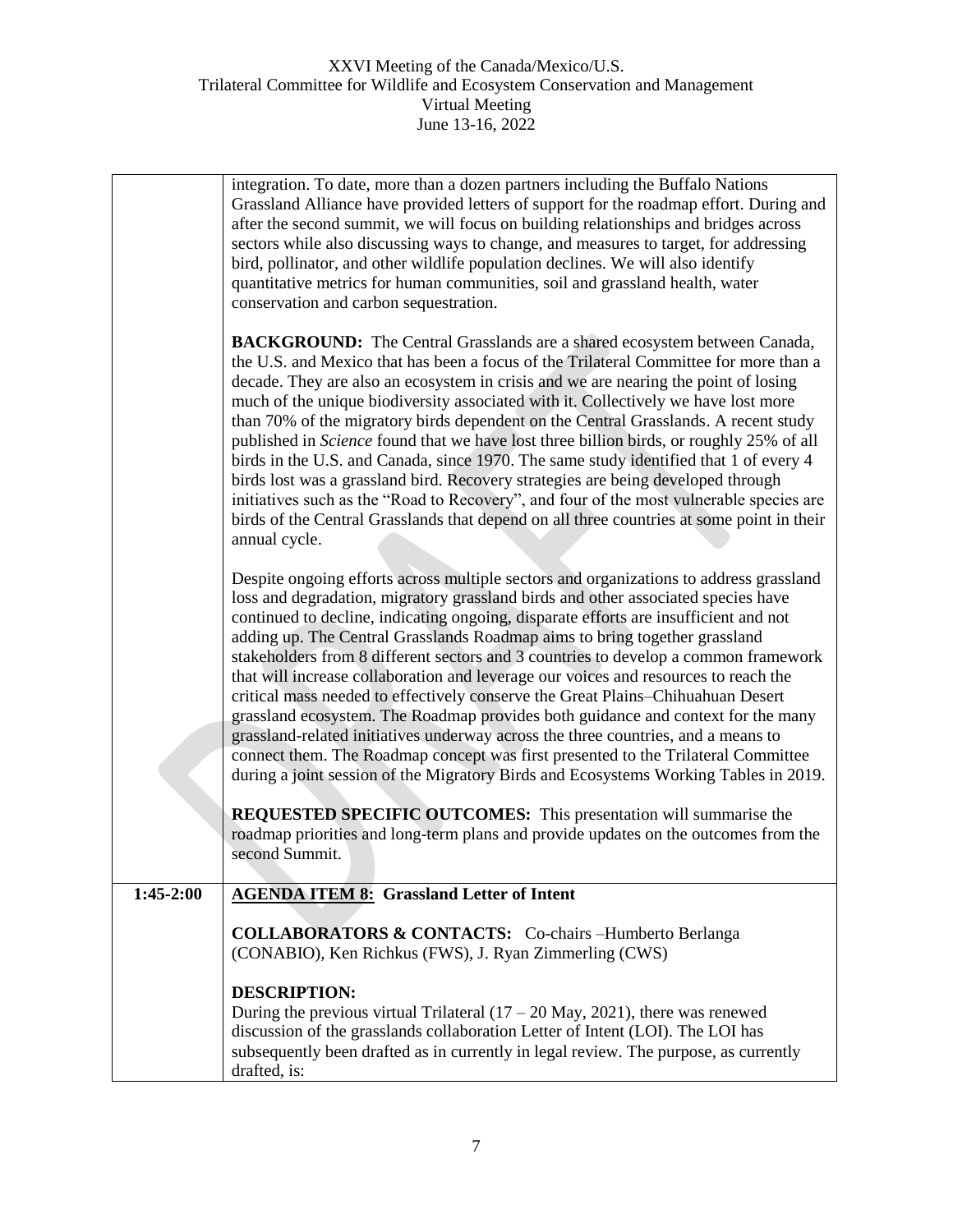|                            | to provide a specific framework for "the Agencies" to renew and                                                                                                                                                                                                                                                                                                                                                                                                                                                                                                                                                                                                                                                                                                                       |
|----------------------------|---------------------------------------------------------------------------------------------------------------------------------------------------------------------------------------------------------------------------------------------------------------------------------------------------------------------------------------------------------------------------------------------------------------------------------------------------------------------------------------------------------------------------------------------------------------------------------------------------------------------------------------------------------------------------------------------------------------------------------------------------------------------------------------|
|                            | strengthen efforts to collaborate on the conservation and restoration of                                                                                                                                                                                                                                                                                                                                                                                                                                                                                                                                                                                                                                                                                                              |
|                            | grasslands and grassland bird populations in North America.                                                                                                                                                                                                                                                                                                                                                                                                                                                                                                                                                                                                                                                                                                                           |
|                            | Activities as currently draft are:<br>expand cooperation in regional, bilateral, and trilateral activities<br>1.<br>in support of grassland habitat conservation and restoration,<br>support collaborative initiatives related to grassland bird and<br>2.<br>habitat conservation,<br>invite broad participation and expertise in ecological restoration,<br>3.<br>agriculture ("grass-based economies") and agricultural policy,<br>human dimensions, and social sciences relevant to land-use and<br>land-management choices, Indigenous knowledge systems and<br>cultural expertise, fire ecology, climatology, continent-wide<br>geospatial tracking of grassland extent and condition, and other<br>disciplines,<br>provide necessary expenses (each agency, non-binding)<br>4. |
|                            | make all non-proprietary technical information obtained available<br>5.                                                                                                                                                                                                                                                                                                                                                                                                                                                                                                                                                                                                                                                                                                               |
|                            | to the public to the extent permissible.                                                                                                                                                                                                                                                                                                                                                                                                                                                                                                                                                                                                                                                                                                                                              |
|                            |                                                                                                                                                                                                                                                                                                                                                                                                                                                                                                                                                                                                                                                                                                                                                                                       |
|                            | <b>REQUESTED SPECIFIC OUTCOMES:</b> The LOI will be discussed in preparation                                                                                                                                                                                                                                                                                                                                                                                                                                                                                                                                                                                                                                                                                                          |
|                            | for relevant signatures. The timeline for signature will depend upon the legal review                                                                                                                                                                                                                                                                                                                                                                                                                                                                                                                                                                                                                                                                                                 |
|                            |                                                                                                                                                                                                                                                                                                                                                                                                                                                                                                                                                                                                                                                                                                                                                                                       |
|                            | process in the three countries.                                                                                                                                                                                                                                                                                                                                                                                                                                                                                                                                                                                                                                                                                                                                                       |
|                            |                                                                                                                                                                                                                                                                                                                                                                                                                                                                                                                                                                                                                                                                                                                                                                                       |
| $2:00-2:15$<br>$2:15-2:45$ | <b>BREAK</b>                                                                                                                                                                                                                                                                                                                                                                                                                                                                                                                                                                                                                                                                                                                                                                          |
|                            | <b>AGENDA ITEM 9: Tri-national efforts towards Grassland Conservation</b>                                                                                                                                                                                                                                                                                                                                                                                                                                                                                                                                                                                                                                                                                                             |
|                            | <b>COLLABORATORS &amp; CONTACTS:</b> Co-chairs -Humberto Berlanga                                                                                                                                                                                                                                                                                                                                                                                                                                                                                                                                                                                                                                                                                                                     |
|                            | (CONABIO), Ken Richkus (FWS), J. Ryan Zimmerling (CWS)                                                                                                                                                                                                                                                                                                                                                                                                                                                                                                                                                                                                                                                                                                                                |
|                            |                                                                                                                                                                                                                                                                                                                                                                                                                                                                                                                                                                                                                                                                                                                                                                                       |
|                            | <b>DESCRIPTION:</b> Discussion of how the three nations can develop better coordination                                                                                                                                                                                                                                                                                                                                                                                                                                                                                                                                                                                                                                                                                               |
|                            | and synergy with regard to grassland conservation.                                                                                                                                                                                                                                                                                                                                                                                                                                                                                                                                                                                                                                                                                                                                    |
|                            | <b>BACKGROUND:</b> Grassland conservation has been a priority of the Trilateral                                                                                                                                                                                                                                                                                                                                                                                                                                                                                                                                                                                                                                                                                                       |
|                            | Committee for a number of years and numerous efforts are underway. This time will                                                                                                                                                                                                                                                                                                                                                                                                                                                                                                                                                                                                                                                                                                     |
|                            | be used to further coordination, identify needs and gaps, and chart a collaborative                                                                                                                                                                                                                                                                                                                                                                                                                                                                                                                                                                                                                                                                                                   |
|                            | approach moving forward.                                                                                                                                                                                                                                                                                                                                                                                                                                                                                                                                                                                                                                                                                                                                                              |
|                            | <b>REQUESTED SPECIFIC OUTCOMES:</b> Identify areas where Tri-national                                                                                                                                                                                                                                                                                                                                                                                                                                                                                                                                                                                                                                                                                                                 |
|                            | coordination can be improved and priorities where collaboration and coordination will                                                                                                                                                                                                                                                                                                                                                                                                                                                                                                                                                                                                                                                                                                 |
|                            | improve the conservation status of grasslands.                                                                                                                                                                                                                                                                                                                                                                                                                                                                                                                                                                                                                                                                                                                                        |
|                            | Wildlife Health Joint Session with other tables (hosted by MBWT)                                                                                                                                                                                                                                                                                                                                                                                                                                                                                                                                                                                                                                                                                                                      |
| 2:45-3:00                  | <b>AGENDA ITEM 10: Highly Pathogenic Avian Influenza (HPAI) in Migratory</b><br><b>Birds in Canada</b>                                                                                                                                                                                                                                                                                                                                                                                                                                                                                                                                                                                                                                                                                |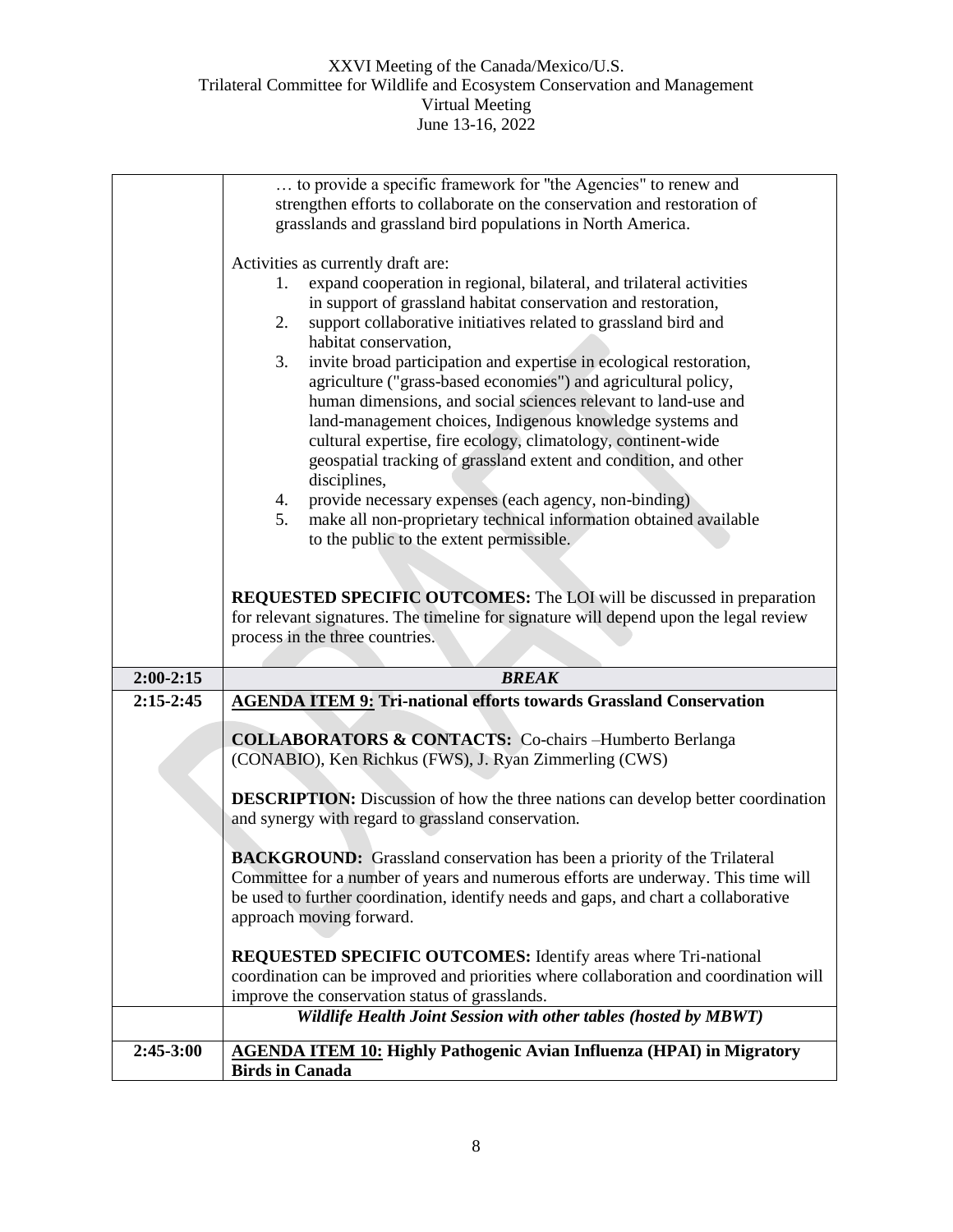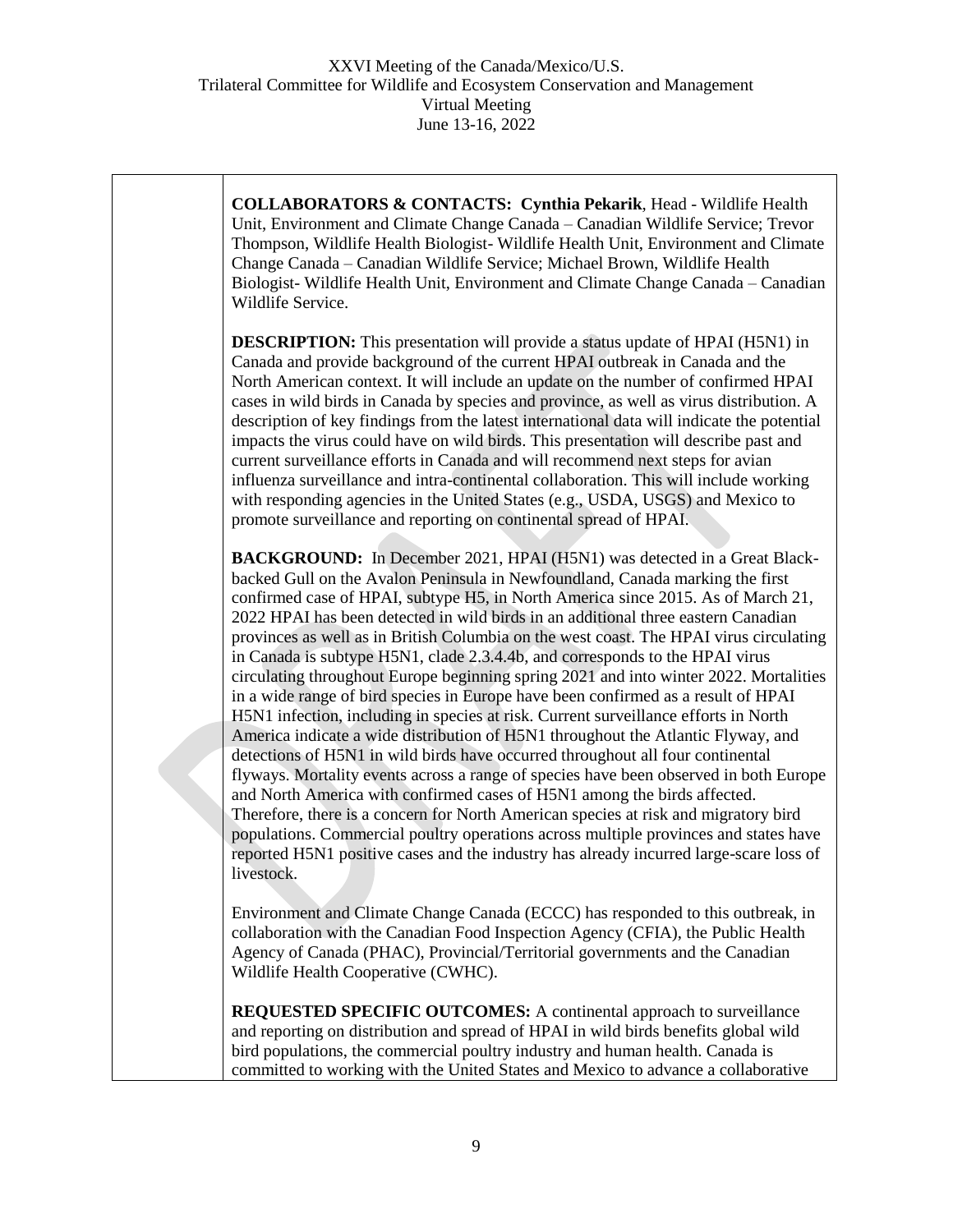|               | approach to risk management towards this threat to wildlife and ecosystems in North<br>America. A continent-wide HPAI reporting dashboard should be pursued. ECCC is                                                                                                                                                                                                                                                                                                                                                                                                                                                                                                                                                                                                                                                                                                                                                                                                                                                                                                                                  |
|---------------|-------------------------------------------------------------------------------------------------------------------------------------------------------------------------------------------------------------------------------------------------------------------------------------------------------------------------------------------------------------------------------------------------------------------------------------------------------------------------------------------------------------------------------------------------------------------------------------------------------------------------------------------------------------------------------------------------------------------------------------------------------------------------------------------------------------------------------------------------------------------------------------------------------------------------------------------------------------------------------------------------------------------------------------------------------------------------------------------------------|
|               | also committed to approaching this wildlife disease outbreak from an international<br>One Health perspective and welcomes collaboration from partners in Mexico and<br><b>United States.</b>                                                                                                                                                                                                                                                                                                                                                                                                                                                                                                                                                                                                                                                                                                                                                                                                                                                                                                          |
|               |                                                                                                                                                                                                                                                                                                                                                                                                                                                                                                                                                                                                                                                                                                                                                                                                                                                                                                                                                                                                                                                                                                       |
| $3:00 - 3:15$ | <b>AGENDA ITEM 11: Tri-national Discussion on Approaches to Addressing</b><br>Highly Pathogenic Avian Influenza (HPAI).                                                                                                                                                                                                                                                                                                                                                                                                                                                                                                                                                                                                                                                                                                                                                                                                                                                                                                                                                                               |
|               |                                                                                                                                                                                                                                                                                                                                                                                                                                                                                                                                                                                                                                                                                                                                                                                                                                                                                                                                                                                                                                                                                                       |
|               | <b>COLLABORATORS &amp; CONTACTS:</b> Co-chairs -Humberto Berlanga<br>(CONABIO), Ken Richkus (FWS), J. Ryan Zimmerling (CWS)                                                                                                                                                                                                                                                                                                                                                                                                                                                                                                                                                                                                                                                                                                                                                                                                                                                                                                                                                                           |
|               | <b>DESCRIPTION:</b> Discussion of how each country is addressing HPAI.                                                                                                                                                                                                                                                                                                                                                                                                                                                                                                                                                                                                                                                                                                                                                                                                                                                                                                                                                                                                                                |
|               | <b>REQUESTED SPECIFIC OUTCOMES:</b> Identify areas were Tri-national<br>coordination can inform decision-making to reduce and avoid future spread of HPAI.                                                                                                                                                                                                                                                                                                                                                                                                                                                                                                                                                                                                                                                                                                                                                                                                                                                                                                                                            |
| $3:15-3:30$   | <b>BREAK</b>                                                                                                                                                                                                                                                                                                                                                                                                                                                                                                                                                                                                                                                                                                                                                                                                                                                                                                                                                                                                                                                                                          |
| 3:30-4:00     | <b>Anthropogenic Impacts</b>                                                                                                                                                                                                                                                                                                                                                                                                                                                                                                                                                                                                                                                                                                                                                                                                                                                                                                                                                                                                                                                                          |
|               | <b>AGENDA ITEM 12: Reducing Bird Collisions with Communications Towers</b><br>(written update only, no presentation)<br><b>COLLABORATORS &amp; CONTACTS:</b> Joelle Gehring (Joelle Gehring@fws.gov,<br>FWS), Eric Kershner (FWS), Julie Bourque (CWS) and Christian Roy (CWS)                                                                                                                                                                                                                                                                                                                                                                                                                                                                                                                                                                                                                                                                                                                                                                                                                        |
|               | <b>DESCRIPTION:</b> Birds are attracted to non-flashing lights during night migrations.<br>Communications towers can be safely lit using only flashing lights, which reduces bird<br>collisions by as much as 70% and reduces tower construction and operation costs.<br>Outreach is needed to encourage and assist tower operators in making this cost saving<br>change and mainstreaming.                                                                                                                                                                                                                                                                                                                                                                                                                                                                                                                                                                                                                                                                                                           |
|               | <b>BACKGROUND:</b> Scientists estimate that each year 6.8 million birds, primarily<br>Nearctic-Neotropical migrants, collide with U.S. and Canadian communications<br>towers. Towers lit with non-flashing lights at night are involved with significantly<br>more avian collisions then towers lit with only flashing lights. In 2015 the U.S. Federal<br>Aviation Administration changed tower lighting recommendations to systems that<br>eliminate non-flashing lights, maintain aircraft safety, reduce tower lighting and<br>maintenance costs to the industry, and reduce migratory bird collisions by as much as<br>70%. Transport Canada offers a similar option to tower owners. Mexico has not yet<br>included this option in tower lighting recommendations and outreach is required.<br>Using only flashing lights on existing and future towers is one of the most effective<br>and economically feasible means of reducing avian fatalities at communications<br>towers. Education of the industry and natural resources agencies is critical to<br>implementation on existing towers. |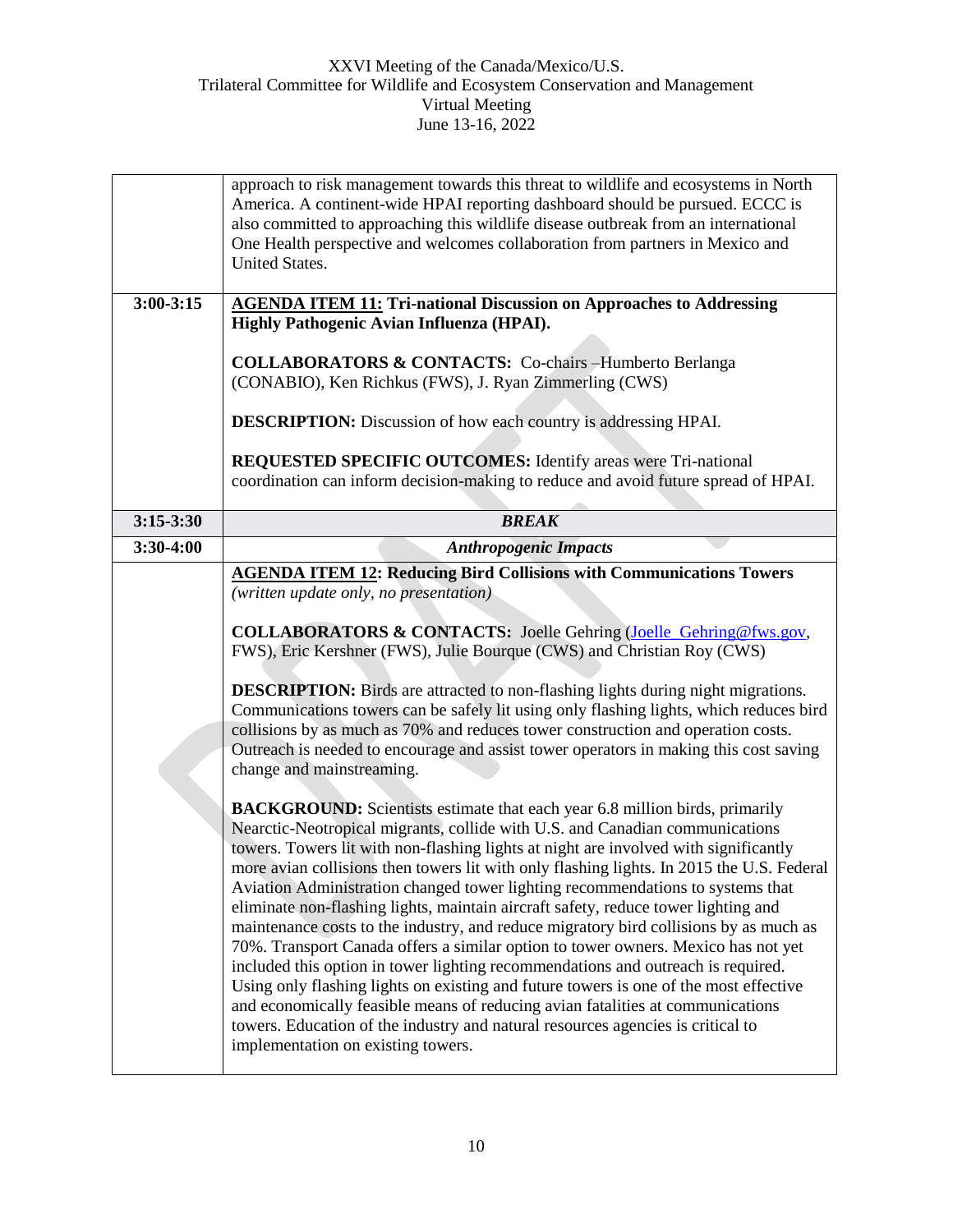|             | <b>REQUESTED SPECIFIC OUTCOMES:</b> Engage representatives of Mexico to                                                                                                                                                                                                                                                                                                                                                                                                                                                                                                                                                                                                                                                                                                                                                                                                                                                                                                                                                                                  |
|-------------|----------------------------------------------------------------------------------------------------------------------------------------------------------------------------------------------------------------------------------------------------------------------------------------------------------------------------------------------------------------------------------------------------------------------------------------------------------------------------------------------------------------------------------------------------------------------------------------------------------------------------------------------------------------------------------------------------------------------------------------------------------------------------------------------------------------------------------------------------------------------------------------------------------------------------------------------------------------------------------------------------------------------------------------------------------|
|             | support and assist in contacting and communicating with Mexican government and                                                                                                                                                                                                                                                                                                                                                                                                                                                                                                                                                                                                                                                                                                                                                                                                                                                                                                                                                                           |
|             | tower industry. Support Canadian efforts to determine tower ownership in Canada,                                                                                                                                                                                                                                                                                                                                                                                                                                                                                                                                                                                                                                                                                                                                                                                                                                                                                                                                                                         |
|             | encourage owners to extinguish unnecessary lights, explore next steps for Canada's                                                                                                                                                                                                                                                                                                                                                                                                                                                                                                                                                                                                                                                                                                                                                                                                                                                                                                                                                                       |
|             | efforts.                                                                                                                                                                                                                                                                                                                                                                                                                                                                                                                                                                                                                                                                                                                                                                                                                                                                                                                                                                                                                                                 |
| 3:30-3:45   | <b>AGENDA ITEM 13: Reducing bird collisions with building glass</b>                                                                                                                                                                                                                                                                                                                                                                                                                                                                                                                                                                                                                                                                                                                                                                                                                                                                                                                                                                                      |
|             | <b>COLLABORATORS &amp; CONTACTS:</b> Joelle Gehring (Joelle Gehring@fws.gov,<br>FWS), Eric Kershner (FWS), Ken Richkus (FWS), Pam Toschik (FWS), Ryan<br>Zimmerling (Canada) and Charles Francis (Canada), Vicente Rodriguez (Mexico),<br>Humberto Berlanga (Mexico)<br><b>DESCRIPTION:</b> Every year over one billion birds collide with glass. Birds cannot                                                                                                                                                                                                                                                                                                                                                                                                                                                                                                                                                                                                                                                                                           |
|             | distinguish reflective glass from the surrounding landscape and sky. Effective<br>solutions are available to building owners and managers. By incorporating bird<br>friendly measures into building maintenance, renovation, and construction, reduce bird<br>collisions across North America, which will reduce one of the leading causes of bird<br>mortality.                                                                                                                                                                                                                                                                                                                                                                                                                                                                                                                                                                                                                                                                                         |
|             | <b>BACKGROUND:</b> Most glass collisions (99%) occur at low-rise buildings and at<br>urban and rural residences, less than 1% of collision mortality is at high-rise buildings<br>(Loss et al. 2014). Many of the bird species or families that are reported to collide<br>most frequently with glass are also facing significant population declines. Many<br>government facilities cause bird collisions. Designing or retrofitting government<br>facilities to be bird safe and enhancing public education efforts on how to reduce<br>collisions can further increase the bird conservation impact. Much work has been done<br>in North America in the past few years, through actions to retrofit or design bird-<br>friendly buildings, and changes to policies and regulations. For example, the U.S. GSA<br>changed the standards for new federal buildings to be bird friendly in 2021, and<br>Canada published Bird-Friendly Design Standards in 2019. This session will provide<br>an opportunity for sharing information and best practices. |
|             | REQUESTED SPECIFIC OUTCOMES: To understand the status of addressing bird<br>collisions with building glass in each country, foster commitments to adopt bird-friendly<br>standards for federal wildlife agency buildings in each country, including monitoring<br>and mitigating bird collisions, and share resources on monitoring, mitigating, and<br>reducing bird collisions with building glass.                                                                                                                                                                                                                                                                                                                                                                                                                                                                                                                                                                                                                                                    |
| $3:45-4:00$ | <b>AGENDA ITEM 14: Tri-national Discussion on Addressing Human Caused</b>                                                                                                                                                                                                                                                                                                                                                                                                                                                                                                                                                                                                                                                                                                                                                                                                                                                                                                                                                                                |
|             | <b>Mortality Sources</b>                                                                                                                                                                                                                                                                                                                                                                                                                                                                                                                                                                                                                                                                                                                                                                                                                                                                                                                                                                                                                                 |
|             | <b>COLLABORATORS &amp; CONTACTS:</b> Co-chairs –Humberto Berlanga<br>(CONABIO), Ken Richkus (FWS), J. Ryan Zimmerling (CWS)                                                                                                                                                                                                                                                                                                                                                                                                                                                                                                                                                                                                                                                                                                                                                                                                                                                                                                                              |
|             | <b>DESCRIPTION:</b> Discussion of how each country is addressing human caused<br>mortality, including mainstreaming efforts, partnerships, and best practices.                                                                                                                                                                                                                                                                                                                                                                                                                                                                                                                                                                                                                                                                                                                                                                                                                                                                                           |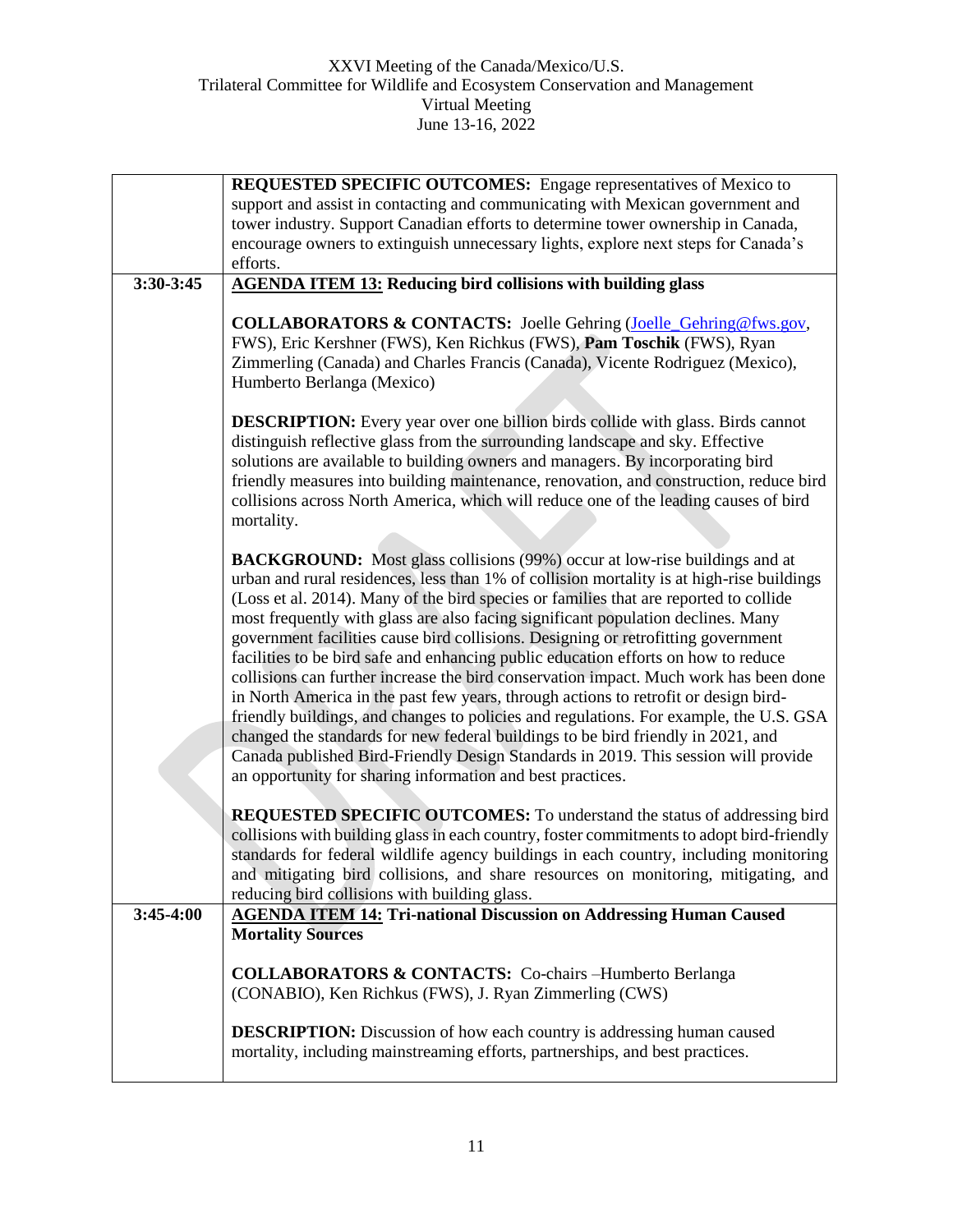|             | <b>BACKGROUND:</b> Human caused mortality can be addressed at larger scales if         |
|-------------|----------------------------------------------------------------------------------------|
|             | common priorities are identified. Information sharing is key for Tri-national          |
|             | coordination.                                                                          |
|             |                                                                                        |
|             | <b>REQUESTED SPECIFIC OUTCOMES:</b> Identify areas were Tri-national                   |
|             | coordination can be improved and priorities where collaboration and coordination will  |
|             | reduce the threat of human caused mortality.                                           |
|             | <b>Hemispheric Conservation Coordination</b>                                           |
| $4:00-4:15$ | <b>AGENDA ITEM 15: North American Waterfowl Management Plan (NAWMP)</b>                |
|             | 2023 Update                                                                            |
|             |                                                                                        |
|             | <b>COLLABORATORS &amp; CONTACTS:</b>                                                   |
|             |                                                                                        |
|             |                                                                                        |
|             | Contacts:                                                                              |
|             | CWS - Jacey Scott, Jacey.Scott@ec.gc.ca                                                |
|             | USFWS - David Gordon, david gordon@fws.gov                                             |
|             |                                                                                        |
|             | Collaborators:                                                                         |
|             | <b>NAWMP Plan Committee Update Committee</b>                                           |
|             | <b>USFWS: David Gordon, Anthony Roberts</b>                                            |
|             | CWS: Vanessa Charlwood, Helen Kerr, Jacey Scott                                        |
|             | <b>AFWA: Dean Smith</b>                                                                |
|             | DUI: Diane Eggeman                                                                     |
|             |                                                                                        |
|             | <b>Plan Committee Co-Chairs</b>                                                        |
|             | Jerome Ford (USFWS)                                                                    |
|             | Daniel Wolfish (CWS)                                                                   |
|             |                                                                                        |
|             | <b>DESCRIPTION:</b>                                                                    |
|             | There is a statutory requirement to update the NAWMP every 5 years. The 2018           |
|             | update, signed by Canada, Mexico and the USA, was themed "Connecting People,           |
|             |                                                                                        |
|             | Waterfowl, and Wetlands".                                                              |
|             |                                                                                        |
|             | In February 2022, the NAWMP Plan Committee initiated the process, including            |
|             | agreeing on a path forward, for the 2023 update. This revitalized update is envisioned |
|             | to return the NAWMP to the forefront of partners' various planning processes, update   |
|             | content within the Plan, and act as a communications initiative to a large audience.   |
|             | This Update will streamline the larger 2018 Update and focus on where the NAWMP        |
|             | community has come in the past five years and what is yet to be done.                  |
|             |                                                                                        |
|             | In order to achieve the objectives for this update and ensure the mandate and          |
|             | associated goals of the NAWMP continue to be relevant to partners across North         |
|             | America, commitment from the three signatory countries to engage in the process is     |
|             | required.                                                                              |
|             |                                                                                        |
|             | <b>BACKGROUND:</b>                                                                     |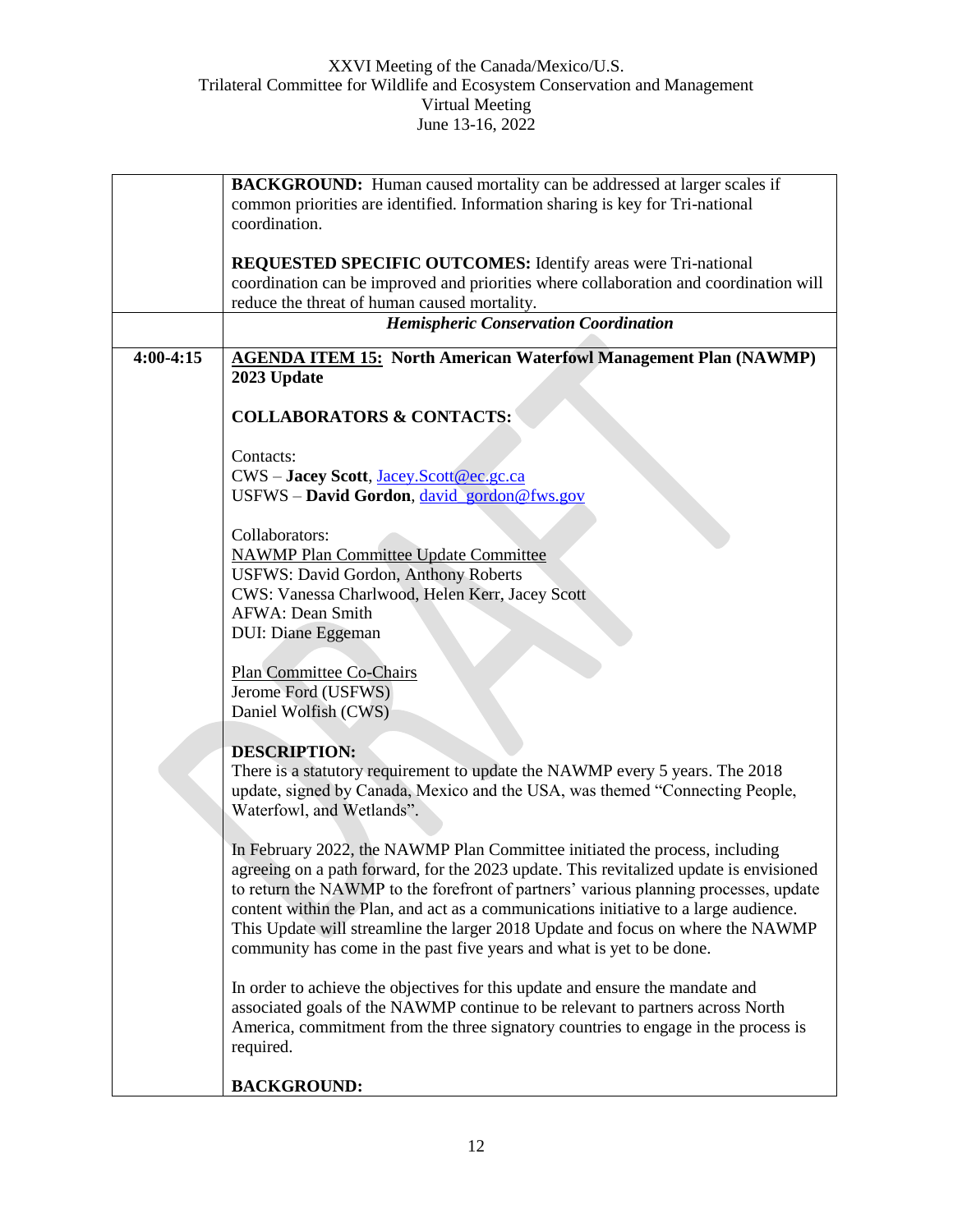|             | The North American Waterfowl Management Plan (NAWMP) is an international<br>partnership to restore, conserve and protect waterfowl populations and associated<br>habitats through management decisions based on strong biological foundations. The<br>ultimate goal is to achieve abundant and resilient waterfowl populations and<br>sustainable landscapes. In 1986, the Canadian and American governments signed this<br>partnership agreement, laying the foundations for international cooperation in the<br>recovery of declining waterfowl populations. Mexico became a signatory to the<br>NAWMP with its update in 1994. As a result, the NAWMP partnership extends across<br>North America, working at international, national and regional levels on a variety of<br>waterfowl and habitat management issues.<br><b>REQUESTED SPECIFIC OUTCOMES:</b><br>Commitment from the three countries to engage in the NAWMP update process. |
|-------------|-----------------------------------------------------------------------------------------------------------------------------------------------------------------------------------------------------------------------------------------------------------------------------------------------------------------------------------------------------------------------------------------------------------------------------------------------------------------------------------------------------------------------------------------------------------------------------------------------------------------------------------------------------------------------------------------------------------------------------------------------------------------------------------------------------------------------------------------------------------------------------------------------------------------------------------------------|
|             |                                                                                                                                                                                                                                                                                                                                                                                                                                                                                                                                                                                                                                                                                                                                                                                                                                                                                                                                               |
| $4:15-4:30$ | <b>AGENDA ITEM 16: Southern Wings: Connectivity Across the Americas</b>                                                                                                                                                                                                                                                                                                                                                                                                                                                                                                                                                                                                                                                                                                                                                                                                                                                                       |
|             | <b>COLLABORATORS &amp; CONTACTS: Deborah Hahn, Association of Fish and</b><br>Wildlife Agencies                                                                                                                                                                                                                                                                                                                                                                                                                                                                                                                                                                                                                                                                                                                                                                                                                                               |
|             | <b>DESCRIPTION:</b> The mission of Southern Wings is to provide a mechanism to<br>support and facilitate conservation projects that support the conservation of shared<br>migratory bird species in Mexico, Central and South America and the Caribbean.<br>This is ongoing program for the State agencies with partnerships with Mexican and<br>Canadian partners. We have presented on this program at previous meetings.                                                                                                                                                                                                                                                                                                                                                                                                                                                                                                                   |
|             | <b>BACKGROUND:</b> The Program started in 2009. Since 2009 39 state fish and wildlife<br>agencies have contributed over \$3.5 million to projects in the Colorado River Delta,<br>Chihuahuan Desert grasslands, Laguna Madre, Sierra Madre Occidental, and Yucatan<br>Peninsula in Mexico; Costa Rica; Nicaragua; Dominican Republic; Guatemala;<br>Bolivia; and Colombia. It connects well with the Trilateral priority of connectivity<br>even though terrestrial sites for migratory birds are not always right next to each other.<br>It also connects well with many of the Table's priorities such as mainstreaming<br>grassland bird conservation and implementing next steps for bird conservation in the<br>Americas and the Trilateral Committee's priority of connectivity.                                                                                                                                                        |
|             | <b>REQUESTED SPECIFIC OUTCOMES:</b> Inform the Committee about the projects<br>occurring in Mexico, consider how to increase participation by Mexican and Canadian<br>partners for the conservation of shared migratory bird species, and discuss potential<br>additional collaboration opportunities.                                                                                                                                                                                                                                                                                                                                                                                                                                                                                                                                                                                                                                        |
| 4:30-4:45   | <b>AGENDA ITEM 17: Progress update and input on Tri-National Action Plan</b>                                                                                                                                                                                                                                                                                                                                                                                                                                                                                                                                                                                                                                                                                                                                                                                                                                                                  |
|             | <b>COLLABORATORS &amp; CONTACTS:</b> Eduardo Ponce, Natalie Savoie (CWS),<br>Becky Stewart (CWS), Guy Foulks (FWS), Brian Smith (FWS), Eric<br>Kershner(FWS), Ken Richkus(FWS), Humberto Berlanga (CONABIO), Vicente<br>Rodrigues, Charles Francis (CWS), Ryan Zimmerling (CWS)                                                                                                                                                                                                                                                                                                                                                                                                                                                                                                                                                                                                                                                               |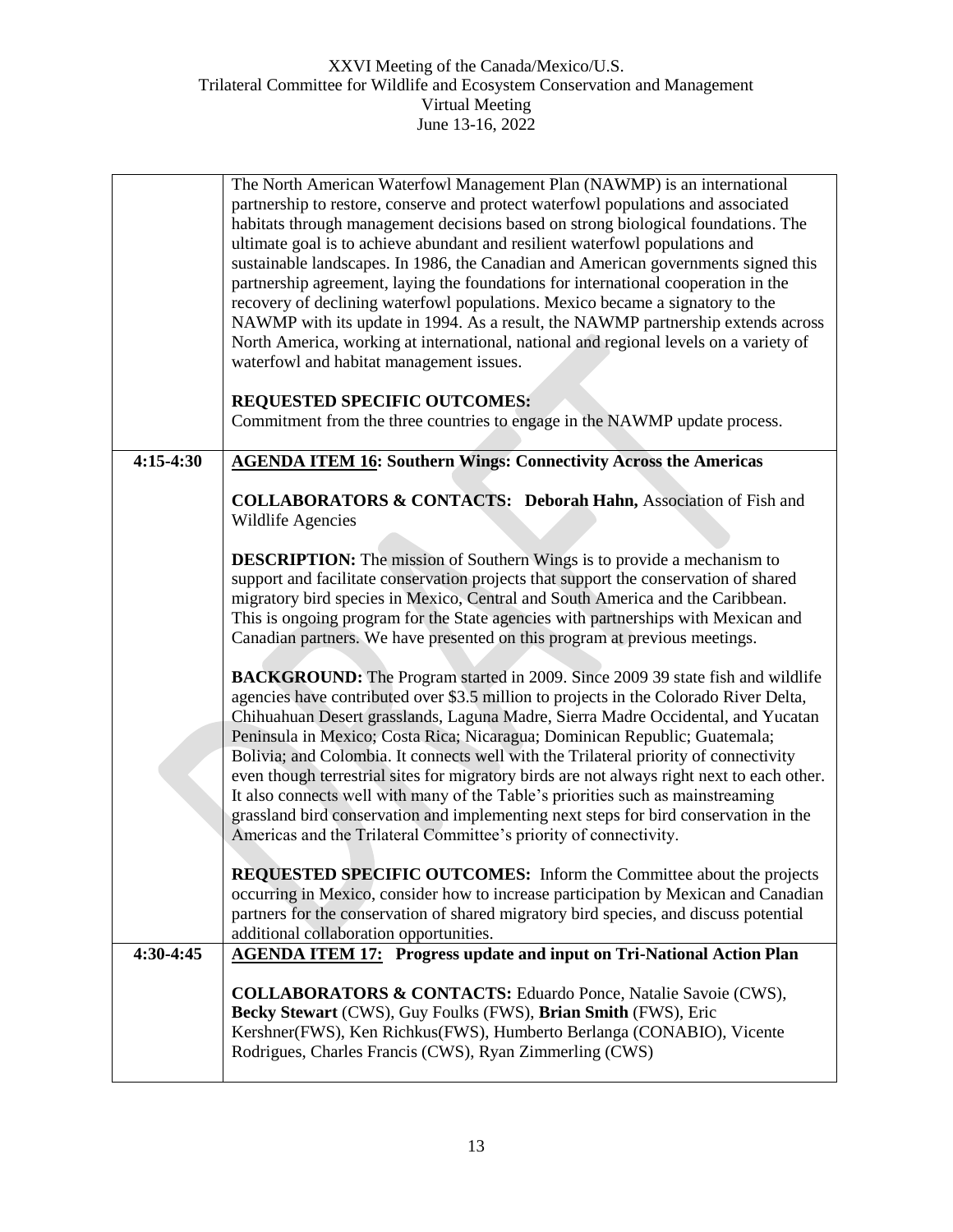|           | <b>DESCRIPTION:</b> A team (includes co-chairs of the migratory bird table and<br>additional experts) has formed to develop a Tri-National Action Plan aimed at<br>identifying tangible conservation outcomes through tri-national coordination and<br>collaboration. The team held their first two meetings in April and May 2022, and<br>began scoping potential concepts for a plan of this scale. The team will provide a brief<br>overview and seeks Committee's feedback in moving forward.<br><b>BACKGROUND:</b> Action Item from 2021 Trilateral meeting is to develop a Tri-                                                                                                          |
|-----------|------------------------------------------------------------------------------------------------------------------------------------------------------------------------------------------------------------------------------------------------------------------------------------------------------------------------------------------------------------------------------------------------------------------------------------------------------------------------------------------------------------------------------------------------------------------------------------------------------------------------------------------------------------------------------------------------|
|           | national action plan that aligns common priorities across all three nations. The goal is<br>to create a strategy to identify tangible outcomes that are achievable through<br>coordination and collaboration. North American Waterfowl Management Plan and<br>North American Bird Conservation Initiative principles are to serve as models. This<br>plan will also consider how to move conservation coordination beyond the trilateral<br>into a hemispheric approach.                                                                                                                                                                                                                       |
|           | <b>REQUESTED SPECIFIC OUTCOMES:</b> Committee input on Plan Outcomes                                                                                                                                                                                                                                                                                                                                                                                                                                                                                                                                                                                                                           |
| 4:45-5:00 | <b>AGENDA ITEM 18:</b> America's Flyway Framework - Moving Toward Action                                                                                                                                                                                                                                                                                                                                                                                                                                                                                                                                                                                                                       |
|           | <b>COLLABORATORS &amp; CONTACTS: Rob Clay, Manomet, Greg Butcher, USFS,</b><br>Guy Foulks, Brad Andres, and Scott Johnston, USFWS, Natalie Savoie CWS                                                                                                                                                                                                                                                                                                                                                                                                                                                                                                                                          |
|           | <b>DESCRIPTION:</b> Present and discuss a way forward to implement flyway-scale<br>conservation of migratory birds in the Americas, building on the America's Flyway<br>Framework.                                                                                                                                                                                                                                                                                                                                                                                                                                                                                                             |
|           | <b>BACKGROUND:</b> Although the Convention on Migratory Species (CMS) has<br>supported flyway work globally for many years, efforts in the Americas have stalled.<br>To engage countries in the hemisphere, a collaborative international mechanism will<br>need to address the full international agreement landscape and the variation in<br>signatories among member parties. A mechanism and structure that acknowledges the<br>differences yet seeks common goals is likely the only viable alternative for the<br>Americas. Any agreement, and subsequent work plan, should take full advantage of the<br>work done by the America's Flyway Framework Task Force and other Americas-wide |
|           | efforts. Any agreement should have a strict focus on migratory birds, while<br>recognizing their contributions to human well-being and healthy ecosystems. One<br>potential model to consider is the East Asian - Australasian Flyway Partnership.                                                                                                                                                                                                                                                                                                                                                                                                                                             |
|           | <b>REQUESTED SPECIFIC OUTCOMES:</b>                                                                                                                                                                                                                                                                                                                                                                                                                                                                                                                                                                                                                                                            |
|           | 1. Canada, Mexico and the U.S. agree to pursue a multi-lateral agreement for the<br>conservation of migratory birds in the Americas.                                                                                                                                                                                                                                                                                                                                                                                                                                                                                                                                                           |
|           | 2. The Trilateral countries will work together to develop a strategy to engage other<br>countries in the Americas to gauge overall interest, type of mechanism and appropriate<br>levels of national government involvement.                                                                                                                                                                                                                                                                                                                                                                                                                                                                   |
|           | 3. Trilateral leaders will set a specific timeline and appoint staff to accomplish the<br>actions above.                                                                                                                                                                                                                                                                                                                                                                                                                                                                                                                                                                                       |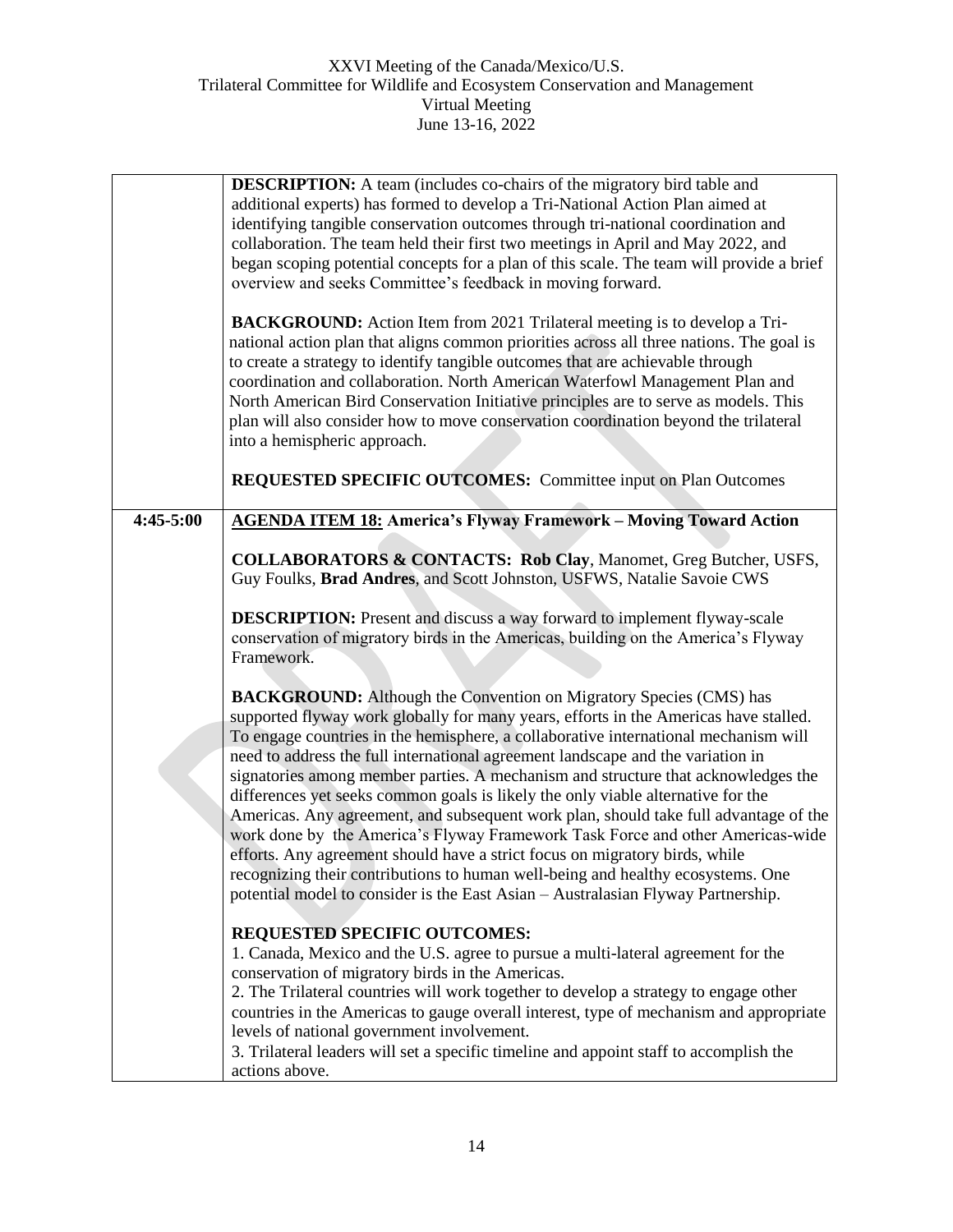| $5:00 - 5:30$ | <b>AGENDA ITEM 19: Open Discussion on Coordination of Hemispheric</b><br><b>Conservation Priorities</b>                                                                                                                     |
|---------------|-----------------------------------------------------------------------------------------------------------------------------------------------------------------------------------------------------------------------------|
|               | <b>COLLABORATORS &amp; CONTACTS:</b> Co-chairs –Humberto Berlanga<br>(CONABIO), Ken Richkus (FWS), J. Ryan Zimmerling (CWS)                                                                                                 |
|               | <b>DESCRIPTION:</b> Given the urgency and multitude of conservation needs, tri-national<br>coordination is key to developing priorities and actionable tasks for addressing<br>population declines.                         |
|               | <b>BACKGROUND:</b> With documented declines across the continent, coordinated<br>action is an important need. The three nations can share information, tools, and<br>strategies for addressing priority conservation needs. |
|               | REQUESTED SPECIFIC OUTCOMES: Discuss high priority opportunities for<br>coordination and collaboration.                                                                                                                     |

# **WEDNESDAY, June 15, 2022**

| $1:00-1:30$ | <b>AGENDA ITEM 20: Proposed Changes to Bird Conservation Regions in Northern</b>          |
|-------------|-------------------------------------------------------------------------------------------|
|             | Canada                                                                                    |
|             |                                                                                           |
|             | <b>COLLABORATORS &amp; CONTACTS:</b>                                                      |
|             | Dean Demarest – USFWS, Migratory Birds & Science Applications, LR4                        |
|             | Robert Ford - USFWS, PIF Coordinator                                                      |
|             | Partners in Flight International Science Committee, chief contacts -                      |
|             | Ken Rosenberg, Cornell Lab of Ornithology/American Bird Conservancy (ret.)                |
|             | Pete Blancher, Canadian Wildlife Service (ret.),                                          |
|             | peter.blancher@sympatico.ca                                                               |
|             | Marcel Gahbauer, Canadian Wildlife Service                                                |
|             | Alaine Camfield, Canadian Wildlife Service                                                |
|             | Arvind Panjabi, Bird Conservancy of the Rockies                                           |
|             |                                                                                           |
|             | <b>DESCRIPTION:</b>                                                                       |
|             | The Partners in Flight (PIF) International Science Committee is bringing forth a proposal |
|             | to revise boundaries of several Bird Conservation Regions (BCRs) in northern Canada       |
|             | and Quebec to address existing inconsistencies/limitations in their use/applicability as  |
|             | ecoregional divisions within the BCR framework. The proposed changes would split          |
|             | several extremely large BCRs, and correct boundaries in Quebec, to bring them into        |
|             | better conformity with BCRs as meso-scale ecoregional divisions with fairly               |
|             | homogeneous avifaunas. The splits would conform to ecoregional hierarchies that are       |
|             | widely accepted and already in use in northern Canada and Quebec. It is our               |
|             | understanding that Mexico (CONABIO) has been developing proposed revisions to             |
|             | BCRs in Mexico and these may be brought forward for discussion as well.                   |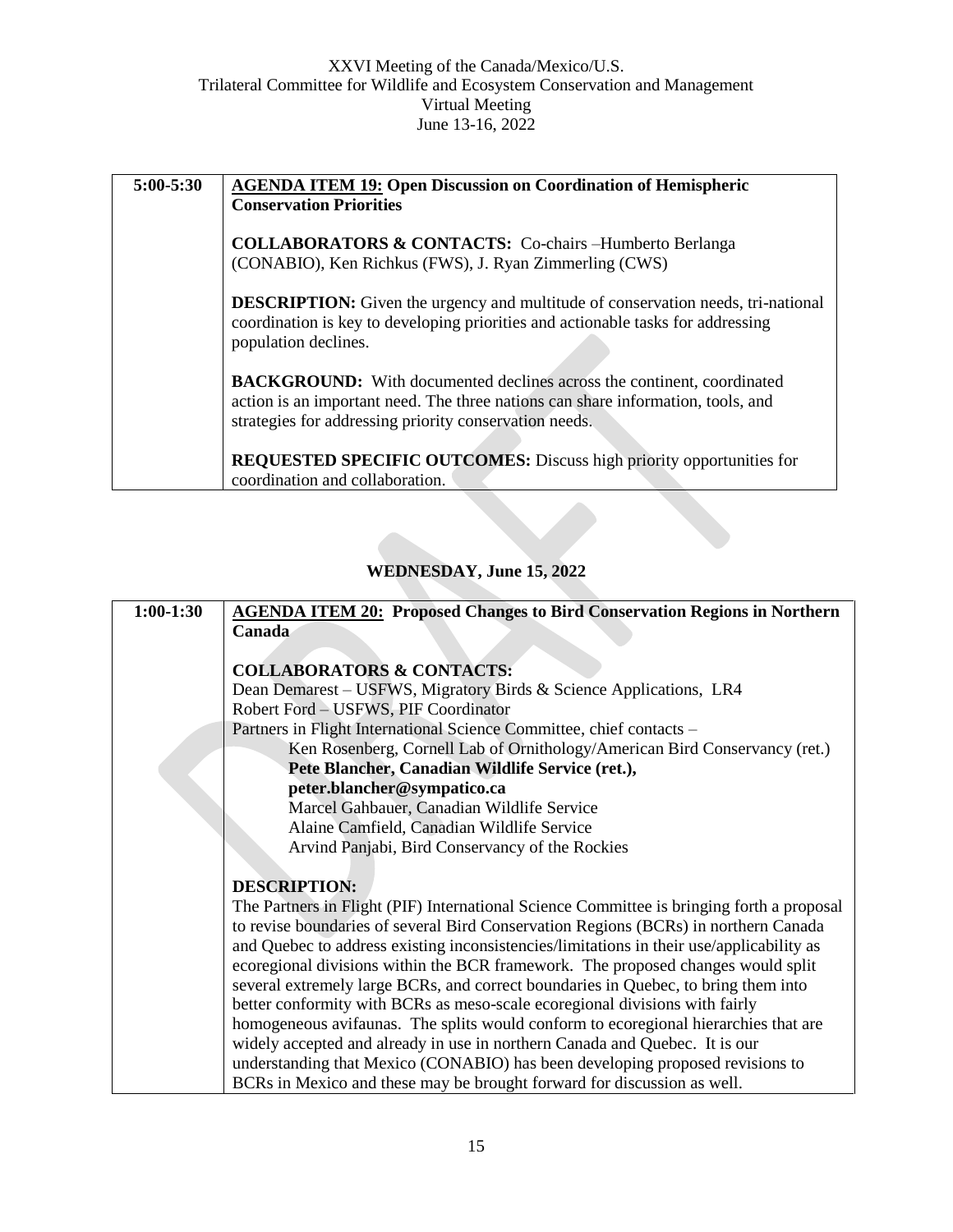#### **BACKGROUND:**

BCRs were envisioned as ecologically distinct regions with similar bird communities, habitats, and resource management issues meant to facilitate landscape level bird conservation planning and assessment. Application of the BCR framework occasionally suggests the need for revision of specific BCRs to improve fidelity of the overall system in representing ecogeographic or avifaunal differences important to various conservation applications. As one primary example, PIF collaborates with several other major bird conservation initiatives to maintain and administer the Avian Conservation Assessment Database (ACAD), which establishes a peer-reviewed, transparent and replicable means to evaluate and rate the relative vulnerability of the entire North American avifauna. The ACAD has a spatial basis in the BCR framework, and is used widely across the bird conservation community to aid in establishing priorities for conservation attention. Recent efforts to update the ACAD with current assessment data have identified several challenges with regard to the some of the BCRs in northern Canada (BCRs 3,4, 6, 7 &8).

To address these challenges and avoid complications in future updates, PIF proposes splitting these BCRs, making each resultant region (new BCR) more comparable in spatial scale, ecological scope, and avifaunal importance to BCRs elsewhere in North America. Whereas most of the BCR framework is rooted in aggregates of CEC level III divisions, these northern Canada BCRs are much less ecologically homogeneous. Splitting these BCRs into smaller, more ecologically similar units, and adjusting the boundaries in Quebec, would facilitate more accurate predictions of presence, abundance and trends within these BCRs for many species.

At the time of this writing, coordination is occurring with relevant stakeholders, including Canadian Wildlife Service, Joint Ventures, Provincial natural resource agencies, Unified Science Team, Boreal Songbird Initiative, and bird conservation partners in some potentially affected regions in Alaska. The changes are not drastic or controversial, and almost entirely insular to Canada, with one exception in BCR 4 in Alaska. Feedback thus far has been neutral or supportive. The proposed changes (splits) follow accepted ecoregional frameworks (CEC, Terrestrial Ecozones of Canada) and could be readily implemented. There is not a lot of landscape level bird conservation implementation in these regions that is based strictly on BCR lines, so the implications to "on the ground" work are minimal. Most of the implications pertain to the use of BCRs in characterizing the relative importance of BCRs to avifauna across North America more broadly. In Quebec, most of the proposed changes are already guiding conservation implementation as they reflect known, relevant, ecological boundaries.

To our knowledge, there does not appear to be any active tri-national NABCI forum or existing process for adopting official changes to the BCR framework at this time. NABCI was the entity that, under auspices of the CEC, first proposed and developed the BCR framework. Thus, this proposal is being brought to the Trilateral Migratory Bird Table for consideration and discussion, and to determine a path forward for endorsement, or to otherwise address the void in tri-national NABCI presence. It is our understanding that Mexico, through CONABIO, has also been planning to propose a number of changes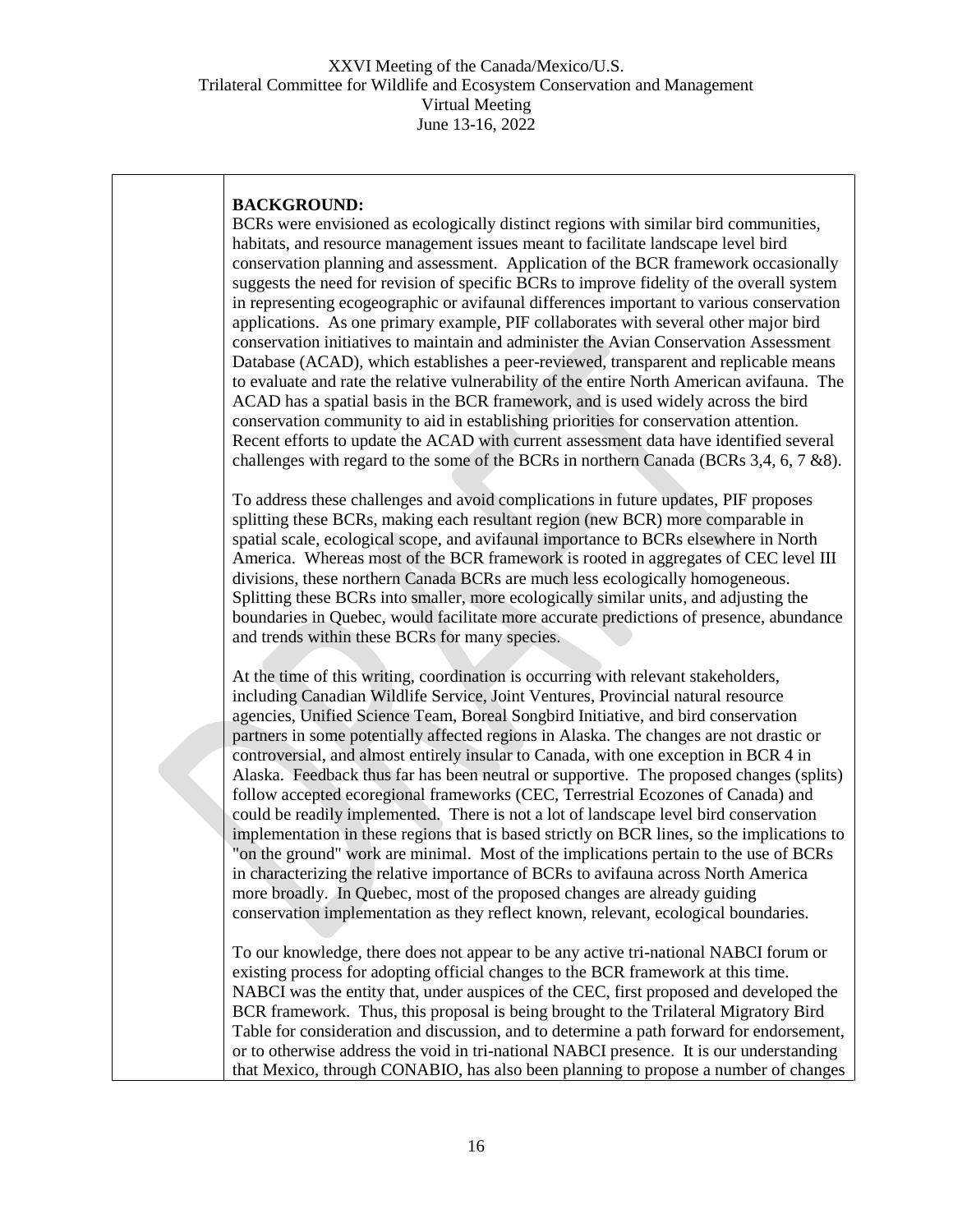|             | to Mexican BCRs. Those changes are not the subject of this briefing, but if brought<br>forward to the Trilateral Migratory Bird Table would likely be discussed in conjunction                                                                                                                                                                                                                                                                                                                                                                                                                                                                                                                                                                                                                                                                                                                                                                                                                                                            |
|-------------|-------------------------------------------------------------------------------------------------------------------------------------------------------------------------------------------------------------------------------------------------------------------------------------------------------------------------------------------------------------------------------------------------------------------------------------------------------------------------------------------------------------------------------------------------------------------------------------------------------------------------------------------------------------------------------------------------------------------------------------------------------------------------------------------------------------------------------------------------------------------------------------------------------------------------------------------------------------------------------------------------------------------------------------------|
|             | with the present proposal to revise the northern Canada BCRs.                                                                                                                                                                                                                                                                                                                                                                                                                                                                                                                                                                                                                                                                                                                                                                                                                                                                                                                                                                             |
|             | <b>REQUESTED SPECIFIC OUTCOMES:</b><br>discuss and determine appropriate "official" role of Trilateral Migratory Bird<br>Table as a decision body for formalizing changes to BCRs<br>to the extent agreed, endorse changes to BCRs in Canada, subject to any<br>٠<br>additional consultation<br>provide recommendations and feedback on implementing official BCR revisions<br>to ensure consistency in use/application, dissemination of shapefiles and other<br>geospatial products, etc<br>support communications regarding endorsed BCR revisions through appropriate<br><b>Trilateral channels</b>                                                                                                                                                                                                                                                                                                                                                                                                                                   |
|             | <b>Marine Debris and Bird Conservation</b>                                                                                                                                                                                                                                                                                                                                                                                                                                                                                                                                                                                                                                                                                                                                                                                                                                                                                                                                                                                                |
| $1:30-1:40$ | <b>AGENDA ITEM 21: Marine debris and effects to birds</b>                                                                                                                                                                                                                                                                                                                                                                                                                                                                                                                                                                                                                                                                                                                                                                                                                                                                                                                                                                                 |
|             | <b>COLLABORATORS &amp; CONTACTS:</b><br>Caleb Spiegel, USFWS, Migratory Bird Program, Northeast Region<br>Scott Johnson, USFWS, Migratory Bird Program, Northeast Region<br>Pete Leary, USFWS, National Wildlife Refuge System, Headquarters<br>Eva DiDonato, NPS<br><b>DESCRIPTION:</b><br>This session will present a broad overview of marine debris in the U.S., impacts to birds,<br>and a framework to help address the issue. The discussion will focus on opportunities to<br>build Trilateral coordination and collaboration to answer questions related to extent of<br>the marine debris and jointly developing resources to monitor bird interactions with<br>marine debris.                                                                                                                                                                                                                                                                                                                                                  |
|             | <b>BACKGROUND:</b><br>Impacts of debris on marine and coastal wildlife are increasingly documented throughout<br>the world, as generation and input of waste into the environment rises. Nearly 300,000<br>tons of small plastic pieces are thought to be circulating in the world's oceans (Eriksen et<br>al. 2014), and over 640,000 tons of additional derelict fishing gear enters the ocean each<br>year (Macfadyen et al., 2009). Primary impacts of marine debris on wildlife include<br>entanglement or entrapment in fishing gear and consumer litter, ingestion of macro- and<br>micro-plastics, and degradation of nesting habitats. Despite many anecdotal reports and<br>largely localized research, the scope of marine debris impacts on wildlife remains<br>largely understudied, and associated mitigation efforts (such as clean-ups) are not always<br>focused on maximizing benefits to wildlife. More coordinated efforts are required to<br>better understand and address this issue in order to conserve wildlife. |
|             | REQUESTED SPECIFIC OUTCOMES:                                                                                                                                                                                                                                                                                                                                                                                                                                                                                                                                                                                                                                                                                                                                                                                                                                                                                                                                                                                                              |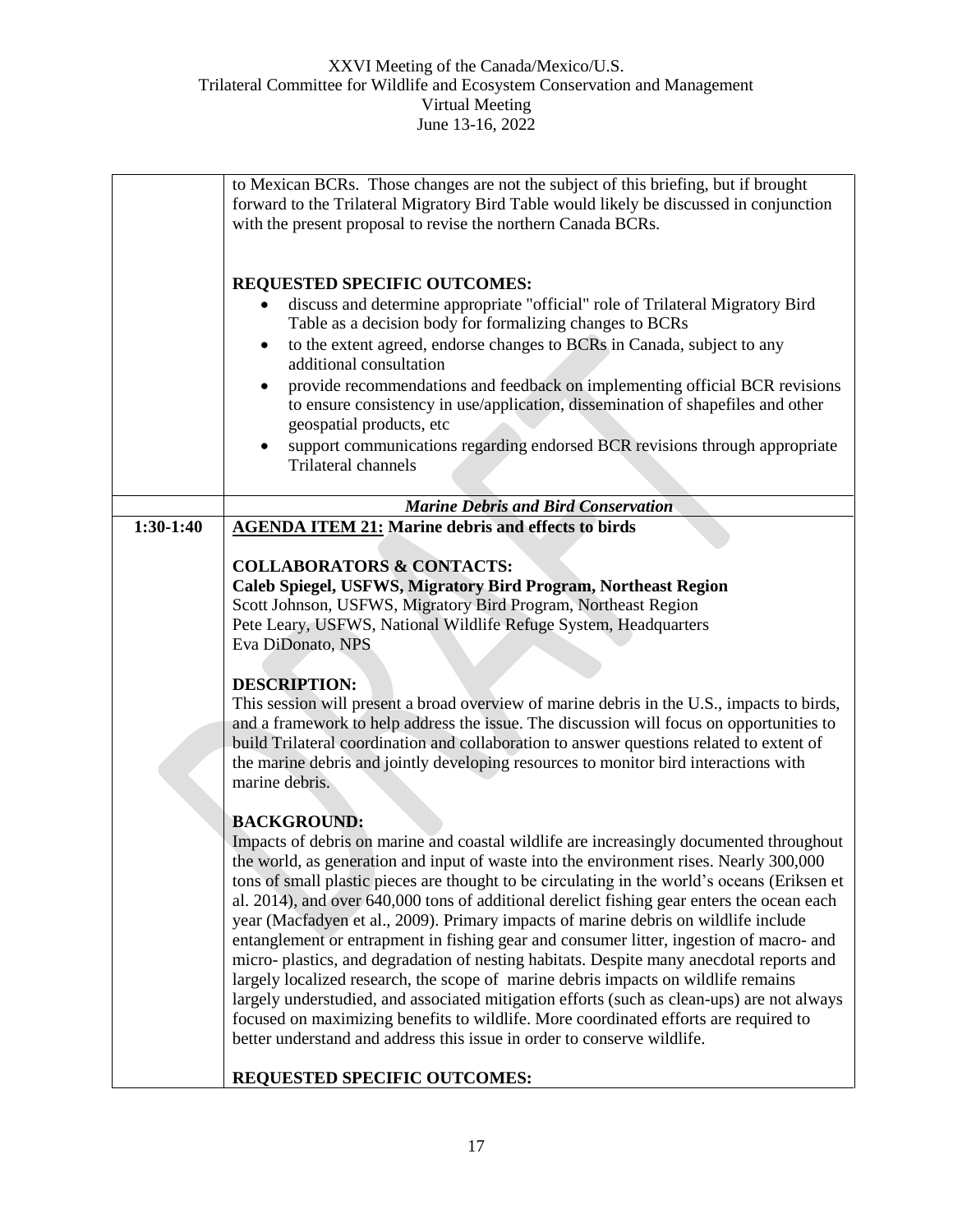|           | Tri-national cooperation to better understand the extent of marine debris impacts on birds<br>and other trust wildlife, including associated monitoring needs, in each country. Wildlife<br>agencies in Canada, the U.S., and Mexico explore the potential of increased engagement<br>in understanding and addressing marine debris impacts in North America, including<br>providing coordinating partnerships.                                                                                                                                                                                                                                                                                                                                                                                                                                                                                                                                                                                                                                                                                                                                                                                                                                                                                                                                                                                                                                                                                                                                                                                                                                                                                                                                                                                                                                                                                                                                                                                                                                                                                                                             |
|-----------|---------------------------------------------------------------------------------------------------------------------------------------------------------------------------------------------------------------------------------------------------------------------------------------------------------------------------------------------------------------------------------------------------------------------------------------------------------------------------------------------------------------------------------------------------------------------------------------------------------------------------------------------------------------------------------------------------------------------------------------------------------------------------------------------------------------------------------------------------------------------------------------------------------------------------------------------------------------------------------------------------------------------------------------------------------------------------------------------------------------------------------------------------------------------------------------------------------------------------------------------------------------------------------------------------------------------------------------------------------------------------------------------------------------------------------------------------------------------------------------------------------------------------------------------------------------------------------------------------------------------------------------------------------------------------------------------------------------------------------------------------------------------------------------------------------------------------------------------------------------------------------------------------------------------------------------------------------------------------------------------------------------------------------------------------------------------------------------------------------------------------------------------|
| 1:40-1:50 | <b>AGENDA ITEM 22: Plastic pollution and shorebird conservation</b>                                                                                                                                                                                                                                                                                                                                                                                                                                                                                                                                                                                                                                                                                                                                                                                                                                                                                                                                                                                                                                                                                                                                                                                                                                                                                                                                                                                                                                                                                                                                                                                                                                                                                                                                                                                                                                                                                                                                                                                                                                                                         |
|           | <b>COLLABORATORS &amp; CONTACTS:</b><br>Dr. Scott Flemming, ECCC, Canada<br>Dr. Jennifer Provencher, ECCC, Canada<br><b>DESCRIPTION:</b>                                                                                                                                                                                                                                                                                                                                                                                                                                                                                                                                                                                                                                                                                                                                                                                                                                                                                                                                                                                                                                                                                                                                                                                                                                                                                                                                                                                                                                                                                                                                                                                                                                                                                                                                                                                                                                                                                                                                                                                                    |
|           | This session will present a recent review of plastic pollution and shorebirds. The<br>presentation will focus on what is known about shorebird and plastic pollution<br>interactions, and a prioritization of species that may be at high risk to plastic ingestion as<br>a result of ecological and environmental variables. The discussion will focus on<br>identifying shared questions of interest that could be developed into joint projects and<br>monitoring.                                                                                                                                                                                                                                                                                                                                                                                                                                                                                                                                                                                                                                                                                                                                                                                                                                                                                                                                                                                                                                                                                                                                                                                                                                                                                                                                                                                                                                                                                                                                                                                                                                                                       |
|           | <b>BACKGROUND:</b><br>Concerns about the impact of plastics pollution on the environment have been growing<br>since the 1970s. Marine debris has reportedly entangled and/or been ingested by 914<br>marine species ranging from microinvertebrates to large marine mammals. Shorebirds<br>could have a high potential to be exposed to and ingest plastics pollution, as many<br>species migrate long distances and periodically concentrate around shorelines, coastal<br>areas, and estuaries that can have elevated levels of plastics pollution. Currently, little is<br>understood about plastics exposure, frequency of occurrence, and potential impacts<br>relating to shorebirds. In this study, we catalogued and reviewed available studies across<br>the globe that examined plastics pollution in shorebirds. We then quantified relevant<br>traits of species and their environments to explore how shorebirds may be exposed to<br>plastics pollution. Of 1106 samples from 26 shorebird species described within 16<br>studies that examined plastics ingestion, 53% of individuals contained some form of<br>plastics pollution. Overall, Haematopodidae (oystercatchers) had the highest frequency<br>of occurrence (FO) of plastics, followed by Recurvirostridae (avocets), Scolopacidae<br>(sandpipers, phalaropes, godwits, curlews), and Charadriidae (plovers). Plastics<br>occurrence was much greater among species that migrated across marine areas (either<br>oceanic or coastal) than those species that used continental flyways. Species that foraged<br>at sea, on mudflats, or on beaches, had higher average occurrence of plastics ingestion<br>than species than foraged in terrestrial, or freshwater environments. Finally, species that<br>used sweeping foraging modes showed higher levels of ingested plastics and contained a<br>far greater number of plastic pieces than all other techniques. These conclusions are<br>based on a limited number of species and samples, with the distribution of samples<br>skewed taxonomically and geographically. Using the combined knowledge of known |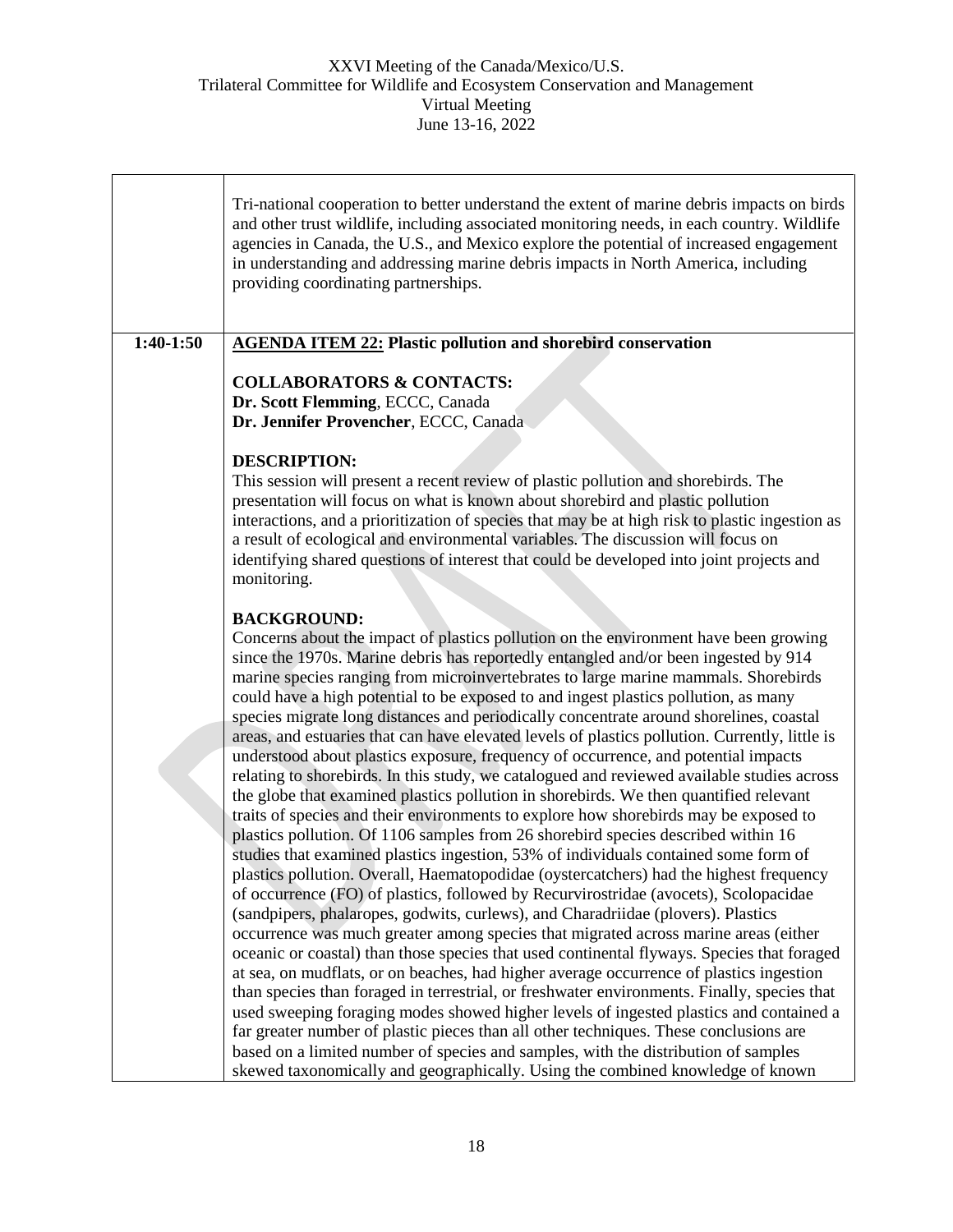|               | shorebirds-plastics interactions and shorebird ecology, we present a hierarchical                                  |
|---------------|--------------------------------------------------------------------------------------------------------------------|
|               | approach to identifying shorebirds that may be more vulnerable and susceptible to                                  |
|               | plastics ingestion. We will use this study as a framework to discuss with partners                                 |
|               | potential joint projects that could be undertaken in Canada, US and Mexico in order to                             |
|               | understand a holistic lifecycle approach for shorebird exposure to plastic pollution via                           |
|               | entanglement and ingestion.                                                                                        |
|               |                                                                                                                    |
|               | REQUESTED SPECIFIC OUTCOMES:                                                                                       |
|               | Discussion of trilateral cooperation and reporting of plastic pollution in shorebirds                              |
| $1:50-2:00$   | <b>AGENDA ITEM 23: Tri-national engagement to understand and address marine</b>                                    |
|               | debris for bird conservation.                                                                                      |
|               |                                                                                                                    |
|               |                                                                                                                    |
|               | <b>COLLABORATORS &amp; CONTACTS:</b> Co-chairs -Humberto Berlanga (CONABIO),                                       |
|               | Ken Richkus (FWS), J. Ryan Zimmerling (CWS)                                                                        |
|               |                                                                                                                    |
|               | <b>DESCRIPTION:</b> Discussion of how the three nations can cooperatively develop ways                             |
|               | to understand the scope and scale of marine debris and its effects to birds.                                       |
|               |                                                                                                                    |
|               | <b>BACKGROUND:</b> Marine debris is increasingly perceived as a threat to birds and their                          |
|               | habitats though there is still a need to monitor its prevalence, where it occurs, and                              |
|               | evaluate approaches to reducing adverse effects.                                                                   |
|               |                                                                                                                    |
|               | REQUESTED SPECIFIC OUTCOMES: Identify opportunities for collaboration and                                          |
|               |                                                                                                                    |
|               | cooperation among the three countries to increase monitoring of marine debris and its                              |
|               | effects to birds.                                                                                                  |
|               |                                                                                                                    |
| $2:00-2:15$   | <b>BREAK</b>                                                                                                       |
|               | <b>Seabird Conservation</b>                                                                                        |
| $2:15 - 2:35$ | <b>AGENDA ITEM 24: Trilateral Bycatch Working Group</b>                                                            |
|               |                                                                                                                    |
|               | <b>COLLABORATORS &amp; CONTACTS:</b>                                                                               |
|               | Vicente Rodríguez (CONABIO), Yuliana Bedolla (GECI), Humberto Berlanga                                             |
|               |                                                                                                                    |
|               | (CONABIO), Scott Johnston (USFWS), Elizabeth Labunski (USFWS), Jake Russell-<br>Mercier (CWS), Julie Bourque (CWS) |
|               |                                                                                                                    |
|               |                                                                                                                    |
|               | <b>DESCRIPTION:</b>                                                                                                |
|               | As an outcome of the 2021 Trilateral, the Migratory Birds Working Table co-chairs                                  |
|               | approved the formation of a Bycatch Working Group in 2022, which is co-chaired by                                  |
|               | and includes members from the US, Mexico, and Canada. The initial goals given to the                               |
|               | Bycatch Working Group include a) discussing the impact of by-catch in each country:                                |
|               | what is known, gaps, and steps to reduce by-catch, and b) identifying a plan for how the                           |
|               | Trilateral can help address this issue. The Bycatch Working Group will provide an                                  |
|               | update on the activities and progress to date of this newly formed group, preliminary                              |
|               | suggestions of how the Trilateral may help to address the issue, and proposed future                               |
|               | work which will help to identify priority next steps to maximize conservation gains.                               |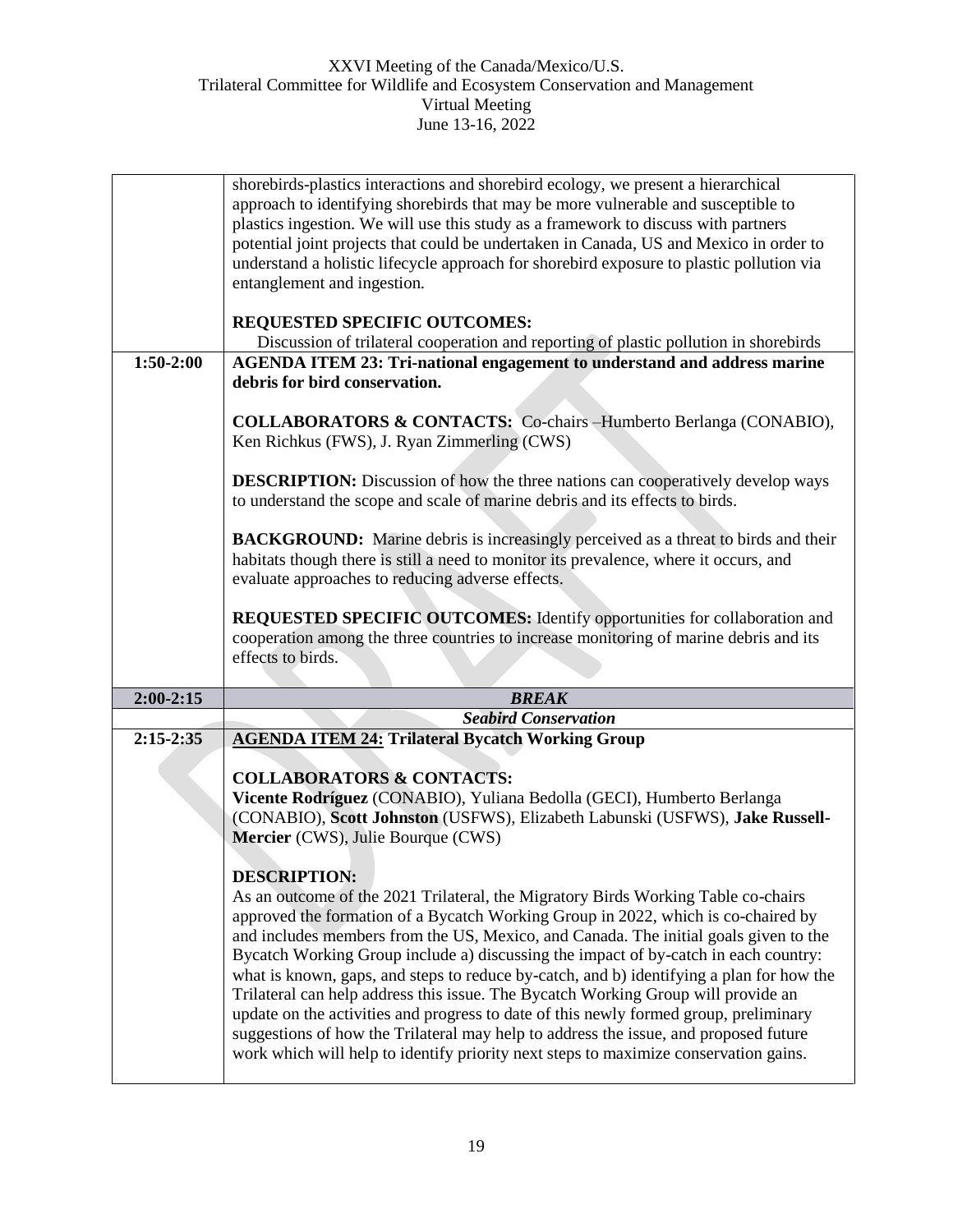|             | <b>BACKGROUND:</b><br>Incidental take in fisheries (bycatch) is a global conservation concern for seabirds.<br>International collaboration is necessary in order to address the threats posed by fisheries<br>bycatch to shared migratory bird species. As such, following discussions during the 2021<br>Trilateral, a Bycatch Working Group was formed under the Migratory Birds Working<br>Table to foster collaboration and explore shared priorities among Mexico, the US, and<br>Canada regarding this important topic.<br>REQUESTED SPECIFIC OUTCOMES:<br>The Bycatch Working Group presents its formation and an overview of the situation on<br>bycatch by country, and seeks endorsement of the Migratory Birds Working Table for<br>continued work to identify other key actors and opportunities for collaborative actions to<br>mitigate the problem of bycatch. The Bycatch Working Group also seeks suggestions of<br>additional members from other important departments and organizations in members'<br>respective countries.                                                                                                                                                                                                                                                                                                                                                                                                                                                                                                                                                                                                                                                                                                                                          |
|-------------|------------------------------------------------------------------------------------------------------------------------------------------------------------------------------------------------------------------------------------------------------------------------------------------------------------------------------------------------------------------------------------------------------------------------------------------------------------------------------------------------------------------------------------------------------------------------------------------------------------------------------------------------------------------------------------------------------------------------------------------------------------------------------------------------------------------------------------------------------------------------------------------------------------------------------------------------------------------------------------------------------------------------------------------------------------------------------------------------------------------------------------------------------------------------------------------------------------------------------------------------------------------------------------------------------------------------------------------------------------------------------------------------------------------------------------------------------------------------------------------------------------------------------------------------------------------------------------------------------------------------------------------------------------------------------------------------------------------------------------------------------------------------------------------|
|             | Joint Session with Species Table - Seabird and Shorebird Conservation<br>(hosted by Species table)                                                                                                                                                                                                                                                                                                                                                                                                                                                                                                                                                                                                                                                                                                                                                                                                                                                                                                                                                                                                                                                                                                                                                                                                                                                                                                                                                                                                                                                                                                                                                                                                                                                                                       |
| $2:35-2:55$ | <b>AGENDA ITEM 25: Translocation of Black-footed Albatrosses from Midway</b><br>Atoll National Wildlife Refuge, USA to Create a Breeding Colony on Guadalupe<br><b>Island Biosphere Reserve, Mexico</b><br><b>COLLABORATORS &amp; CONTACTS:</b><br>Eduardo Ponce Guevara (CONANP), Humberto Berlanga García (CONABIO), Eric<br>VanderWerf (Pacific Rim Conservation), Robby Kohley (Pacific Rim Conservation),<br>Federico Méndez Sánchez (Grupo de Ecología y Conservación de Islas), Julio Hernández<br>Montoya (Grupo de Ecología y Conservación de Islas), Annie Little (National Park<br>Service), Steve Barclay (USFWS, Midway Atoll), Jared Underwood (USFWS,<br>Papahanaumokuakea Marine National Monument).<br><b>BACKGROUND:</b> The Black-footed Albatross (Phoebastria nigripes) has a total<br>breeding population of about 57,500 pairs, 95% of which nest on low atolls in the<br>Northwestern Hawaiian Islands. Inundation of breeding colonies from sea level rise and<br>storm surge associated with climate change is its most serious long-term threat.<br>Protection of suitable nesting habitat and creation of new colonies on higher islands are<br>among the highest priority conservation actions. Guadalupe is a large, high island that is<br>protected as a Biosphere Reserve and already supports a thriving colony of Laysan<br>Albatrosses. Black-footed Albatrosses already forage in the cold waters of the California<br>Current around Guadalupe, which are less likely to be affected by climate change than<br>most other regions of the Pacific. Creation of a breeding colony in the eastern Pacific<br>would increase the breeding range of the species and enhance its resiliency to climate<br>change.<br><b>REQUESTED SPECIFIC OUTCOMES:</b> |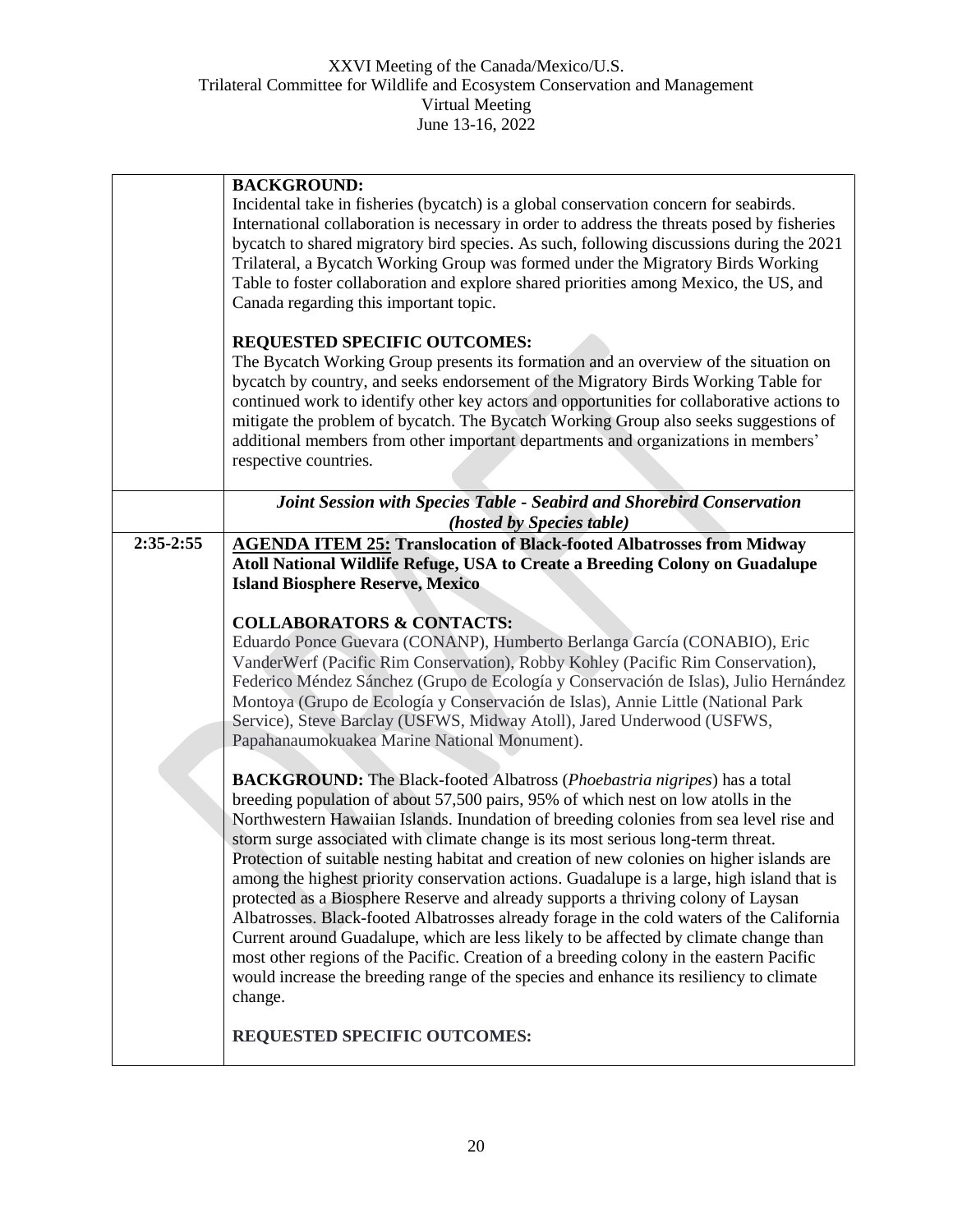|             | To report on the progress of two years (2021 and 2022) of Black-footed Albatross                                                                                                                                                                                                                                                                                                                                                                                                                                                                                                                                                                                                                                                                                                  |
|-------------|-----------------------------------------------------------------------------------------------------------------------------------------------------------------------------------------------------------------------------------------------------------------------------------------------------------------------------------------------------------------------------------------------------------------------------------------------------------------------------------------------------------------------------------------------------------------------------------------------------------------------------------------------------------------------------------------------------------------------------------------------------------------------------------|
|             | translocations from Midway Atoll to Guadalupe Island. Also, we seek continued support                                                                                                                                                                                                                                                                                                                                                                                                                                                                                                                                                                                                                                                                                             |
|             | and endorsement by the MBWT for this translocation project, that will continue for two                                                                                                                                                                                                                                                                                                                                                                                                                                                                                                                                                                                                                                                                                            |
|             | more years at least.                                                                                                                                                                                                                                                                                                                                                                                                                                                                                                                                                                                                                                                                                                                                                              |
| $2:55-3:15$ | <b>AGENDA ITEM 26: Trilateral Island Initiative: Conservation and Restoration of</b>                                                                                                                                                                                                                                                                                                                                                                                                                                                                                                                                                                                                                                                                                              |
|             | the Islands of Canada, the United States, and Mexico                                                                                                                                                                                                                                                                                                                                                                                                                                                                                                                                                                                                                                                                                                                              |
|             |                                                                                                                                                                                                                                                                                                                                                                                                                                                                                                                                                                                                                                                                                                                                                                                   |
|             | <b>COLLABORATORS &amp; CONTACTS:</b> Annie Little (NPS), Gilles Seutin (Parks<br>Canada), Federico Méndez Sánchez (Conservación de Islas), Gregg Howald (Advanced<br>Conservation Strategies), Patty Baiao (Island Conservation), Humberto Berlanga<br>(CONABIO), John Randall (The Nature Conservancy), Nick Holmes (The Nature<br>Conservancy), Eduardo Ponce (CONANP), Eric VanderWerf (Pacific Rim<br>Conservation), Robby Kohley (Pacific Rim Conservation)                                                                                                                                                                                                                                                                                                                  |
|             |                                                                                                                                                                                                                                                                                                                                                                                                                                                                                                                                                                                                                                                                                                                                                                                   |
|             | <b>DESCRIPTION:</b> This agenda item focuses on a collaborative trilateral effort to<br>conserve and restore marine island ecosystems, including seabird populations. Following<br>the signing of the Letter of Intent (LOI) at the 2014 Trilateral Committee meeting, the<br>three countries have been collaborating on multiple issues of shared interest related to<br>island conservation. The Trilateral Island Working Group will update the MBWT on the<br>status of current collaborative efforts, including ongoing projects, priorities, and efforts<br>to promote the LOI. We will highlight island conservation efforts that in particular relate<br>to the 2022 priorities, including technological innovation, connectivity, and adaptation to<br>ecosystem change. |
|             | <b>BACKGROUND:</b> Over the last decade, multiple bilateral and trilateral island<br>restoration projects have been initiated. In order to further encourage coordination and<br>collaboration on island projects, a Trilateral Island Working Group was created in 2012.<br>This group developed the LOI that was signed by the three countries at the 2014<br>Trilateral Meeting in Querétaro, Mexico. The LOI documents that the three countries<br>intend to engage in cooperative bilateral and trilateral activities to promote sustainable<br>environmental policies and practices in support of island conservation. The Working<br>Group will discuss achievements, priorities, and updates of recent collaborative efforts<br>related to island conservation.           |
|             | REQUESTED SPECIFIC OUTCOMES: We seek continued endorsement by the<br>Trilateral Committee of collaborative conservation efforts on islands in Canada, United<br>States, and Mexico. The goal of the Trilateral Island Initiative is for the three countries to<br>engage in cooperative bilateral and trilateral activities to promote sustainable<br>environmental policies and practices in support of island conservation.                                                                                                                                                                                                                                                                                                                                                     |
| $3:15-3:30$ | <b>Break</b>                                                                                                                                                                                                                                                                                                                                                                                                                                                                                                                                                                                                                                                                                                                                                                      |
|             | <b>General Conservation</b>                                                                                                                                                                                                                                                                                                                                                                                                                                                                                                                                                                                                                                                                                                                                                       |
| $3:30-3:45$ | <b>AGENDA ITEM 27: Trinational Conservation for Western Forests</b>                                                                                                                                                                                                                                                                                                                                                                                                                                                                                                                                                                                                                                                                                                               |
|             |                                                                                                                                                                                                                                                                                                                                                                                                                                                                                                                                                                                                                                                                                                                                                                                   |
|             | <b>COLLABORATORS &amp; CONTACTS:</b> Bob Ford, Partners in Flight coordinator,<br>USFWS (Robert_P_Ford@fws.gov; 901-268-3395. Greg Butcher, International                                                                                                                                                                                                                                                                                                                                                                                                                                                                                                                                                                                                                         |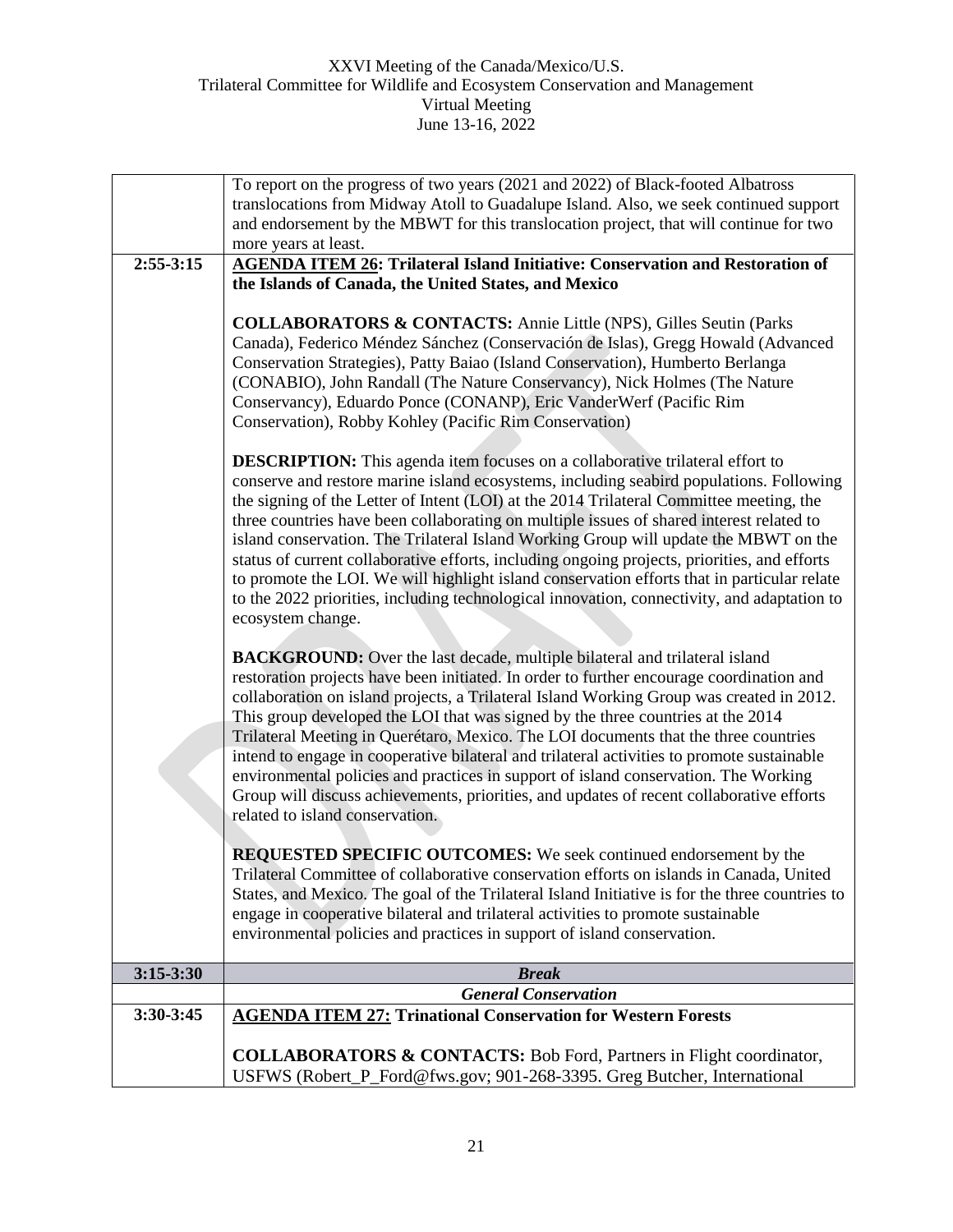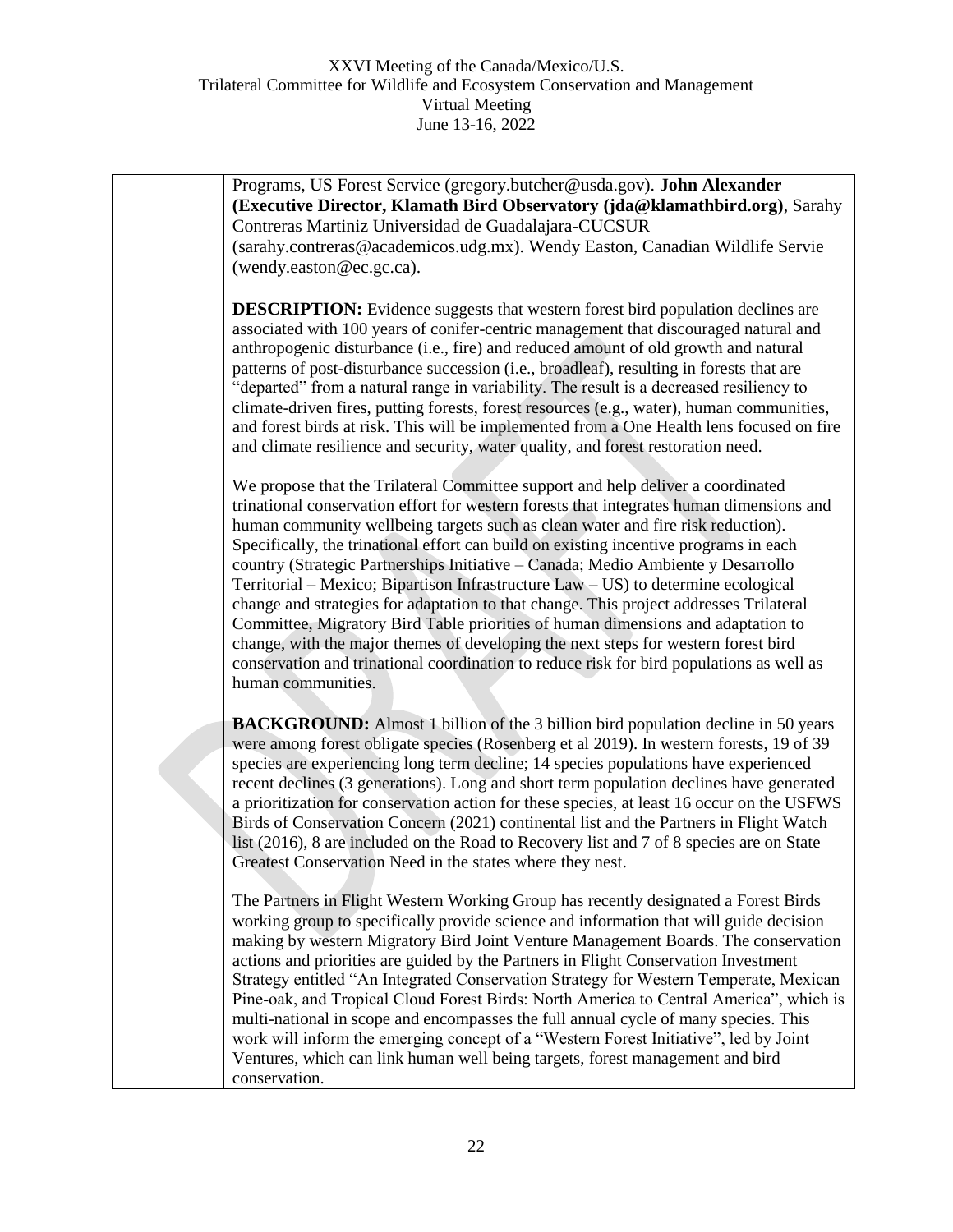|             | <b>REQUESTED SPECIFIC OUTCOMES:</b> Federal agencies and partners can help<br>leverage existing incentive programs in each country (Strategic Partnerships Initiative –<br>Canada; Medio Ambiente y Desarrollo Territorial - Mexico; Bipartison Infrastructure<br>Law - US) to determine ecological change and strategies for adaptation to that change.<br>We can guide investments in forest restoration from each program to ensure benefits for<br>at-risk western forest birds. Support of the Partners in Flight Western Working Group -<br>Forest Birds Committee to have trinational participation can ensure cross country<br>coordination of science needs and priorities specific to ecological change and departure,<br>human dimension aspects, and implementation for human well being targets that also<br>addresses habitat limiting factors for priority bird species. |
|-------------|-----------------------------------------------------------------------------------------------------------------------------------------------------------------------------------------------------------------------------------------------------------------------------------------------------------------------------------------------------------------------------------------------------------------------------------------------------------------------------------------------------------------------------------------------------------------------------------------------------------------------------------------------------------------------------------------------------------------------------------------------------------------------------------------------------------------------------------------------------------------------------------------|
| $3:45-4:00$ | <b>AGENDA ITEM 28: The Desert Thrasher Working Group: Binational</b>                                                                                                                                                                                                                                                                                                                                                                                                                                                                                                                                                                                                                                                                                                                                                                                                                    |
|             | <b>Conservation of Bendire's (Toxostoma benderei) and LeConte's Thrashers</b><br>(Toxostoma lecontei)                                                                                                                                                                                                                                                                                                                                                                                                                                                                                                                                                                                                                                                                                                                                                                                   |
|             | <b>COLLABORATORS &amp; CONTACTS:</b>                                                                                                                                                                                                                                                                                                                                                                                                                                                                                                                                                                                                                                                                                                                                                                                                                                                    |
|             | Corrie Borgman (USFWS; corrie_borgman@fws.gov), Adam Hannuksela (Sonoran                                                                                                                                                                                                                                                                                                                                                                                                                                                                                                                                                                                                                                                                                                                                                                                                                |
|             | Joint Venture; adam_hannuksela@fws.gov), Edwin Juarez (Arizona Game and Fish<br>Department; ejuarez@azgfd.gov), Elisabeth Ammon (Great Basin Bird Observatory,                                                                                                                                                                                                                                                                                                                                                                                                                                                                                                                                                                                                                                                                                                                          |
|             | ammon@gbbo.org), Elroy Masters (Bureau of Land Management; emasters@blm.gov),                                                                                                                                                                                                                                                                                                                                                                                                                                                                                                                                                                                                                                                                                                                                                                                                           |
|             | Francisco Puente (Organización Vida Silvestre A.C; fpuente25@yahoo.com), Geoff                                                                                                                                                                                                                                                                                                                                                                                                                                                                                                                                                                                                                                                                                                                                                                                                          |
|             | Geupel (Point Blue Conservation Science; ggeupel@pointblue.org), Karla Montaño<br>Perez (Comisión de Ecología y Desarrollo Sustentable del Estado de Sonora;                                                                                                                                                                                                                                                                                                                                                                                                                                                                                                                                                                                                                                                                                                                            |
|             | karla.montano@sonora.gob.mx)                                                                                                                                                                                                                                                                                                                                                                                                                                                                                                                                                                                                                                                                                                                                                                                                                                                            |
|             | <b>DESCRIPTION:</b>                                                                                                                                                                                                                                                                                                                                                                                                                                                                                                                                                                                                                                                                                                                                                                                                                                                                     |
|             | The Desert Thrasher Working Group is a binational group addressing conservation of                                                                                                                                                                                                                                                                                                                                                                                                                                                                                                                                                                                                                                                                                                                                                                                                      |
|             | Bendire's and LeConte's Thrashers. We will provide updates on current work being                                                                                                                                                                                                                                                                                                                                                                                                                                                                                                                                                                                                                                                                                                                                                                                                        |
|             | undertaken by the group, including a Conservation Strategy with a threat assessment for<br>both Mexico and the United States (following the Open Standards for the Practice of                                                                                                                                                                                                                                                                                                                                                                                                                                                                                                                                                                                                                                                                                                          |
|             | Conservation). The Strategy also includes suggestions for management practices, an                                                                                                                                                                                                                                                                                                                                                                                                                                                                                                                                                                                                                                                                                                                                                                                                      |
|             | updated predictive model for these birds in the United States, and range-wide survey                                                                                                                                                                                                                                                                                                                                                                                                                                                                                                                                                                                                                                                                                                                                                                                                    |
|             | results including surveys in Sonora in 2022. These surveys not only provide valuable<br>data, but have also provided opportunity to work with the Seri tribal community in                                                                                                                                                                                                                                                                                                                                                                                                                                                                                                                                                                                                                                                                                                              |
|             | Sonora through participation. Finally, an ongoing research project studying migratory                                                                                                                                                                                                                                                                                                                                                                                                                                                                                                                                                                                                                                                                                                                                                                                                   |
|             | connectivity in Bendire's Thrashers has shown connections of birds between the two                                                                                                                                                                                                                                                                                                                                                                                                                                                                                                                                                                                                                                                                                                                                                                                                      |
|             | countries (wintering locations identified in Mexico), highlighting the importance of our<br>binational shared responsibility to these birds. While there is growing interest in desert                                                                                                                                                                                                                                                                                                                                                                                                                                                                                                                                                                                                                                                                                                  |
|             | thrasher species among biologists in the region, some challenges and needs hinder                                                                                                                                                                                                                                                                                                                                                                                                                                                                                                                                                                                                                                                                                                                                                                                                       |
|             | progress. These include a lack of biological knowledge necessary to develop beneficial                                                                                                                                                                                                                                                                                                                                                                                                                                                                                                                                                                                                                                                                                                                                                                                                  |
|             | management practices, lack of planning to address primary threats such as urban and<br>renewable energy development, lack of funding and capacity to gather sufficient data to                                                                                                                                                                                                                                                                                                                                                                                                                                                                                                                                                                                                                                                                                                          |
|             | inform proactive conservation, and an overall lack of awareness of desert thrashers                                                                                                                                                                                                                                                                                                                                                                                                                                                                                                                                                                                                                                                                                                                                                                                                     |
|             | across audiences.                                                                                                                                                                                                                                                                                                                                                                                                                                                                                                                                                                                                                                                                                                                                                                                                                                                                       |
|             | <b>BACKGROUND:</b>                                                                                                                                                                                                                                                                                                                                                                                                                                                                                                                                                                                                                                                                                                                                                                                                                                                                      |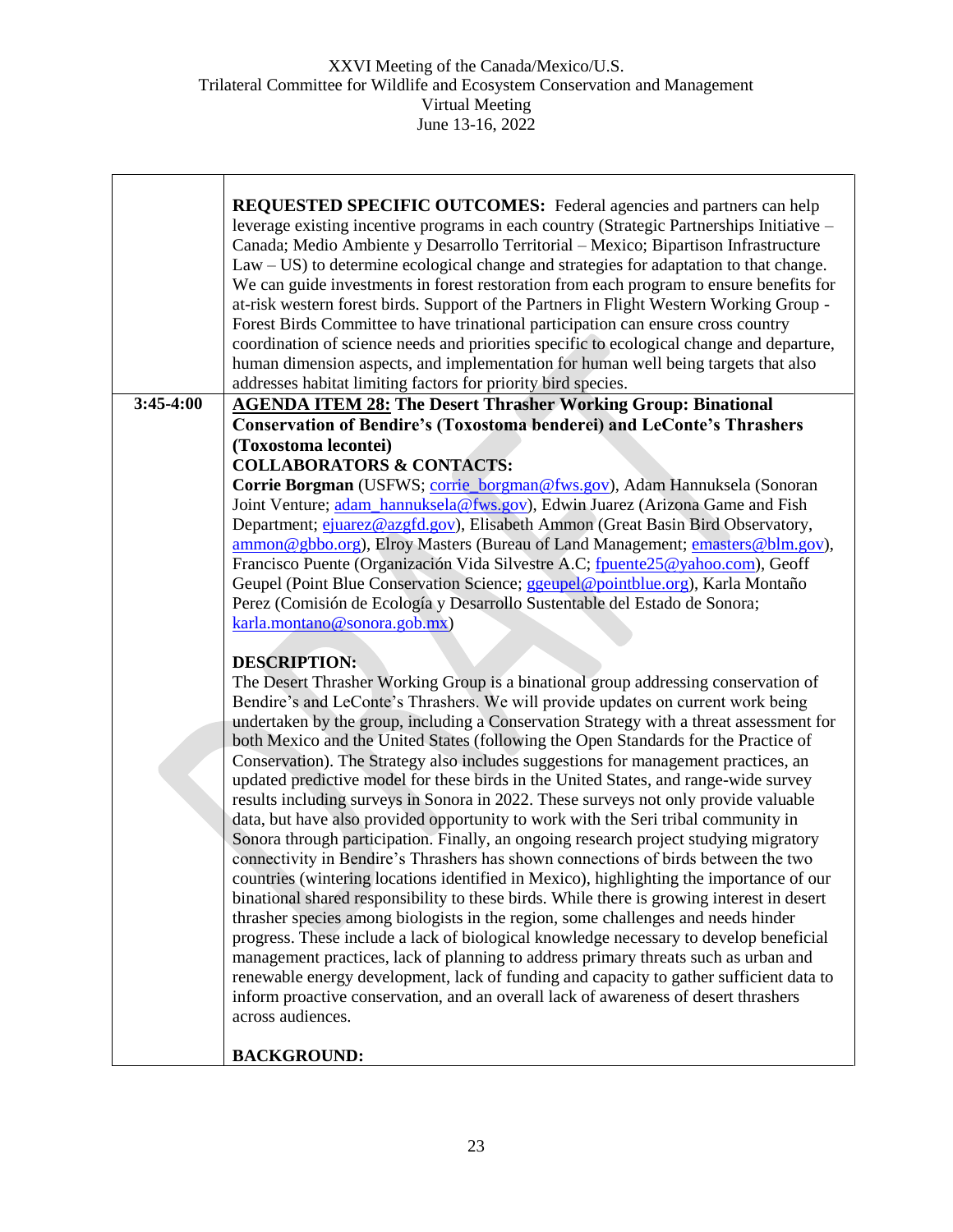|             | The Desert Thrasher Working Group (DTWG) was formed in 2011 to address                      |
|-------------|---------------------------------------------------------------------------------------------|
|             | conservation issues and declining populations of Bendire's and LeConte's Thrashers          |
|             | across their range. Both species are of conservation concern as included on numerous        |
|             | lists (BLM Sensitive Species, USFWS Bird of Conservation Concern, State Wildlife            |
|             | Action Plans for all states where they occur, Partners in Flight; additionally Bendire's    |
|             | Thrasher is included on the IUCN Red List). In spite of this, they are generally unknown    |
|             |                                                                                             |
|             | and understudied due to their low occurrence and cryptic nature. Conservation of these      |
|             | species are hindered by lack of awareness and numerous knowledge gaps that include          |
|             | even basic ecology such as distribution, habitat needs, and migratory behaviors. The        |
|             | DTWG works towards filling these gaps and creating awareness for the species                |
|             | (https://borderlandsbirds.org/projects/desert-thrasher/). The group consists of members     |
|             | from federal agencies (Bureau of Land Management, Department of Defense, National           |
|             | Park Service, U.S. Fish and Wildlife Service), state agencies (Arizona, Nevada, New         |
|             | Mexico, Sonora, and Utah state wildlife agencies), and non-governmental organizations       |
|             | (American Bird Conservancy, Audubon Southwest, Maricopa and Tucson Audubon                  |
|             |                                                                                             |
|             | Societies, Great Basin Bird Observatory, Organización Vida Silvestre A.C., Point Blue       |
|             | Conservation Science), universities (New Mexico State University, Universidad Estatal       |
|             | de Sonora), and Joint Ventures (California Central Coast, Sonoran). Group                   |
|             | accomplishments include creation of a standardized survey protocol, conducting surveys      |
|             | across five states in the United States, with surveys initiated in Sonora in 2021 and 2022, |
|             | management of data with the Borderlands Avian Data Center of the Avian Knowledge            |
|             | Network, a predictive map for modeling thrasher occurrence, and an ongoing study of         |
|             | migratory connectivity. The group actively works to identify conservation needs and         |
|             | additional partners to address issues for Bendire's and LeConte's thrashers. The DTWG       |
|             | also provides a forum for collaboration and communication.                                  |
|             |                                                                                             |
|             |                                                                                             |
|             | <b>REQUESTED SPECIFIC OUTCOMES:</b>                                                         |
|             | Continued or strengthening support from governments in Mexico and United                    |
|             | States to raise awareness and address high priority conservation needs.                     |
|             | Strengthening and building of partnerships, especially in Mexico, and with new              |
|             | potential stakeholders in both the U.S. and Mexico, such as the renewable energy            |
|             | industry.                                                                                   |
|             | Improved cross-border coordination and collaboration for thrasher surveys                   |
|             |                                                                                             |
|             |                                                                                             |
|             | <b>Monitoring and Data Management</b>                                                       |
| $4:00-4:15$ | <b>AGENDA ITEM 29:</b> Update on remote sensing and machine learning integration            |
|             | for migratory bird monitoring                                                               |
|             |                                                                                             |
|             | <b>COLLABORATORS &amp; CONTACTS:</b>                                                        |
|             | <b>USFWS/DMBM - Mark Koneff</b>                                                             |
|             | <b>BOEM/ESP</b> - Tim White                                                                 |
|             | USGS/UMESC - Jennifer Dieck                                                                 |
|             | USGS/EESC - Andy Royle                                                                      |
|             |                                                                                             |
|             | <b>DESCRIPTION:</b> The FWS, BOEM, USGS and others are collaborating to advance the         |
|             |                                                                                             |
|             | integration of remote sensing technologies and improve the safety, data quality, and        |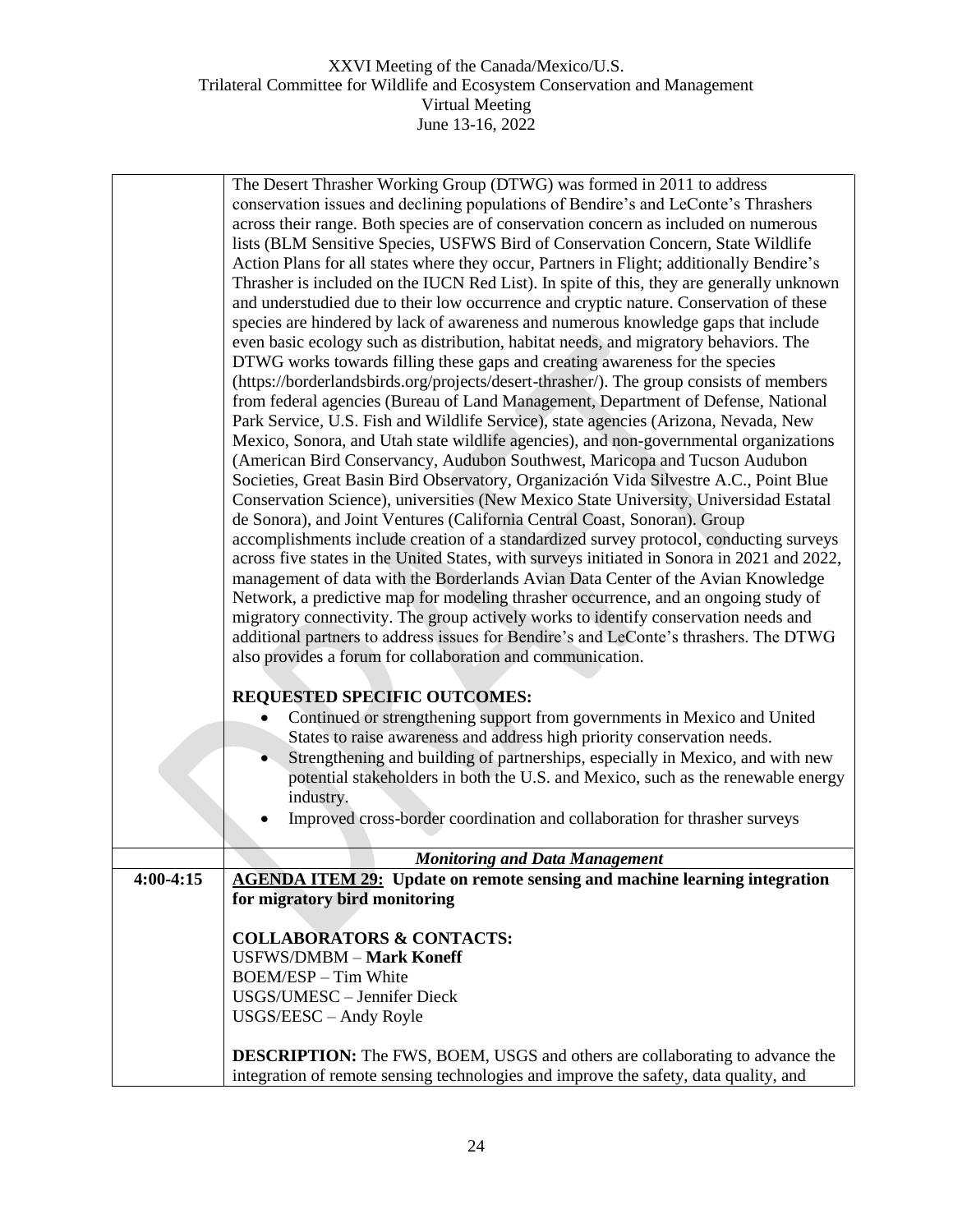| efficiency of broad-scale aerial migratory bird surveys. The scope of continental<br>migratory bird monitoring programs and the high-resolution imagery required for species<br>identification produces tremendous data volumes. Machine learning methods and in-<br>flight processing capabilities are being investigated to automate data processing and<br>improve efficiency.                                                                                                                                                                                                                                                                                                                                                                                                                                                                                                                                                                                                                                                                                                                                                                                                                       |
|---------------------------------------------------------------------------------------------------------------------------------------------------------------------------------------------------------------------------------------------------------------------------------------------------------------------------------------------------------------------------------------------------------------------------------------------------------------------------------------------------------------------------------------------------------------------------------------------------------------------------------------------------------------------------------------------------------------------------------------------------------------------------------------------------------------------------------------------------------------------------------------------------------------------------------------------------------------------------------------------------------------------------------------------------------------------------------------------------------------------------------------------------------------------------------------------------------|
| <b>BACKGROUND:</b> Traditionally low-level surveys using human observers have been<br>used to collect data over broad geographic regions and under tight phenological and<br>regulatory timelines to inform management decision making. These methods have<br>proved to be fast and cost-efficient in generating required population data, however, they<br>do exposure personnel to increased risk and the individual biases associated with many<br>different observers can affect the quality of resulting population estimates. Remote<br>sensing technologies are being investigated to improve data quality and to reduce the risk<br>of obstacle strike, provide aircrews additional maneuvering capability, and increase<br>margin of safety. Hardware/software for in-flight and field data processing as well as<br>machine learning methods are being developed and refined to improve data processing<br>efficiency and automation. Research on integration of machine learning outputs from<br>remote sensing aerial surveys with statistical population estimation frameworks is also in<br>progress.                                                                                     |
| <b>REQUESTED SPECIFIC OUTCOMES:</b> Inform partners of the status of this effort<br>and discuss opportunities for enhanced trinational cooperation on these efforts.                                                                                                                                                                                                                                                                                                                                                                                                                                                                                                                                                                                                                                                                                                                                                                                                                                                                                                                                                                                                                                    |
| <b>AGENDA ITEM 30: Technology Innovation for Conservation: The Motus Wildlife</b><br><b>Tracking System</b>                                                                                                                                                                                                                                                                                                                                                                                                                                                                                                                                                                                                                                                                                                                                                                                                                                                                                                                                                                                                                                                                                             |
| <b>COLLABORATORS &amp; CONTACTS: Birds Canada (Pete Davidson and Stu</b><br>Mackenzie). We have long-established collaborators in organizations with conservation<br>mandates including Environment and Climate Change Canada, US Fish and Wildlife<br>Service, Bird Conservancy of the Rockies, Western Hemisphere Shorebird Reserve<br>Network, American Bird Conservancy, Selva, and many leading academic conservation<br>science departments.                                                                                                                                                                                                                                                                                                                                                                                                                                                                                                                                                                                                                                                                                                                                                      |
| <b>DESCRIPTION:</b> This agenda item is intended to open discussion of the Motus Wildlife<br>Tracking System (Motus) as an innovative technology tool to fill knowledge gaps and<br>inform adaptation to ecosystem change for a wide variety of species using the Trilateral<br>region (and regions further south). The aim is to catalyze a discussion about how Motus<br>can be used to help to drive Trilateral conservation and collaboration priorities. The<br>network of Motus collaborators now numbers $>1,300$ academic institutions, non-<br>government/non-profit organizations, for-profit corporations, and local, state/provincial<br>and federal governments. With this diverse international collaboration framework, the<br>opportunity to coordinate applied research results to conservation has never been better.<br>Further, the system had recently undergone a substantial expansion across western<br>Canada, central (Great Plains grasslands) and western (Pacific Flyway including key<br>shorebird stopover) regions of the United States and Mexico, enabling us to address<br>issues shared by all three countries. We will provide a suite of examples of how Motus is |
|                                                                                                                                                                                                                                                                                                                                                                                                                                                                                                                                                                                                                                                                                                                                                                                                                                                                                                                                                                                                                                                                                                                                                                                                         |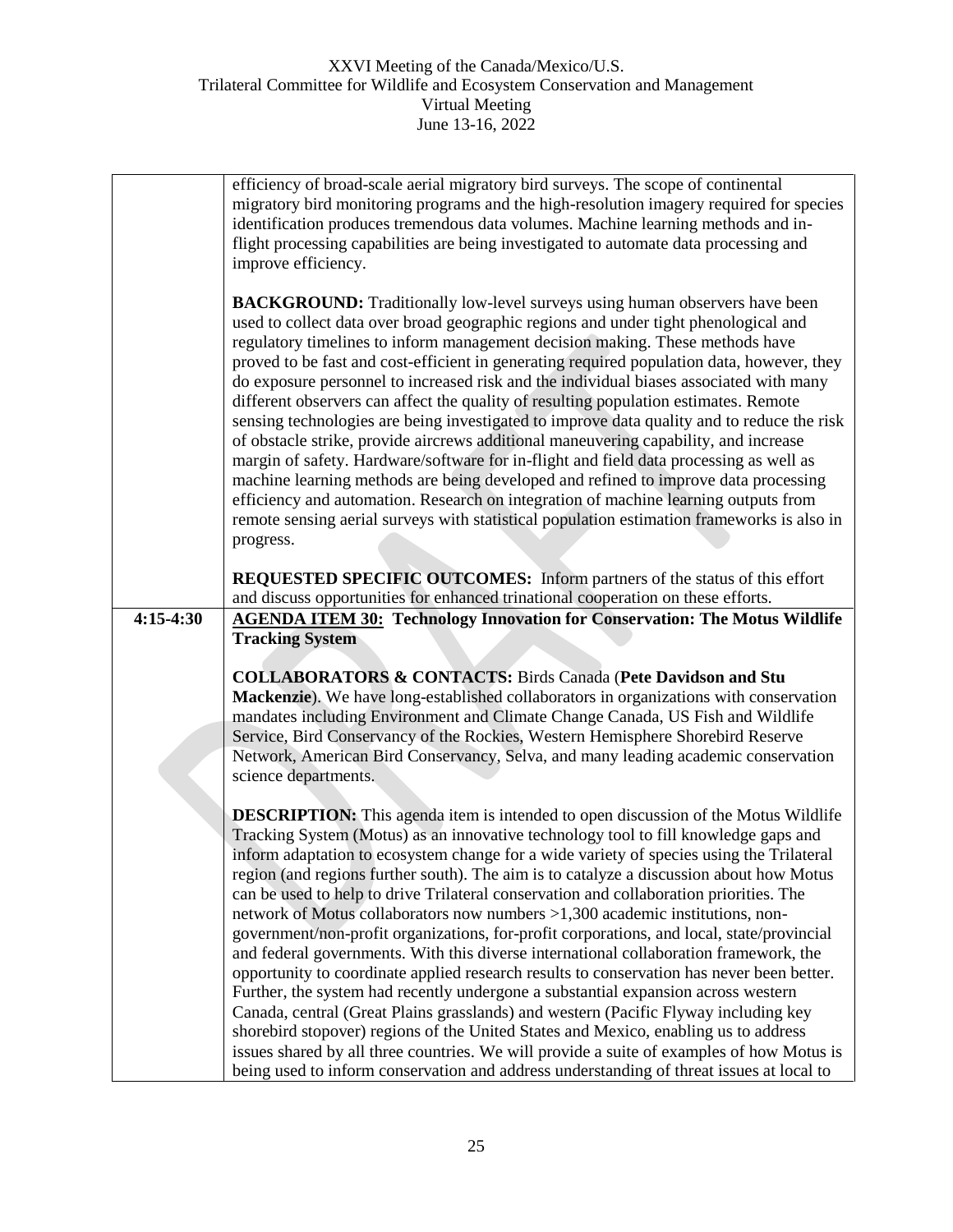|           | continental scales. For example, how migratory behavior (derived from detailed spatio-     |
|-----------|--------------------------------------------------------------------------------------------|
|           | temporal information that Motus generates) can indicate condition of habitat at stopover   |
|           | sites like coastal wetlands; or understanding how contaminants affect migratory bird and   |
|           | insect behaviors, and likely carry-over effects into reproductive and key survival stages  |
|           | of species life cycles. XXVI Virtual Meeting of the Canada/Mexico/U.S. Trilateral          |
|           | Committee for Wildlife and Ecosystem Conservation and Management June 13-17, 2022          |
|           | <b>BACKGROUND:</b> Motus is an international collaborative research network that uses      |
|           | cooperative automated radio telemetry to track small flying organisms (birds, bats, and    |
|           | insects). Motus collaborators deploy small radio transmitters on animals that are detected |
|           | by stations placed at strategic locations across the landscape. Motus allows for the       |
|           | collection of novel movement data for small animals at a variety of spatial and temporal   |
|           | scales that was previously only possible for larger animals. The infrastructure,           |
|           | technology and data are affordable and accessible, and the tags are now so small they can  |
|           | be safely fitted to the smallest birds, bats and even insects like the Monarch butterfly.  |
|           | The system enables the conservation science community to undertake impactful research      |
|           | and education on the ecology and conservation of hundreds of species simultaneously.       |
|           | Motus harnesses the collective power of collaborators across the network into a            |
|           | coordinated coalition that expands the scale and amplifies the impact of everyone's        |
|           | work, and helps optimize scarce research and conservation dollars. Motus is a program      |
|           | of Birds Canada. Individuals, researchers, or organizations collaborate with Motus by the  |
|           | deployment and maintenance of one or more Motus receiving stations, and/or by              |
|           | deploying system-registered tags on flying animals. Since 2016, the number of Motus        |
|           | receiver stations annually active has increased almost 300%, from 430 to >1,280 in 31      |
|           | countries; the number of projects has increased five-fold from ~75 to 450 projects,        |
|           | deploying over 30,000 tags on more than 270 species of birds, bats, and insects            |
|           | (including >80 species of conservation concern in the western hemisphere), from which      |
|           | $>100$ peer-reviewed journal papers have been published. As collaborations continue to     |
|           | grow, Motus is anticipated to expand to further fill geographic gaps in the receiver       |
|           | station network, integrate more tracking systems, and catalyze priority-based research     |
|           | and conservation objectives.                                                               |
|           | <b>REQUESTED SPECIFIC OUTCOMES:</b> We seek direction from the Trilateral                  |
|           | Committee on specific work streams that Motus could most usefully pursue with regards      |
|           | to i) implementing next steps for bird conservation for the Americas, ii) coordination of  |
|           | advancements in reducing priority threats, and iii) improved coordination of monitoring    |
|           | and information sharing.                                                                   |
| 4:30-4:40 | <b>AGENDA ITEM 31: Creating Conservation Corridors for Migratory Birds using</b>           |
|           | <b>Remote Technology and Closed-Circle Economies</b>                                       |
|           | COLLABORATORS & CONTACTS: United Corridors AC, Huimilpan, Mexico.                          |
|           | University of Sonora - (MM) University of Arizona- (MM)                                    |
|           |                                                                                            |
|           | Past collaborators: Bird Conservancy of the Rockies (RMBO)                                 |
|           | CONANP/Semarnat/Profepa                                                                    |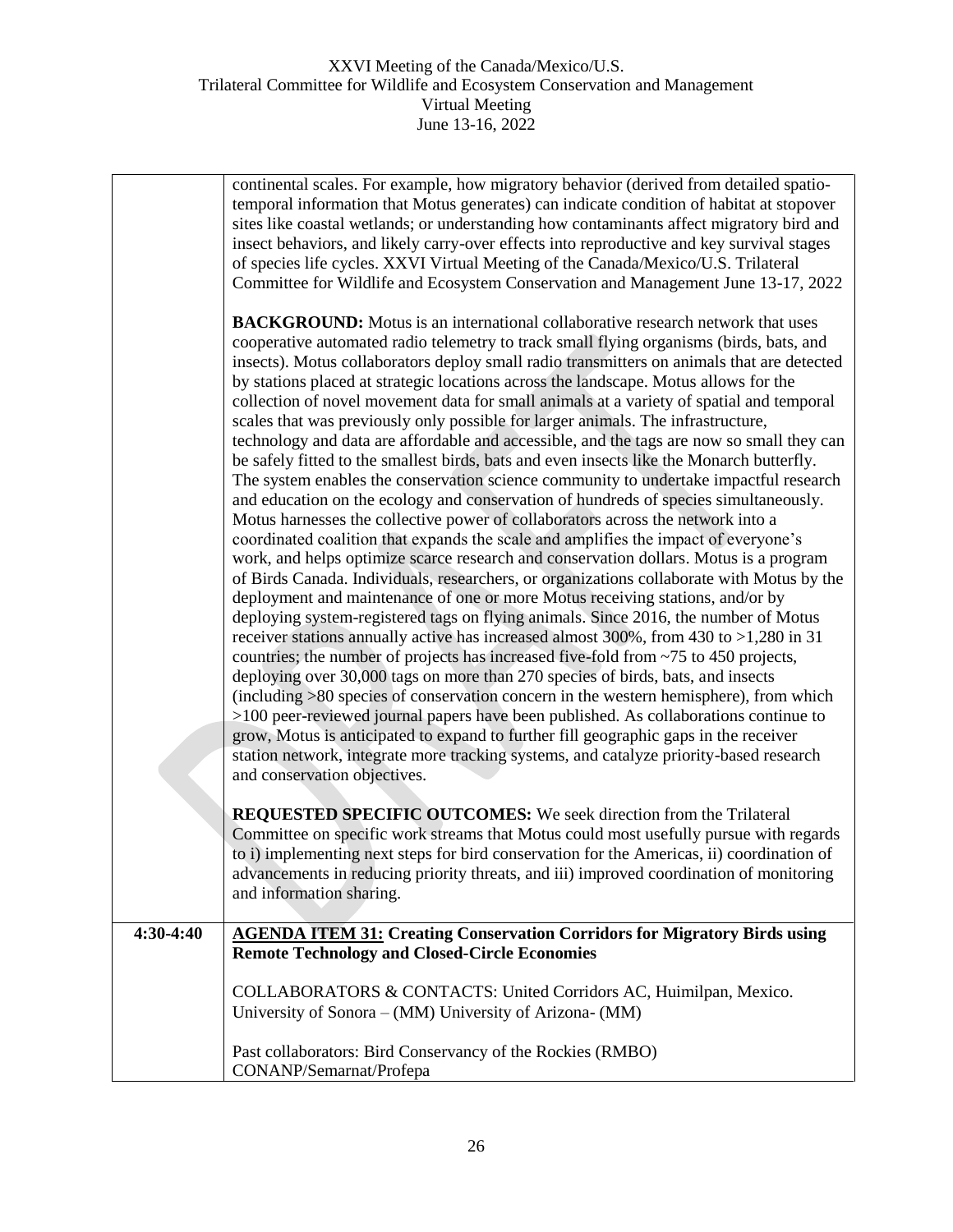| In process: Pronatura NE- in relation to Military Macaws (MM)                                                                                                                                                                                                                                                                                                                                                                                                                                                                                                                                                                                                                                                                                                                                                                                                                                                                                                         |
|-----------------------------------------------------------------------------------------------------------------------------------------------------------------------------------------------------------------------------------------------------------------------------------------------------------------------------------------------------------------------------------------------------------------------------------------------------------------------------------------------------------------------------------------------------------------------------------------------------------------------------------------------------------------------------------------------------------------------------------------------------------------------------------------------------------------------------------------------------------------------------------------------------------------------------------------------------------------------|
| <b>DESCRIPTION:</b> How to create functional habitat corridors for migratory birds while<br>respecting private land and ejidos, that can also generate economic output. These closed-<br>circle conservation-based economies could sustain further habitat protection,<br>reforestation, and conservation action. Points to start or act as bases for connecting the<br>landscape could be initiated through citizen-science based projects that focus on key<br>migratory bird species. However, to maintain large databases, allow for collaborative<br>data access, and to integrate remote monitoring systems that include MOTUS and<br>WISNs (Wireless Information Sensor Networks) could be a challenge. This idea of<br>making conservation projects self- sustainable economically could obtain greater habitat<br>protection and enhancement efforts for migratory birds, while also connecting wintering<br>ranges and provide vigilance by Mexican ejidos. |
| <b>BACKGROUND:</b> Observations of conservation and habitat outcomes of a citizen<br>science-based project in the Sierra Gorda Biosphere Reserve, Mexico have shown pro-<br>conservation behavior and community driven request for reforestation to protect their<br>charismatic Military Macaw. The Community Monitoring of the Military Macaw project<br>started in 2013 in collaboration with CONANP and Peace Corps, then continued through<br>United Corridors AC until 2018; which is currently focusing on habitat connectivity and<br>migratory birds, along with outreach and environmental education.                                                                                                                                                                                                                                                                                                                                                       |
| United Corridors AC is a small but effective NGO that currently has donation status in<br>Mexico. Due to changes in government and current constraints in Mexico, United<br>Corridors AC has been doing more outreach during the pandemic years as a more<br>concrete project is defined that creates remote sensing stations and bases to focus<br>connectivity effort. With recent government changes in late 2021 that stalled the<br>reforestation efforts, United Corridors is rebuilding relationships. The Community<br>Monitoring of the Military Macaw project still continues through another NGO,<br>Corredores Biológicos AC. United Corridors AC would like to refocus on migratory<br>birds and other migratory species, with particular emphasis on connectivity results and<br>integrating remote monitoring technology.                                                                                                                              |
| <b>REQUESTED SPECIFIC OUTCOMES:</b><br>Best way to manage large databases that includes photos and videos, that also allow for<br>collaborative access without data-loss compromises, or sharing of data with<br>inappropriate actors.                                                                                                                                                                                                                                                                                                                                                                                                                                                                                                                                                                                                                                                                                                                                |
| How to make conservation appealing to the public through economic incentives that<br>actually work (beyond carbon credits, PES, ie. achievable and tangible results in the<br>short term and in the context of climate change to conserve birds quick enough).                                                                                                                                                                                                                                                                                                                                                                                                                                                                                                                                                                                                                                                                                                        |
| How to effectively construct, manage, and monitor connectivity corridors' conservation<br>success using migratory birds as an indicator.                                                                                                                                                                                                                                                                                                                                                                                                                                                                                                                                                                                                                                                                                                                                                                                                                              |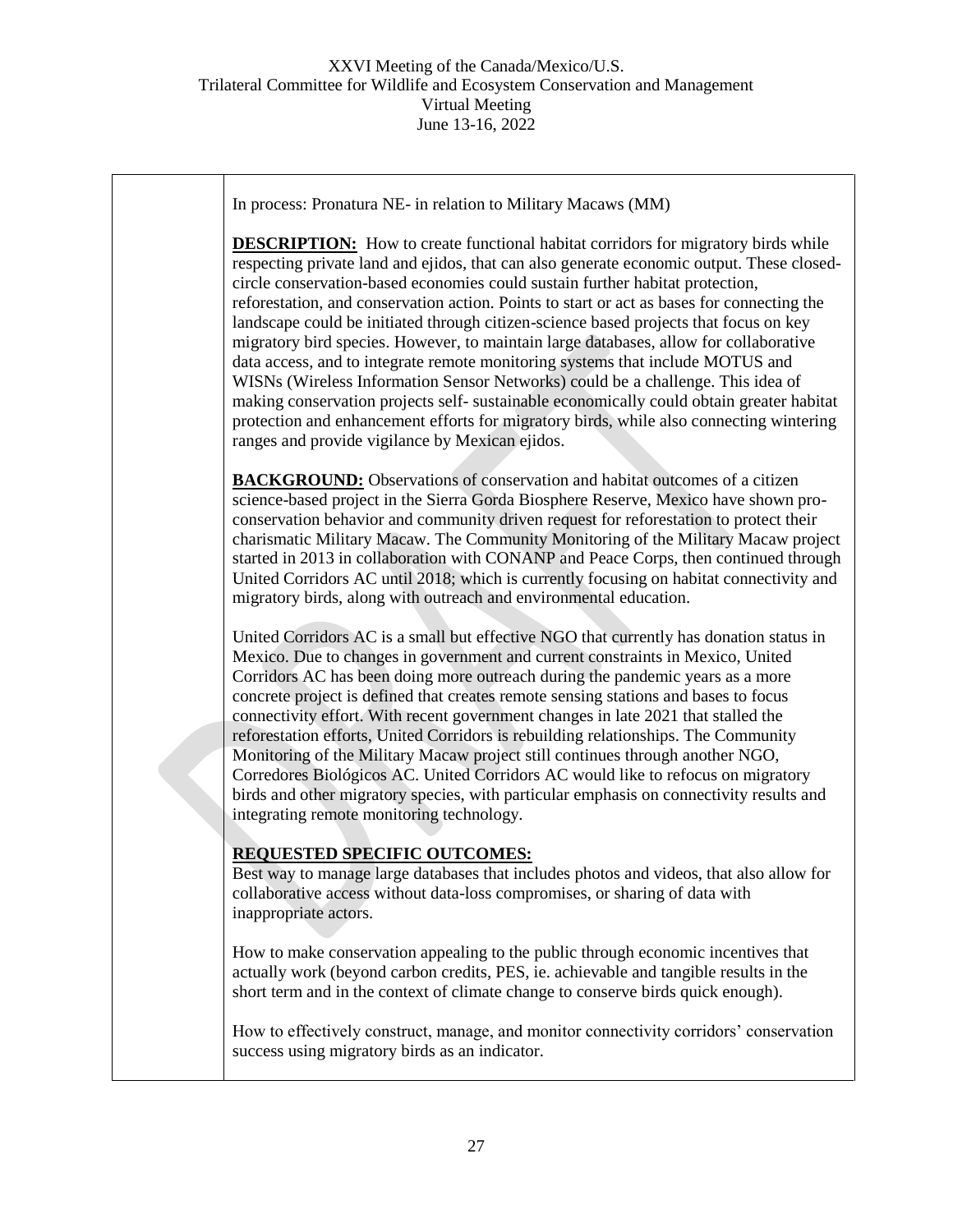|               | Collaborative partnerships for managing and sharing big data and connectivity projects                                       |
|---------------|------------------------------------------------------------------------------------------------------------------------------|
|               | that focus on migratory birds.                                                                                               |
| $4:40 - 5:30$ | <b>AGENDA ITEM 32: Open discussion of remote monitoring and coordination</b>                                                 |
|               | among the Trilateral countries.                                                                                              |
|               | <b>COLLABORATORS &amp; CONTACTS:</b> Co-chairs --Humberto Berlanga (CONABIO),<br>Ken Richkus (FWS), J. Ryan Zimmerling (CWS) |
|               | <b>DESCRIPTION:</b> Discussion of availability and coordination of remote monitoring<br>among the Trilateral countries.      |

# **THURSDAY, June 16, 2022**

| $1:00-1:20$ | <b>AGENDA ITEM 33: Tri-national Coordination of Bird Banding</b>                                                                                                                                                                                                                                                                                                                                                                                                                                                                                                           |
|-------------|----------------------------------------------------------------------------------------------------------------------------------------------------------------------------------------------------------------------------------------------------------------------------------------------------------------------------------------------------------------------------------------------------------------------------------------------------------------------------------------------------------------------------------------------------------------------------|
|             | <b>COLLABORATORS &amp; CONTACTS:</b> Lesley Howes, Charles Francis (CWS);<br>Humberto Berlanga, Vicente Rodriguez (CONABIO); Antonio Celis-Murillo<br>(USGS).                                                                                                                                                                                                                                                                                                                                                                                                              |
|             | <b>DESCRIPTION:</b> Bird banding and the use of auxiliary markers is a fundamental<br>tool in ornithology. A coordinated approach to bird banding and marking in North<br>America is imperative to ensure that bands and other markers remain unique and<br>banding, tracking and encounter data are deposited into a secure database and<br>accessible for future use to support research and conservation decision-making.                                                                                                                                               |
|             | We are seeking direction and support to advance three broad issues relevant to<br>bird banding in North America: strategic planning for the existing North<br>American bird banding program; advancing an effective centralized banding<br>program in Mexico; and improving coordination among bird banding programs<br>across the Americas.                                                                                                                                                                                                                               |
|             | The North American Bird-banding Program, involving US and Canada, is one of<br>the longest standing international collaborations for wildlife science and<br>conservation, dating to the early 1900s. The most recent review of the bird<br>banding program was through a Federal Advisory Committee report published in<br>2008. Since then, bird banding has evolved to include new and developing<br>technologies for bird tracking, data management and reporting technologies have<br>advanced considerably, while there are ongoing challenges related to resources. |
|             | We believe this program would benefit from an updated program review and                                                                                                                                                                                                                                                                                                                                                                                                                                                                                                   |
|             | development of a new strategic plan. This plan should cover many different<br>aspects including modernizing data management platforms, improving                                                                                                                                                                                                                                                                                                                                                                                                                           |
|             | cooperation amongst agencies within and among countries in managing banding                                                                                                                                                                                                                                                                                                                                                                                                                                                                                                |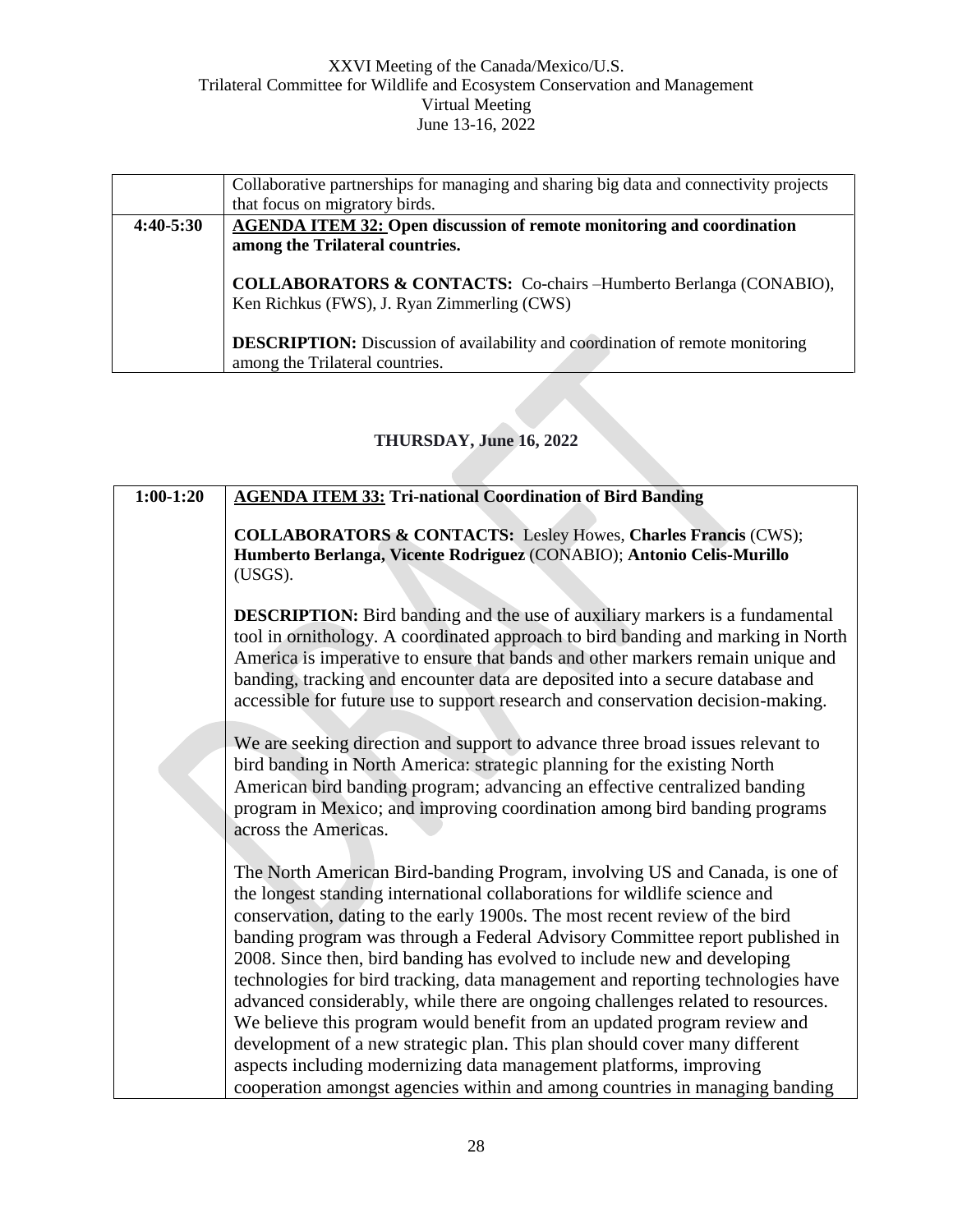activities, addressing new and emerging technologies (such as tracking devices), identification of program priorities, development of standards and training materials, dissemination of data and results, and ensuring adequate resourcing and support. In 2015, the executive table of the trilateral committee signed a letter of intent, committing support for development of a comparable program in Mexico coordinated with the North American Program; however, to date, this program has had limited progress, due largely to lack of resources in Mexico. We would like to review and propose some options to move forward on this. Finally, we would like to discuss ways to strengthen relations with other banding programs in the Americas through reinvigoration of the Western Hemisphere Bird Banding Network (WHBBN). This has the potential to improve coordination of banding programs in the Americas, and benefit conservation science through band, marker and data management. This submission fits in the theme: Improved Coordination of Monitoring and Information Sharing, and supports the priorities of Technology Innovation for Conservation, and Connectivity as well as implementing next steps for bird conservation for the Americas. **BACKGROUND:** In 2015, the Trilateral Committee approved a Letter of Intent providing a cooperative framework to support development of a coordinated approach for bird banding across North America. This agreement supports various conservation and management initiatives including Mexico's participation in the Flyway System. Some progress has been made, including development of a draft agreement between USGS Bird Banding Lab (BBL) and CONABIO for the coordinated use of auxiliary markers on birds. By working with partners, standards for training and guidelines for use of birds in science have been developed and applied in North America and elsewhere resulting in a pool of well-trained banders and some valuable training materials that are useful in all 3 countries. However, development of a centrally managed program in Mexico remains elusive. The Canadian Banding Office and the Bird Banding Lab have been working cooperatively with SEMARNAT and CONABIO since 2006 with the long-term goal to support banding program collaboration in the Western Hemisphere. The Western Hemisphere Bird Banding Network was formed in 2007, and had some initial good progress. However, it has been relatively inactive since 2010 resulting, limiting development of banding programs in many countries. Lifecycle and connectivity projects in the Americas are affected by lack of bands and programs.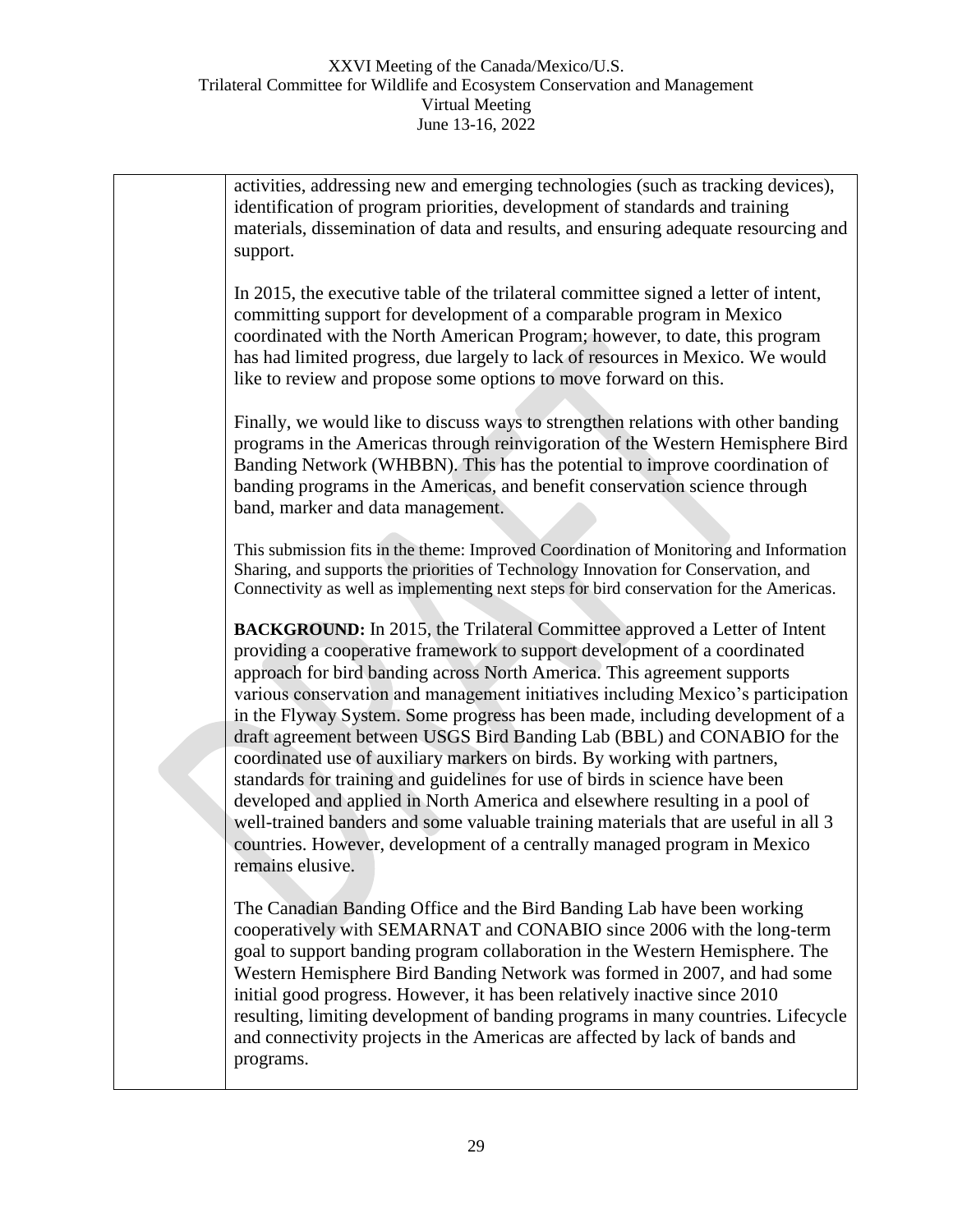|             | <b>REQUESTED SPECIFIC OUTCOMES:</b>                                                                                                                                                |
|-------------|------------------------------------------------------------------------------------------------------------------------------------------------------------------------------------|
|             | Support for a comprehensive review and strategic plan for the North American                                                                                                       |
|             | Bird Banding program.                                                                                                                                                              |
|             | Discussion of options for advancing development of a Mexican Bird Banding                                                                                                          |
|             | Program under the Trilateral LOI.                                                                                                                                                  |
| $1:20-1:40$ | <b>AGENDA ITEM 34:</b> Advances in data sharing and improved coordination using                                                                                                    |
|             | the eBird citizen-science platform to support bird monitoring and conservation                                                                                                     |
|             | across the Americas                                                                                                                                                                |
|             |                                                                                                                                                                                    |
|             | <b>COLLABORATORS &amp; CONTACTS:</b><br>Amanda D. Rodewald, Ph.D., Viviana Ruiz-Gutierrez, Ph.D., Orin Robinson, Ph.D.                                                             |
|             | Center for Avian Population Studies at the Cornell Lab of Ornithology. Cornell                                                                                                     |
|             | University                                                                                                                                                                         |
|             |                                                                                                                                                                                    |
|             | <b>DESCRIPTION:</b>                                                                                                                                                                |
|             | Avian conservation and management efforts for the Americas will require significant                                                                                                |
|             | investments in improved coordination and sharing of monitoring and resulting                                                                                                       |
|             | information. To this end, we will (1) provide an overview of recent developments of the                                                                                            |
|             | Cornell Lab's citizen-science data (eBird), (2) highlight collaborative efforts to apply                                                                                           |
|             | eBird data to fill data gaps needed to inform management and conservation decision-                                                                                                |
|             | making, and (3) provide an overview on how eBird can support monitoring and                                                                                                        |
|             | information needs of government agencies, NGOs and other partners across the                                                                                                       |
|             | Americas. We will highlight examples of how eBird information is being used to inform                                                                                              |
|             | decision-making, from filling in information gaps created by COVID-19, to informing                                                                                                |
|             | management for waterfowl and raptor populations.                                                                                                                                   |
|             |                                                                                                                                                                                    |
|             | <b>BACKGROUND:</b>                                                                                                                                                                 |
|             | The Cornell Lab of Ornithology's largest citizen-science program, eBird, serves as a                                                                                               |
|             | platform for engagement, collaboration, and monitoring efforts focused on bird                                                                                                     |
|             | populations worldwide. Since the program started in 2002, eBird has successfully                                                                                                   |
|             | engaged over 700,000 volunteers, contributors, and collaborators to submit over 1.1<br>billion observations from around the world. The Cornell Lab is committed to helping         |
|             | scientists, practitioners, and decision-makers access, analyze, and apply eBird data to fill                                                                                       |
|             | in information gaps needed to effectively guide management and conservation-decision                                                                                               |
|             | making. As part of this commitment, the eBird Status and Trends project                                                                                                            |
|             | (https://ebird.org/science/status-and-trends/), led by Lab scientists and data analysts, is                                                                                        |
|             | focused on developing innovative statistical models that use high quality data in eBird to                                                                                         |
|             | generate robust estimates of avian distribution, abundance, and population trends. In this                                                                                         |
|             | session, we would like to highlight recent collaborative projects on applications of eBird                                                                                         |
|             | data products to fill information gaps needed to inform policy, conservation, and                                                                                                  |
|             | management.                                                                                                                                                                        |
|             |                                                                                                                                                                                    |
|             | Since 2018, the <i>eBird Status and Trends</i> project has been providing valuable information                                                                                     |
|             | on year-round relative abundance and distribution for 1,004 species across the globe. The                                                                                          |
|             | eBird data products, all freely available online, include animations of weekly abundance<br>distributions for each species based on estimates of relative abundance information at |
|             | 2.96 x 2.96 km resolution. The high spatial and temporal resolution on relative                                                                                                    |
|             |                                                                                                                                                                                    |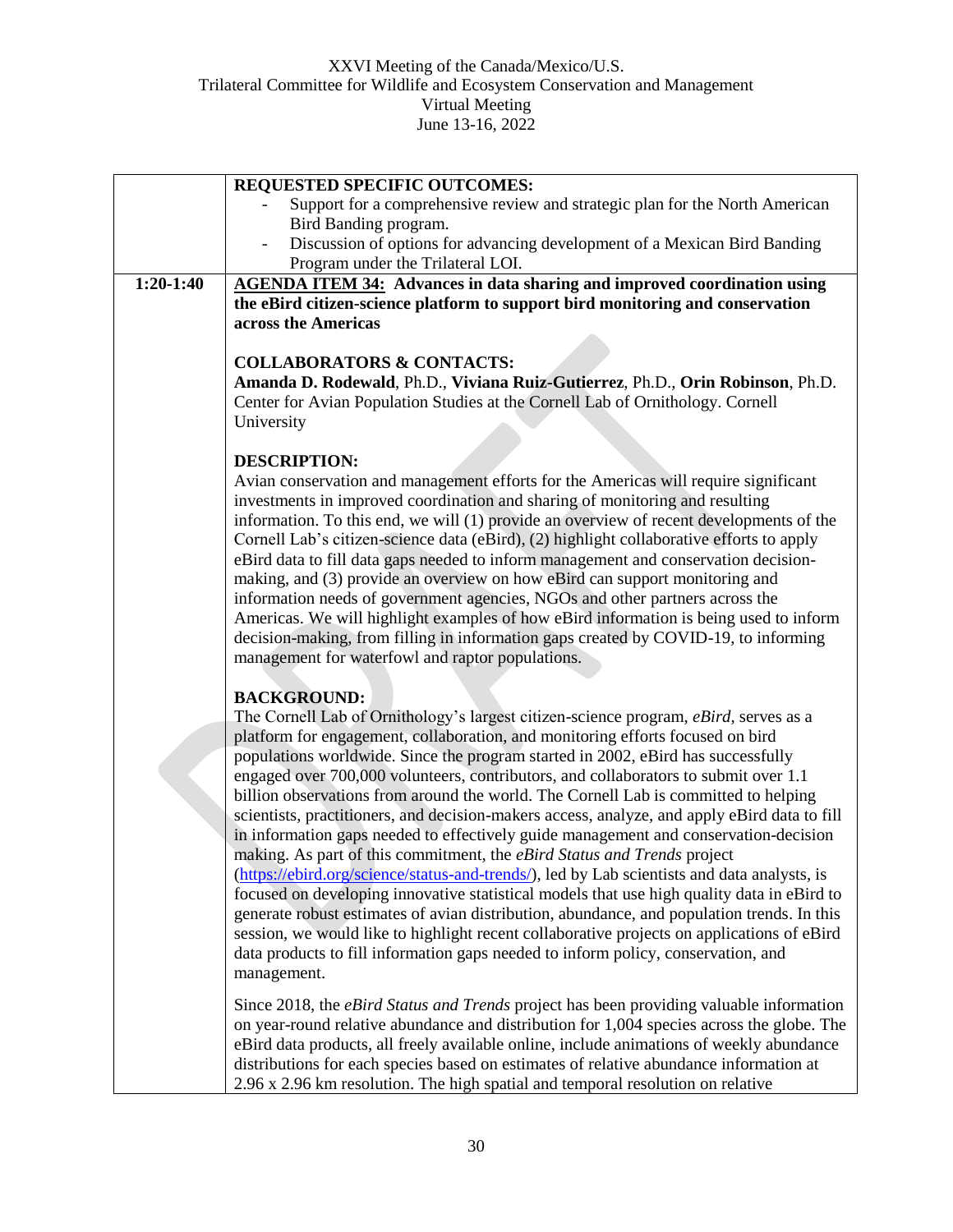abundance allows us to follow changes in abundance and habitat associations of an individual species along across their full annual cycle. We also provide summary data products, such as mean and maximum values of relative abundance ,for each season in static maps and at the same spatial resolution. Our ability to look at patterns across the breeding, migratory, and overwintering periods of all North American birds has allowed us to forge collaborative partnerships to best support conservation-decision-making, from state and government agencies, to localized projects with NGOs. We will present examples of these collaborations, such as our work with the *U.S. Fish and Wildlife Service* to use eBird data to compliment the Service's surveys to improve population size estimates for Bald and Golden Eagle. In addition, year-round estimates of eBird relative abundance for Bald Eagle were used to help define low-risk collision for wind development projects. We have also worked with the *U.S. Geological Survey* to use eBird data to fill in gaps for surveys cancelled due to the COVID-19 pandemic. For this work, we found that combining eBird data with USGS aerial surveys improved precision and allowed USGS researchers to fill in the population estimates for missing survey years. We are also working on a partnership with *USGS, USFWS,* and *Ducks Unlimited* to validate eBird relative abundance for waterfowl populations to aerial surveys and refuge counts. This effort will help fill in information



gaps in current monitoring efforts and develop methods that will allow current waterfowl survey data to be integrated in eBird *Status and Trends* products to best inform waterfowl management in North America. We will also highlight examples of our commitment to data sharing to improve conservation decision-making, such as our work with the *Partners in Flight (PIF) Science Committee* on their *Avian Conservation Assessment Database* 

*(ACAD)*. We are providing PIF with year-round data summaries to allow for the assessment of the conservation vulnerability resident and migratory species, from Canada to Central America. We are also providing information to *State Agencies*, such as using eBird relative abundance to estimate priority areas of breeding connectivity in Latin America to guide where States can support species conservation.

Lastly, we will preview unreleased eBird trends of 451 species that breed from northern Mexico to Southern Canada. The breeding season trends are estimated for 2007-2019 at